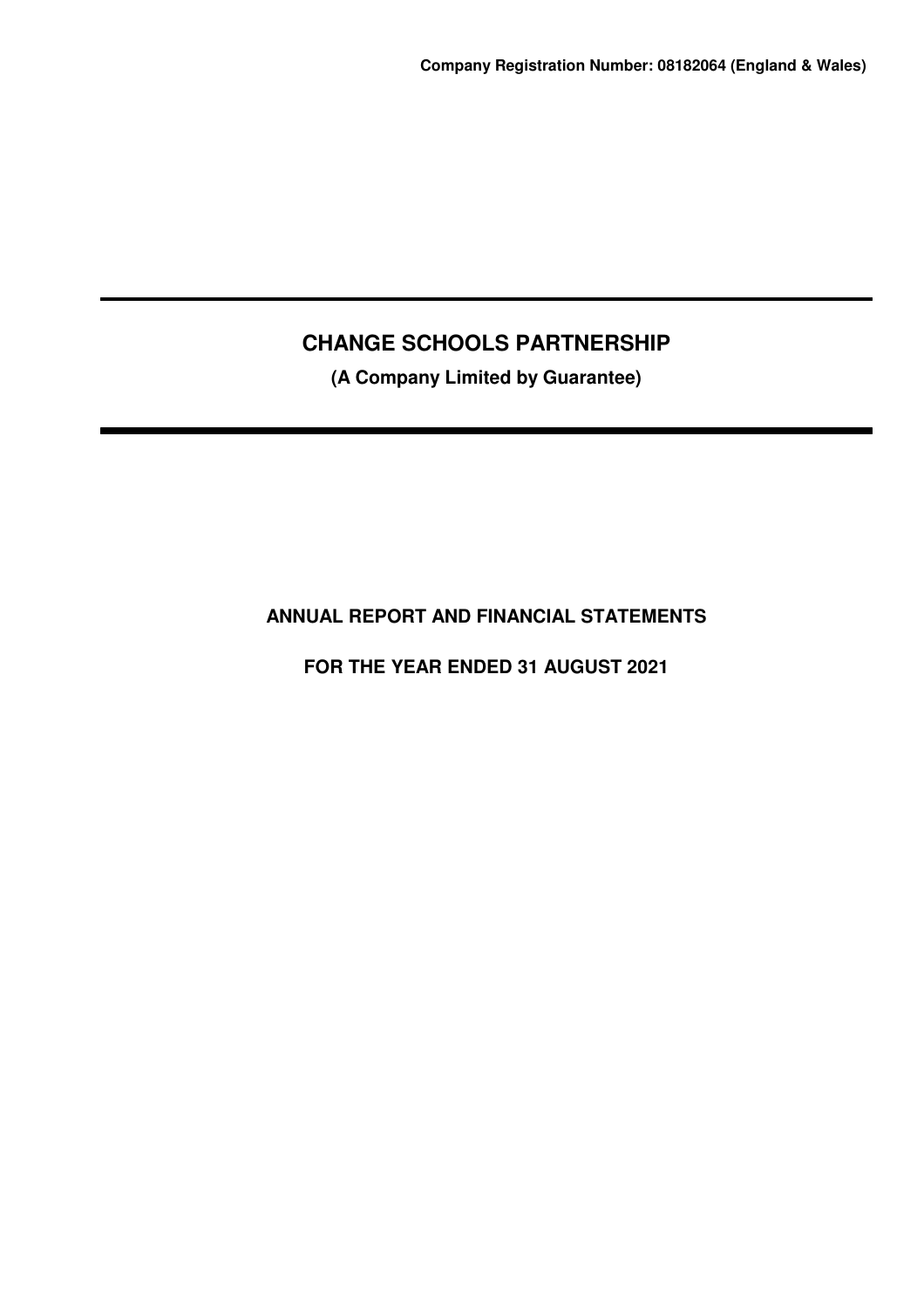**(A Company Limited by Guarantee)**

# **CONTENTS**

| <b>Reference and Administrative Details</b>                                    | Page<br>$1 - 2$ |
|--------------------------------------------------------------------------------|-----------------|
| <b>Trustees' Report</b>                                                        | $3 - 11$        |
| <b>Governance Statement</b>                                                    | $12 - 15$       |
| <b>Statement on Regularity, Propriety and Compliance</b>                       | 16              |
| <b>Statement of Trustees' Responsibilities</b>                                 | 17              |
| <b>Independent Auditors' Report on the Financial Statements</b>                | $18 - 22$       |
| <b>Independent Reporting Accountant's Report on Regularity</b>                 | $23 - 24$       |
| Statement of Financial Activities Incorporating Income and Expenditure Account | $25 - 26$       |
| <b>Balance Sheet</b>                                                           | $27 - 28$       |
| <b>Statement of Cash Flows</b>                                                 | 29              |
| <b>Notes to the Financial Statements</b>                                       | $30 - 59$       |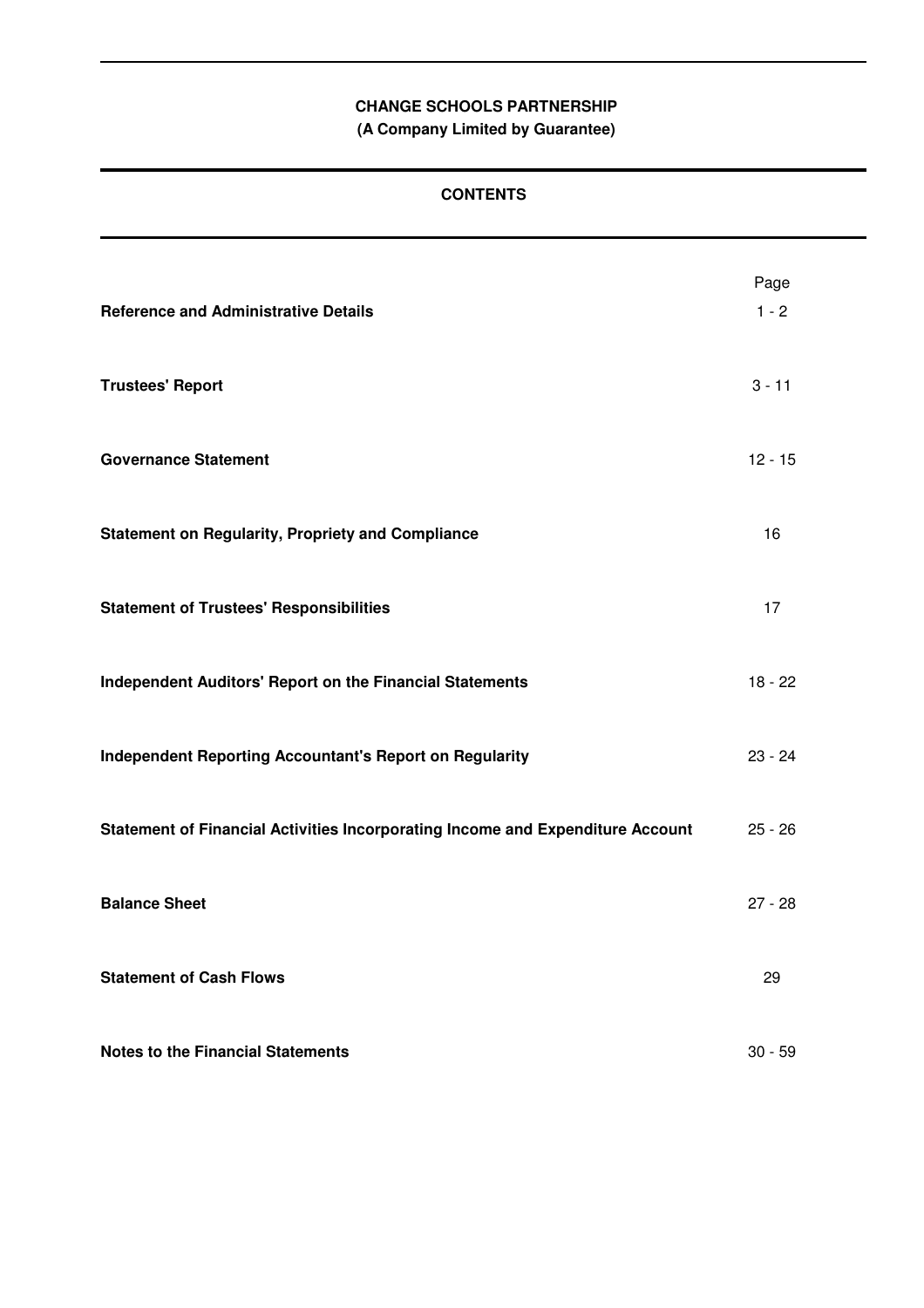# **(A Company Limited by Guarantee)**

# **REFERENCE AND ADMINISTRATIVE DETAILS**

| <b>Members</b>                                           | Mr Mike Baker<br>Mrs Alison Fiala<br>Mr Philip Heady<br>Mr Allan John<br>Mrs Sarah Garner (appointed 24 September 2020)                                                                                                                                                                                                                                                                                                                                                                                                                                                          |
|----------------------------------------------------------|----------------------------------------------------------------------------------------------------------------------------------------------------------------------------------------------------------------------------------------------------------------------------------------------------------------------------------------------------------------------------------------------------------------------------------------------------------------------------------------------------------------------------------------------------------------------------------|
| <b>Trustees</b>                                          | Mr M Bruce Hanley<br>Mrs Sarah Garner (resigned 16 September 2020)1<br>Mr Scott Bradbrook1<br>Mr Robin Whitworth (resigned 29 November 2020)<br>Mr James Saunders<br>Mr Paul Heavers (resigned 1 October 2021)1<br>Mr Simon Hayward <sup>1</sup><br>Mr Glenn McClelland (resigned 31 January 2021)1<br>Miss Julie Mulcahy (resigned 31 January 2021)<br><sup>1</sup> Finance and Audit Committee                                                                                                                                                                                 |
| <b>Company registered</b><br>number                      | 08182064                                                                                                                                                                                                                                                                                                                                                                                                                                                                                                                                                                         |
| <b>Company name</b>                                      | Change Schools Partnership                                                                                                                                                                                                                                                                                                                                                                                                                                                                                                                                                       |
| <b>Principal and registered</b><br>office                | Notley Green Primary School<br><b>Blickling Road</b><br><b>Great Notley</b><br><b>Braintree</b><br>Essex<br><b>CM77 7ZJ</b>                                                                                                                                                                                                                                                                                                                                                                                                                                                      |
| <b>Chief executive officer</b><br>and Accounting Officer | Mr Stuart Ellis (to 31/08/21)<br>Mr John Camp (interim CEO from 01/09/21)                                                                                                                                                                                                                                                                                                                                                                                                                                                                                                        |
| Senior management<br>team                                | Mr Stuart Ellis, Chief Executive Officer (CEO)<br>Mrs Sarah Crookes, Director of Teaching & Learning/Headteacher<br>Miss Claire Russell, Executive Head Teacher Notley Green Primary School and<br>Cann Hall Primary School<br>Mrs Karen Harrison, Headteacher John Ray Junior School<br>Ms Joanne Olley, Director of Finance and Operations<br>Mrs Emma Sayward, Head of School Notley Green Primary School<br>Mrs Louise Venables, Head of School Shalford Primary School - left April 2021<br>Mrs Jennifer Penny, Head of School Shalford Primary School - started April 2021 |
| <b>Independent auditors</b>                              | Griffin Chapman<br><b>Chartered Accountants</b><br>4&5 The Cedars<br>Apex 12<br>Old Ipswich Road<br>Colchester<br><b>Essex</b><br>CO7 7QR                                                                                                                                                                                                                                                                                                                                                                                                                                        |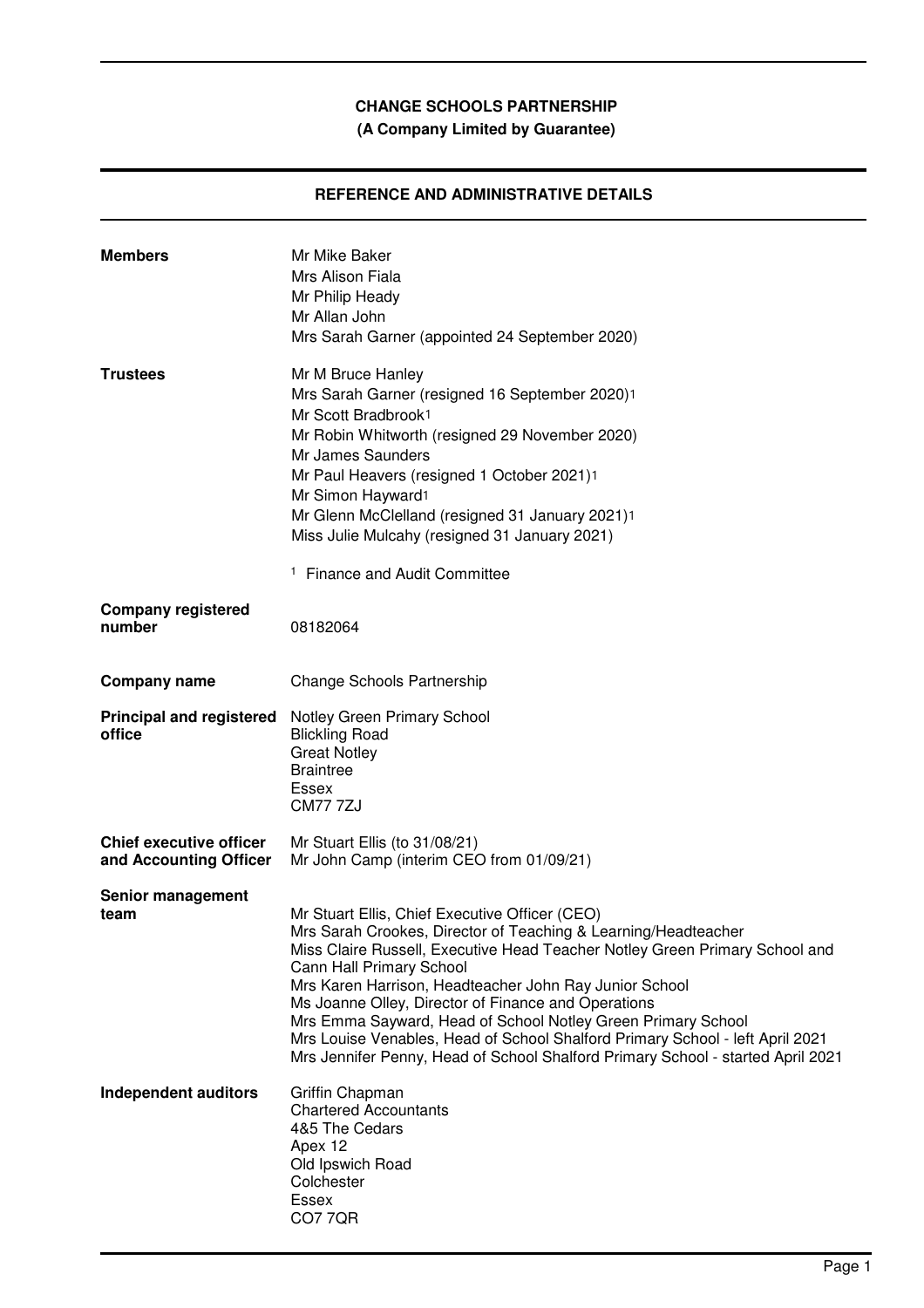**(A Company Limited by Guarantee)**

## **REFERENCE AND ADMINISTRATIVE DETAILS (CONTINUED) FOR THE YEAR ENDED 31 AUGUST 2021**

**Bankers** Lloyds Bank plc 2/4 Bank Street **Braintree** Essex CM7 1UN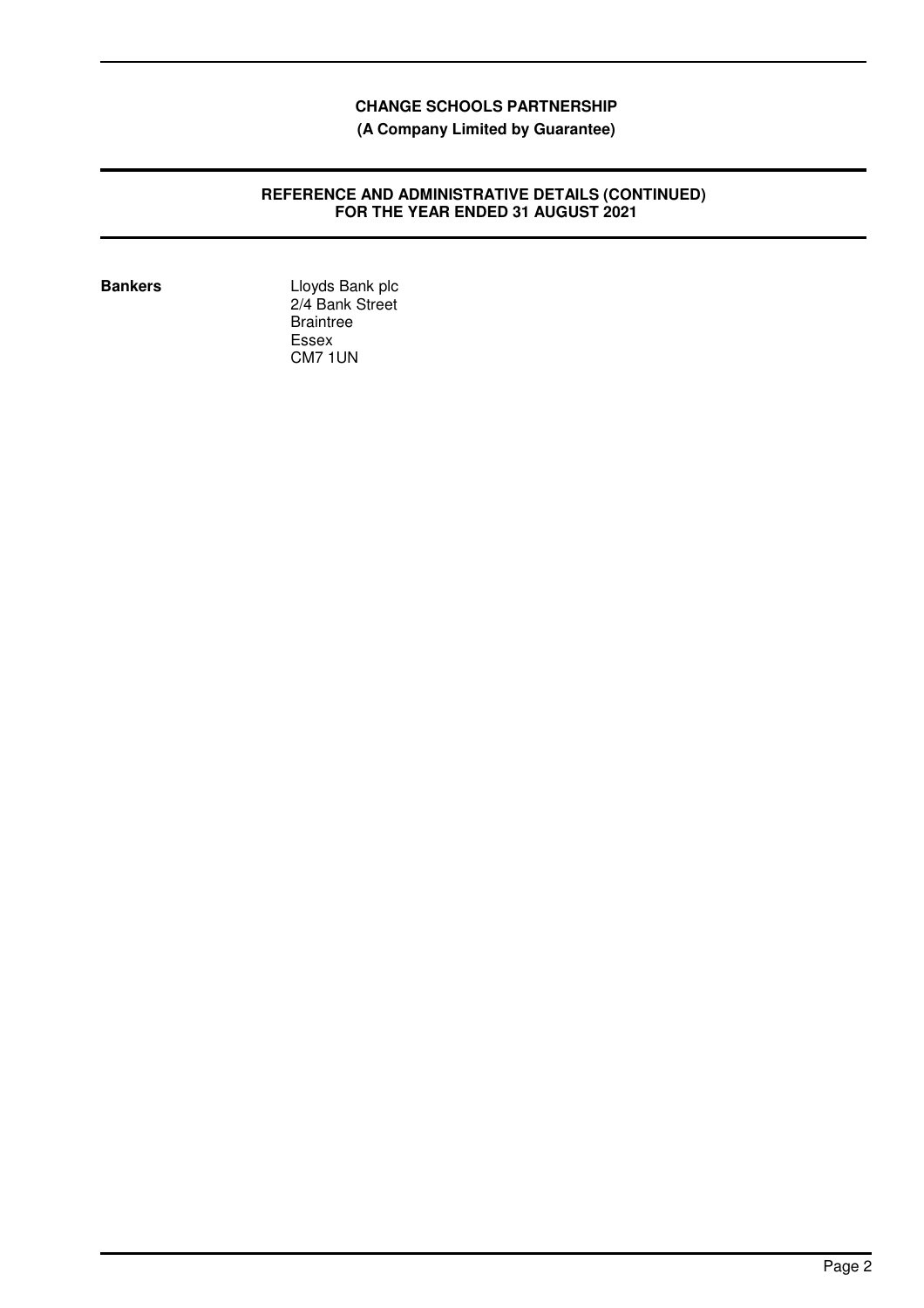#### **(A Company Limited by Guarantee)**

## **TRUSTEES' REPORT FOR THE YEAR ENDED 31 AUGUST 2021**

The Trustees present their Annual Report together with the financial statements and Auditor's Report of the charitable company for the year ended 31 August 2021. The Annual Report serves the purposes of both a Trustees' Report, and a Directors' Report under company law.

The Trust operates three primary school academies and one junior school academy (the Schools or the Academies) serving a catchment areas of Braintree District and Clacton-on Sea in Essex. The Academies have a combined capacity of 1425 and had a roll of 1314 in the October 2021 census.

#### **Structure, Governance and Management**

The Charitable Company, is a company limited by guarantee and an exempt charity. The charitable company's memorandum and articles of association are the primary governing documents of the academy Trust. The Trustees are also the Directors of the charitable company for the purposes of company law. The charitable company operates as Notley Green Primary School, John Ray Junior School, Cann Hall Primary School, and Shalford Primary School.

Details of the Trustees who served throughout the year and to the date these accounts are approved are included in the Reference and Administrative Details on page 1.

Within this Report the term Trustee refers to a member of the Board and the term Governor to a member of a Local Governing Body (LGB).

#### **Members' Liability**

Each Member of the Trust undertakes to contribute to the assets of the Trust in the event of it being wound up while they are a Member, or within one year after they cease to be a Member, such amount as may be required, not exceeding £10 for the debts and liabilities contracted before they ceased to be a Member.

## **Trustees and Officers' Indemnities**

In accordance with normal commercial practice the Trust has purchased insurance to protect Trustees, Governors and Officers from claims arising from negligent acts, errors or omissions occurring whilst on Trust business. The insurance provides unlimited cover on any one claim and details of the costs are disclosed in Note 14 to the accounts.

#### **Method of Recruitment and Appointment or Election of Trustees**

The arrangements for recruitment and election of Trustees are as set out in the Articles of Association and Funding Agreement.

Trustees are elected for a fixed term. Other Trustees are elected to office or appointed if there are insufficient candidates offering themselves for election. During the year the Trust made a conscious decision not to appoint new Trustees as the Trust was looking to merge with another Trust in order to make it more sustainable. The Articles of Association make provision for up to 9 Trustees with no more than one third being executive employees.

The Trust's CEO is the Accounting Officer.

#### **Policies and Procedures Adopted for the Induction and Training of Trustees and Governors**

The Trust is committed to providing adequate opportunities for Trustees and Governors to undertake and receive suitable training so as to enable them to perform their role effectively. To this end the Trust links with a number of local training providers. New Trustees and Governors are required to undergo an induction and training programme. The induction programme involves a tour of the relevant Academy, meeting with pupils and staff and provision of policy and procedures documents that are appropriate to the role they undertake with particular emphasis on the committee work that they will undertake. Training of newly appointed Trustees and Governors is carried out by a recognised professional body as required.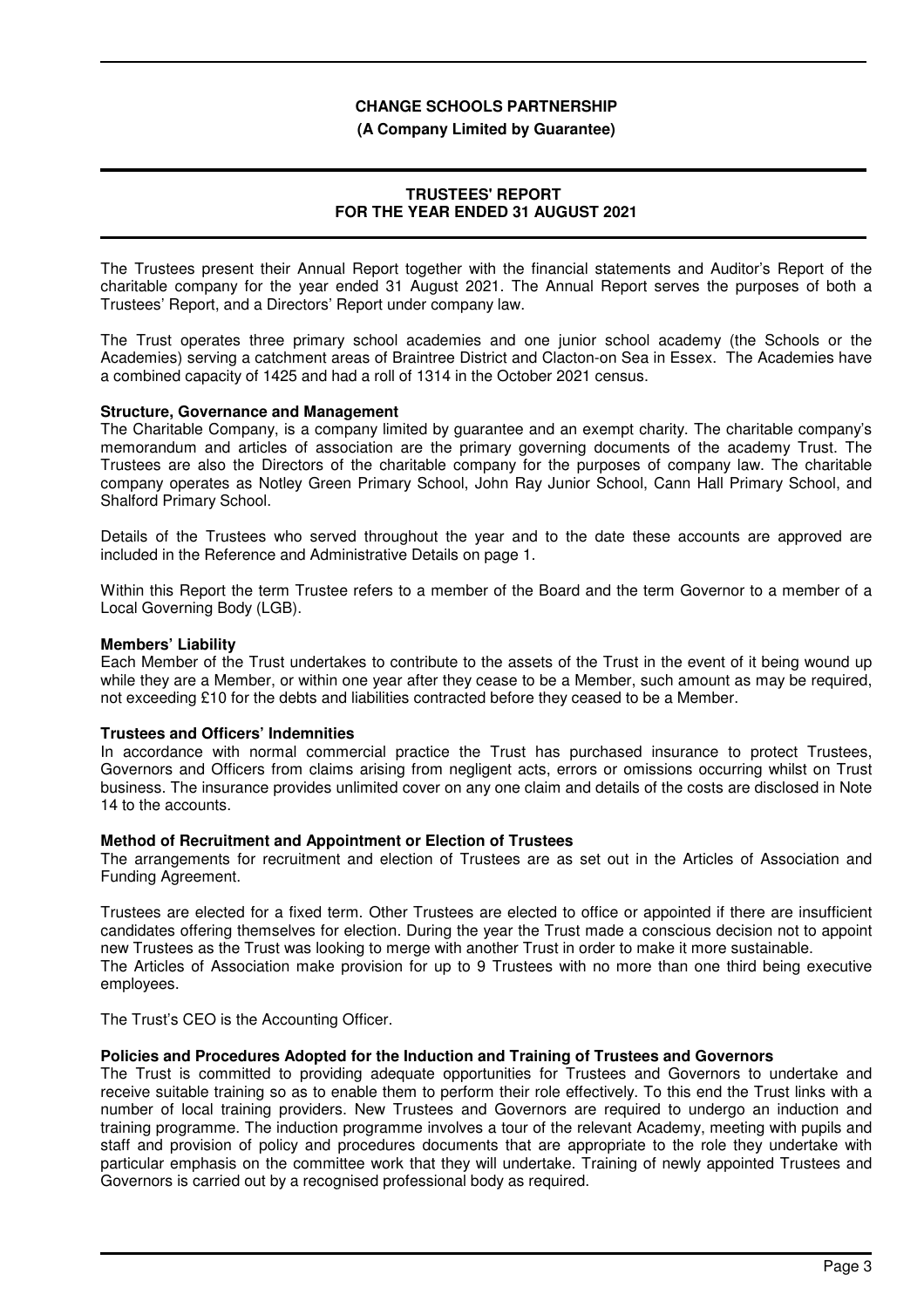#### **(A Company Limited by Guarantee)**

## **TRUSTEES' REPORT (CONTINUED) FOR THE YEAR ENDED 31 AUGUST 2021**

#### **Organisational Structure**

The governance of the Trust is defined in the Memorandum and Articles of Association together with the Funding Agreement with the Department of Education.

The Board meets on at least 6 occasions per year and sub committees: Finance and Audit; and Educational Standards at least 3 times per year and the Pay and Human Resources Committee meet when necessary. The Board is responsible for the strategic direction of the Trust. The Trustees are responsible for setting strategic policy, adopting an annual plan and budget, monitoring the Trust and making key decisions about the direction of the Trust and senior staff appointments. The Governors within the LGBs are responsible for implementing strategic policy, reviewing and monitoring pupil outcomes.

The Executive Leadership Team (ELT) looks across the Trust and aligns local Senior Leadership Team (SLT) and LGB activity with the strategic aims of The Trust as a whole.

The Trust Leadership Team (TLT) provides continuity, consistency and direction across the teaching, learning and assessment of pupil outcomes across all academies within the Trust.

The SLTs, including the Head Teacher/Head of School, are responsible for the leadership and direction of their Academy implementing policies, procedures and reporting to their LGB. Each SLT is responsible for the day-today operation of their Academy, in particular organising staff, resources and pupils. The Headteacher has authorisation of spending within agreed local budgets and for the appointment of staff following vetting and safeguarding recruitment processes undertaken by the central business services team.

The Trust operate a central Finance and Business Services structure. This team, led by the Director of Finance and Operations, provides a streamline approach to all Finance, HR, Catering, Administration and Premises management. Operating in this way, ensures consistency of procedures, compliant finance and HR processes and economies of scale.

#### **Arrangements for setting pay and remuneration of key management personnel**

Key management personnel include Trustees and those staff to whom the Trustees have delegated significant authority and responsibility in the day-to-day running of the Trust.

Pay and remuneration of key management personnel is decided by a variety of contributory factors, such as the Academy group size, individual school range (ISR), the pay scales for each role and the level of experience of each staff member. In addition, pay levels may be affected by nationally agreed pay awards, the ability to recruit and retain in post, all of which are in accordance with the Trust's appointment and pay policies.

All amendments to key management's pay and remuneration is approved by the Pay & HR committee and ratified by the Board.

#### **Trade union facilities**

The Trust had no relevant union officials working in their schools during the year.

#### **Related Parties and other Connected Charities and Organisations**

Owing to the nature of the Trust's operations and the composition of the Board of Trustees being drawn from local public and private sector organisations, it is inevitable that from time-to-time transactions will take place with organisations in which Trustees may have an interest. All transactions involving such organisations are conducted at arm's length and in accordance with the Trust's financial regulations and normal procedures. Any transaction where the Trustee may have a pecuniary interest is only undertaken in accordance with the 'at cost' principle described in the Academies Trust Handbook. The Trustees and Governors complete a Declaration of Business Interests form and there is a requirement at every meeting for all Trustees/Governors to declare any interest they may have in any item on the agenda.

The Trust cooperated with the following organisations during the academic year in pursuit of its charitable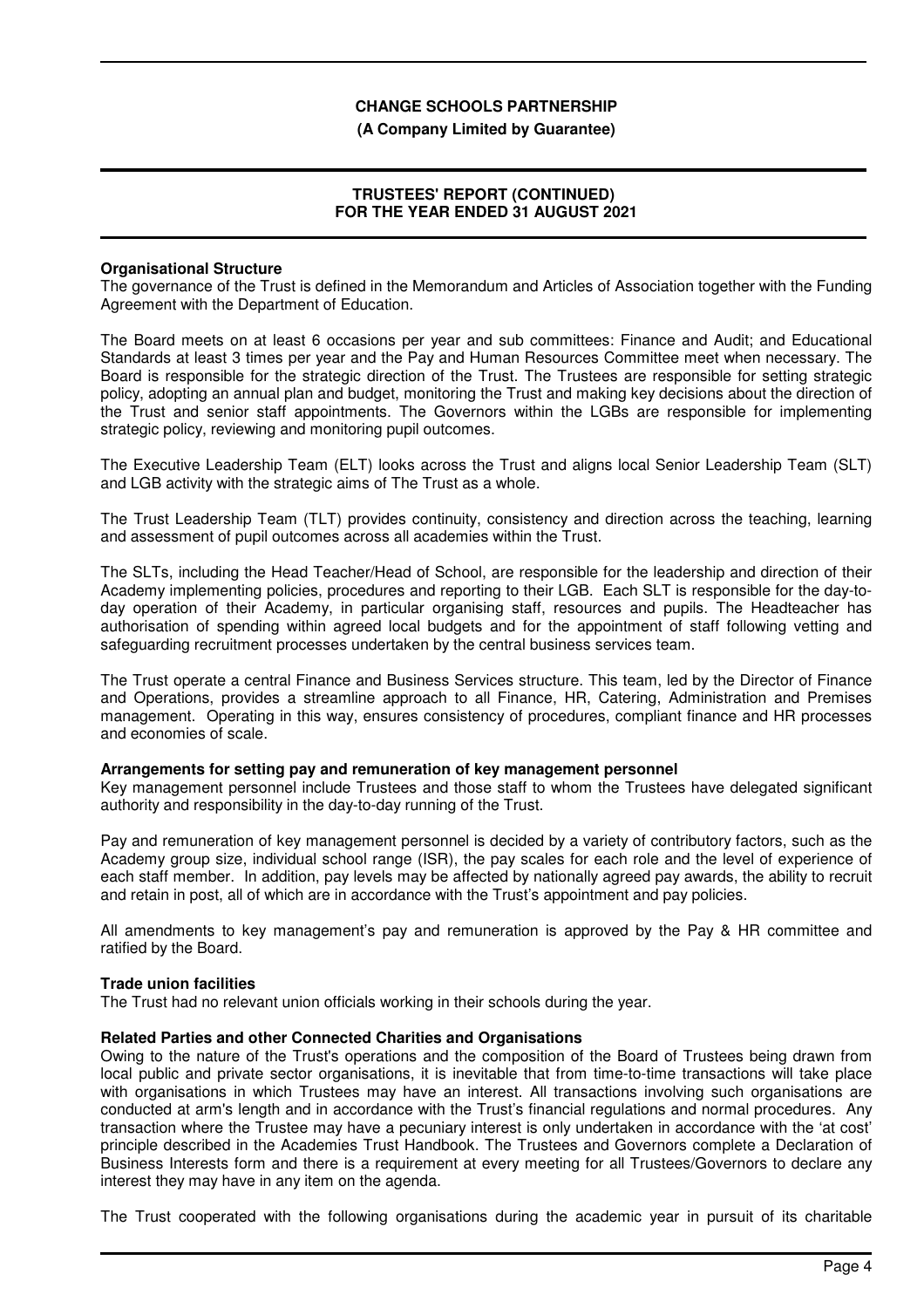## **(A Company Limited by Guarantee)**

# **TRUSTEES' REPORT (CONTINUED) FOR THE YEAR ENDED 31 AUGUST 2021**

activities:

- Compass Partnership of Schools- The Trust held a service level agreement with Compass Partnership of Schools for them to provide CEO performance management, CEO and Head Teacher coaching and strategic training days. The contract with Compass Partnership of schools ceased at the 31st August 2021 when the CEO of Compass Partnership of Schools was seconded to be CEO of CHANGE Schools Partnership for 2 days a week. Permission for this appointment was agreed with the ESFA in advance.
- CHANGE School Partnership has seconded their CFO services to Compass Partnership of schools from the 1st of September 2021 for 2.5 days a week. Permission for this appointment was agreed with the ESFA in advance.
- Compass Academy Trust held a service level agreement with CHANGE Schools Partnership Trust to provide 2 to 3 days a week CEO support, Data Protection Officer support and some governance manager support. The contract for CEO services with Compass Academy Trust ceased at 31st August 2021.
- Notley Family of Schools- an informal federation of local Braintree Schools
- South Tendring Primary Partnership- an informal federation of local Clacton Schools
- Professional Learning Network (Teaching School Alliance) -a locally based affiliation for NQT training and quality assured training for leadership, teaching and learning.

The Trust does not have a formal sponsor although the Trust was originally set up as a sponsor led Trust, with the sponsor being Notley Green Primary School.

## **Objects and Aims**

The Trust aims to build a group of like-minded academies in the Braintree and Clacton/Colchester areas that can maximise the effective use of their collective skills and resources to benefit the outcomes of its pupils. In short, the Trust aims to provide a supportive and collaborative context in which our academies can continue to thrive into the future.

The Trust sums up its mission and objective through its strapline of 'Aiming High; Changing Lives'.

The success criteria is:

- All Academies will be evaluated as 'good' or 'outstanding' by Ofsted criteria within 2-3 years of joining the Trust.
- All Academies will be intentional and aspirational in working towards being 'outstanding' so that pupils achieve excellent outcomes.
- All teaching within our Academies will be judged good or outstanding. All teachers will be expected to aspire to teaching that is outstanding.
- For good and outstanding Academies, progress and attainment will compare favourably with national data including that for vulnerable groups, including those entitled to the Pupil Premium, Looked After Children and those with SEND
- For Academies not yet good, a sharply rising trajectory of improvement will be evident through progress and attainment measures.
- Our Academies will display and effect excellent leadership at all levels (including governance), which will reflect the One Learning Community culture.
- Our Academies will be able to accurately self-evaluate and will have a high culture of continued improvement and high aspiration.
- High quality bespoke professional development, coaching and career development (based upon the Trust's CPD Curriculum Policy) will mean that the Trust attracts and retains the very best teachers and leaders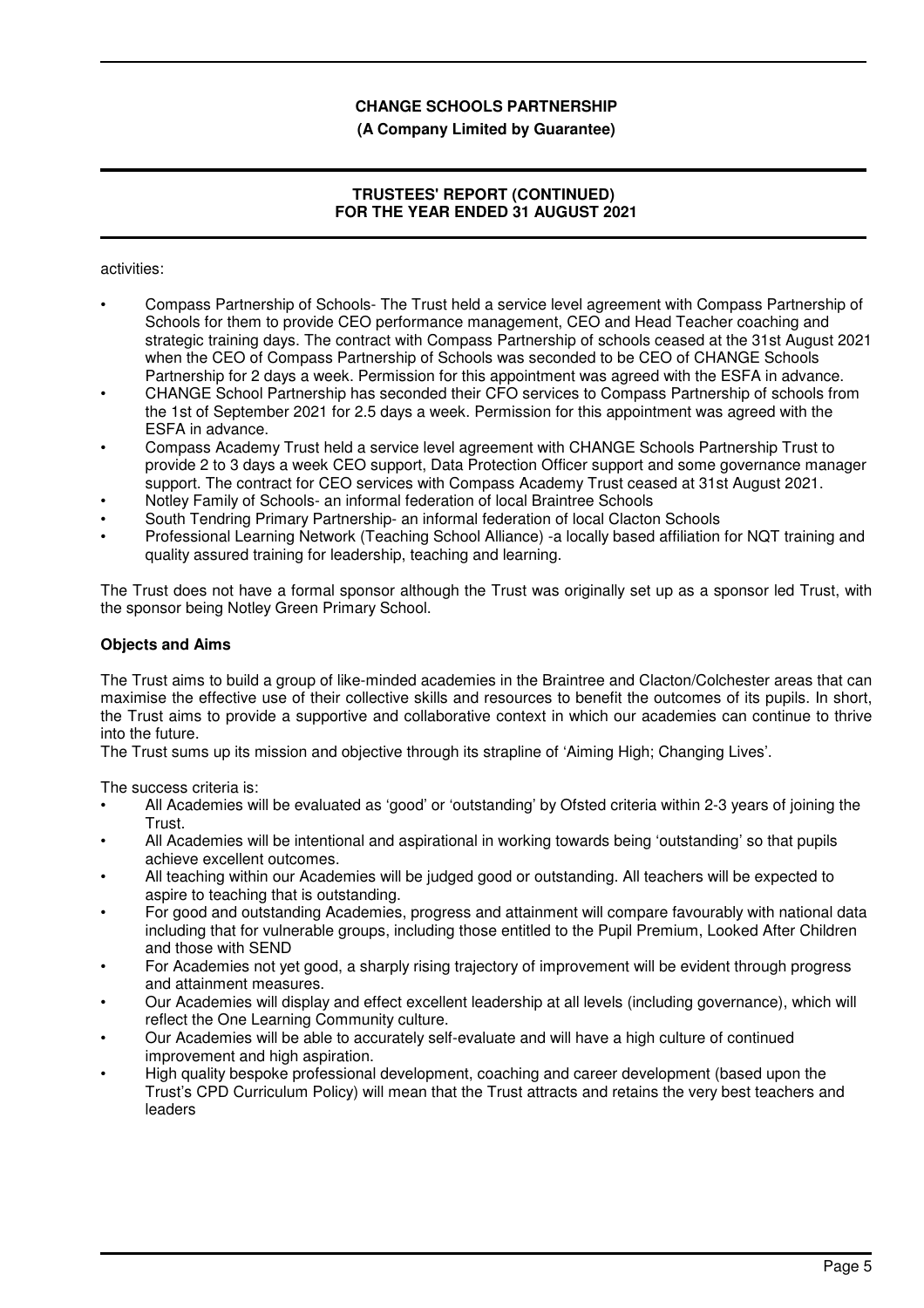## **(A Company Limited by Guarantee)**

## **TRUSTEES' REPORT (CONTINUED) FOR THE YEAR ENDED 31 AUGUST 2021**

## **Objectives, Strategies and Activities**

The following were aims for the 2020/21 academic year - for which outsomes have been summarised in the later Strategic Report section:

## **1. Return & Recovery**

To ensure that detailed plans are in place for each school firstly for re-opening after lockdown and secondly for ensuring that all pupils make up lost ground by the end of the academic year, whilst maintaining a broad and balanced curriculum.

Schools will have effective resilience measures in place to deliver remote education via Teams if required (e.g. for local lockdown) Issues of equity will be addressed as far as possible.

#### **2. Leadership Transition**

To effectively manage the change and transition of leadership at Cann Hall and Shalford Primary Schools ensuring that school standards are maintained and that ongoing improvement is secured. The CEO will undertake an executive headship role to provide quality assurance and support for all schools.

#### **3. Curriculum Development**

To undertake ongoing development of our curriculum to ensure that a common vision, embodied in principles and standards, continues to strengthen for the Trust and across its schools in both its intent, implementation and impact. Our ambitions, strategy and milestone plans will ensure that we are equipping all our pupils well for life in modern Britain and as responsible global citizens, through providing them with thorough knowledge and skills that develop into deep and profound learning. A clear commitment to equity for children who are disadvantaged will be evident and explicit.

#### **4. Financial Sustainability**

To continue to optimise the effectiveness of financial resources, the Trust will undertake research and development in conjunction with other trusts locally and nationally, and will consider the formal and informal collaborations necessary to ensure its ongoing sustainability

The Nursery project at Cann Hall to be progressed as an income generating measure.

#### **Public Benefit**

In setting our objectives and planning our activities the Trustees have carefully considered the Charity Commission's general guidance on public benefit.

## **Strategic Report**

#### **Achievements and Performance**

#### **Return and Recovery**

- All schools prepared detailed plans, following the advice of the DfE, in returning to full opening in September 2020. These plans were reviewed by both the LGB and the Trust Board and shared with stakeholders at all levels.
- Covid risk assessments were prepared and publicised on websites and education returned in line with the requirements set out.
- Schools assessed pupil progress on their return and have used the Catch Up funding provided by government to put interventions in place to accelerate learning. These interventions have, amongst others included additional tuition using the national tutoring service, 1:1 learning in school, online learning to identify areas of weakness, additional resources and pastoral interventions.
- In line with the expectation from the DfE the Trust prepared for additional lock down periods and invested in 250 laptops and worked together on the implementation of online learning via Microsoft Teams. The provision of additional laptops from the DfE meant that schools were able to offer a more equitable remote education across all schools when it was needed regardless of whether pupils were in school or at home.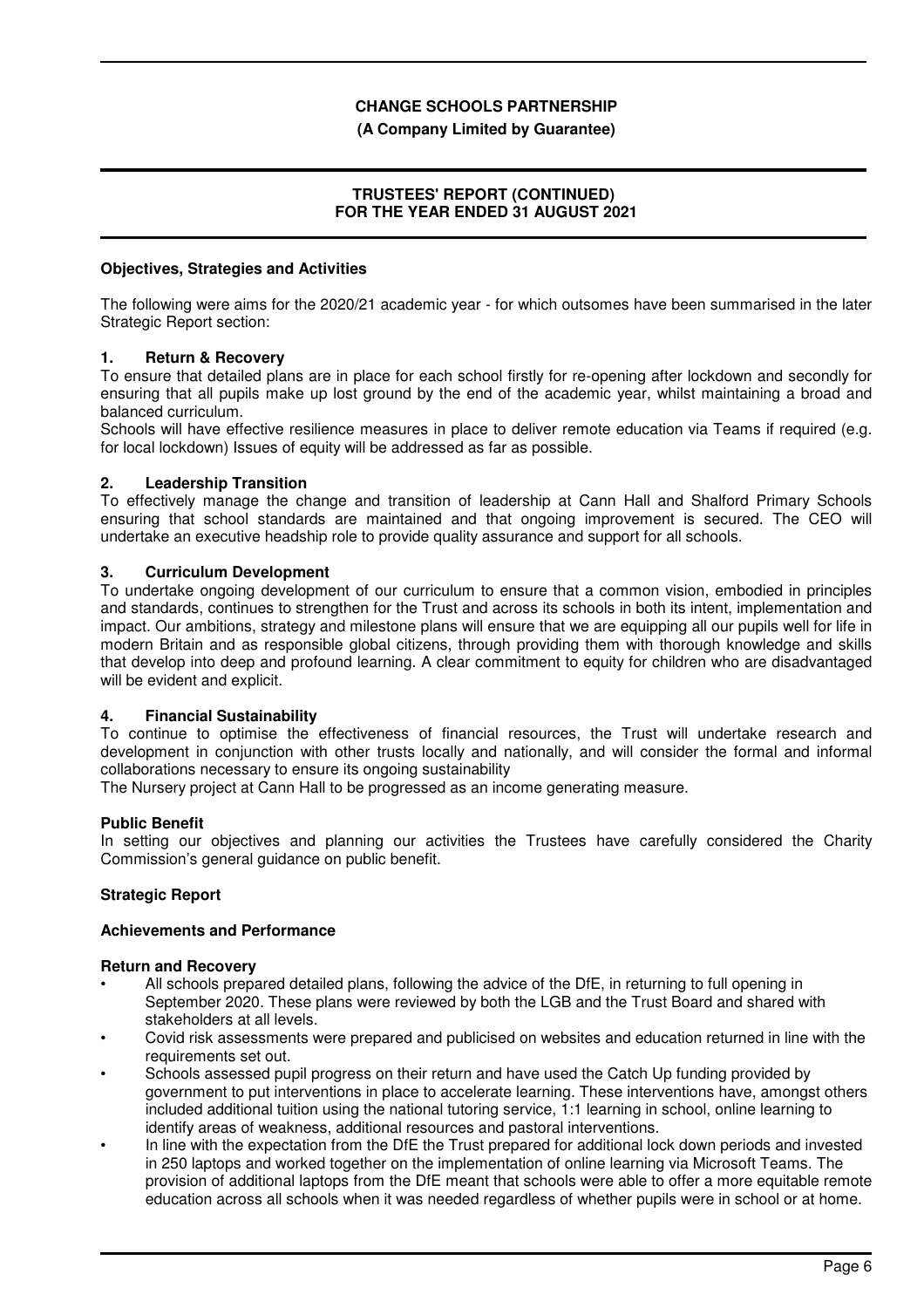## **(A Company Limited by Guarantee)**

## **TRUSTEES' REPORT (CONTINUED) FOR THE YEAR ENDED 31 AUGUST 2021**

## **Leadership Transition**

We have effectively transitioned the leadership of Cann Hall and Shalford schools in the year. This has offered an opportunity to review the senior leadership models. The leadership of these schools is now being monitored by the CEO.

#### **Curriculum Development**

We are still looking at the ongoing development of our curriculum to ensure that a common vision, embodied in principles and standards, continues to strengthen for the Trust and across its schools in both its intent, implementation and impact. This development has been impacted by the pandemic and remains a focus going forward.

#### **Financial Sustainability**

- The Trust has taken decisive moves to future proof its sustainability. The trustee and ELT reviewed a number of Trusts that were interested in working with CHANGE Schools Partnership to secure their future and eventually approached the Teacher Board to authorise the schools to become part of Compass Partnership of Schools. The anticipated date for this to happen is the 1st January 2022.
- The Nursery project at Cann Hall currently awaits authorisation for the granting of a lease from the ESFA. The tender process was completed in collaboration with Essex CC local authority and a preferred bidder has been notified.

## **Progress and Covid19 Impact**

The Corona Virus pandemic led statutory tests to be cancelled for the second year running and schools were asked to close to all but the children of keyworkers and vulnerable pupils for most of the spring term. Due to this we are unable to publish progress or attainment data.

Pupils received online learning during periods of lock down. There were a significant number of additional pupils able to access this via both the DfE and Trust laptops, with other pupils accessing partially on line and with hard copies.

The schools that were open also saw a rise in cleaning material costs over and above those budgeted, and schools had additional costs to meet the DfE advice before reopening.

With savings made in other areas, the Trust was able not to furlough staff that worked in wrap-around care and despite some staffing issues due to vulnerable and shielding issues all schools were able to meet all government requirements safely and within their risk assessment.

#### **Going Concern**

After making appropriate enquiries, the Trustees have a reasonable expectation that the Trust has adequate resources to continue in operational existence for the foreseeable future.

The intention is for the Trust to join Compass Partnership of Schools on 1 January 2022.

However, as this date is past the date of approval for these financial statements, it continues to adopt the going concern basis in preparing the financial statements. Further details regarding the adoption of the going concern basis can be found in the Statement of Accounting Policies.

#### **Financial Review**

The principal source of funding is mostly obtained from the Department for Education (DfE)/Education and Skills Funding Agency (ESFA), in the form of the General Annual Grant (GAG), the use of which is restricted to the Trusts's educational objectives. For the year ended 31 August 2021 the Trust received £6,757,560 (2020: £6,321,610) of GAG and other funding. A high percentage of this income is spent on wages and salaries and support costs to deliver the Trust's primary objective of the provision of education.

During the year the Trust spent £7,114,899 (2020: £6,649,412) on general running costs (excl. depreciation) and transferred £2,363 from capital grants to support revenue expenditure (2020: £12,165 transfered from revenue to support capital new build and improvement projects on the various Academy sites).

The Statement of Financial Activities shows a deficit of £1,103,788 (2020: £1,031,952 deficit). This includes a significant actuarial loss on the defined benefit pension scheme of £380,000 (2020: £356,000 loss). This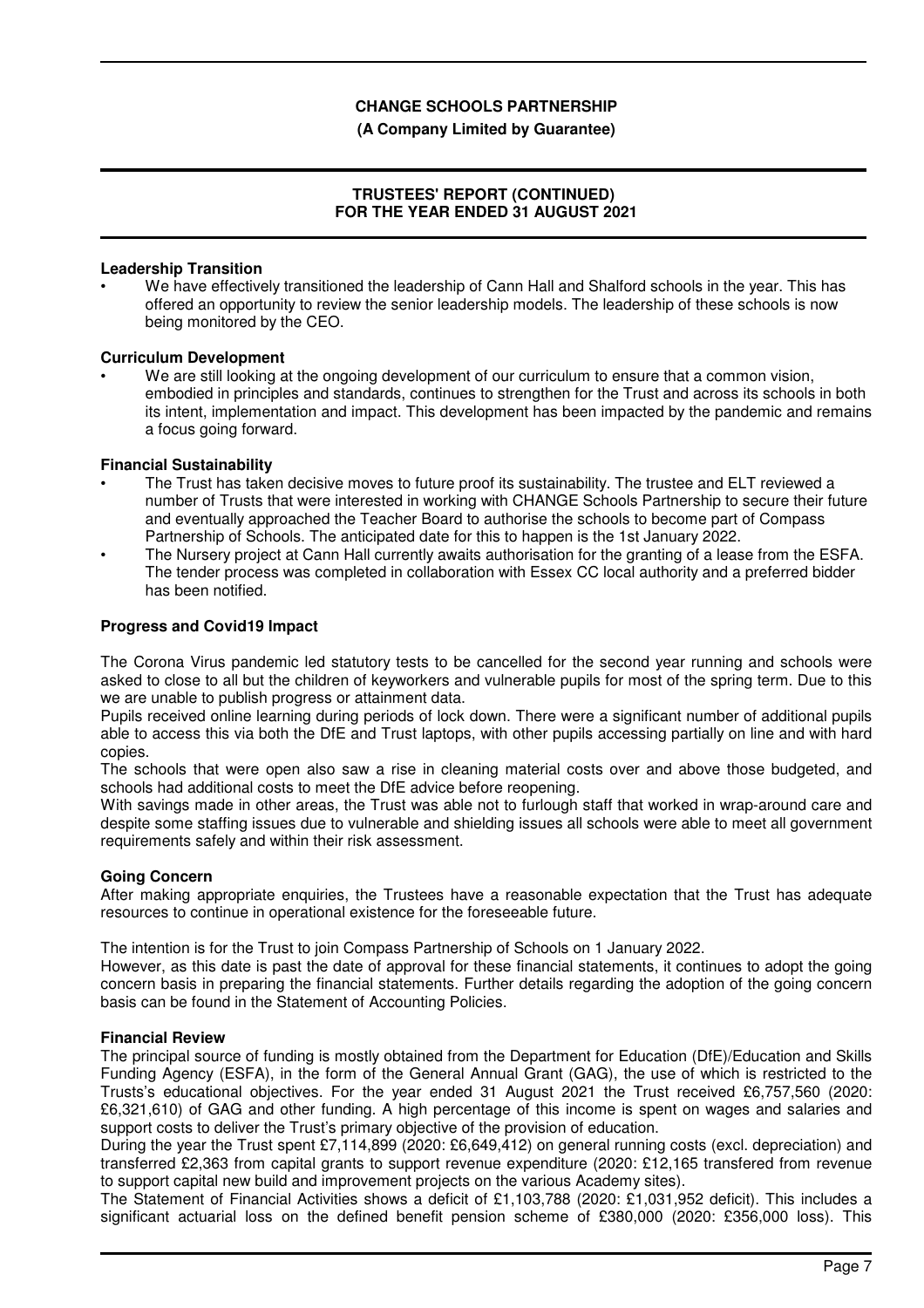#### **(A Company Limited by Guarantee)**

## **TRUSTEES' REPORT (CONTINUED) FOR THE YEAR ENDED 31 AUGUST 2021**

significant change is due to valuation changes in the year.

The Trust's income fund reserves brought forward from 2019/20 were £881,346 (£338,811 restricted funds and £542,535 unrestricted funding). The carry forward for 2020/21 is £428,746 restricted funding and £556,793 unrestricted funding.

The surplus of these income fund reserves is therefore £104,193, which is not including the movement in fixed assets or pension reserve.

The Trust was not successful in securing Capital Improvement Funding (CIF) in the year. (2020: £47,272)

Due to the accounting rules for the Local Government Pension Scheme under FRS102, the Trust is recognising a significant pension fund deficit of £5,796,000 (2020: £4,904,000). This does not mean that an immediate liability for this amount crystallises and such a deficit generally results in a cash flow effect in the form of increased employer contributions over a number of years.

### **Other Financial Key Performance Indicators**

As funding is based on pupil numbers this is a key performance indicator. Total pupil numbers funded for 2020/21: 1321 (2019/20: 1297) against a combined capacity of 1425.

The Finance and Audit committee and the Chair of the board receive management accounts on a monthly basis which include the following KPI elements:

- Teachers as % of core funding (GAG) 62% on 20/21 and 64% in 19/20
- Staffing cost % of total income 88% in 20/21 and 92% in 19/20
- Teaching staff costs as a % of Total staff costs 54% in 20/21 and 55% in 19/20.

The teaching staff costs as a % of total staff costs ratio reflects the policy to put in place the infrastructure to support a centralised team for the Trust, as highlighted in the going concern paragraph. It is also impacted by the high level of support provided by the teaching assistant network across the schools.

The Board would like to see the staffing proportion of income be in the region of 74-78% across the Trust. Since the year end, this has moved in the direction of 85% .

The Finance & Audit Committee also monitor actual year to date figures and forecast figures on a monthly basis.

## **Reserves Policy**

The Trustees are aware of the requirement to balance current and future needs and always aim to set a balanced budget with annual income balancing annual expenditure. The Trustees have determined that the appropriate level of all reserves to be held for non-earmarked expenditure should equate to at least one month's operating costs of total funds, to provide sufficient working capital to cover delays in the spending and receipt of grants and to provide a cushion for unexpected emergencies.

The Trustees monitor estimated year-end carry forward figures via the monthly reports from the Director of Finance and Operations. The budget plan identifies how any carry forward will be allocated in the plan for the following academic year, including the identification of any funds earmarked for a specific project or purpose. The Trust see all reserves as belonging to the Trust and not individual schools and as such has centralised the reserves in the reserves note. Allocation was made in year to refurbish the astro-turf at Notley Green £120,000. The Trust also met the agreed investment of £25,000 of reserves on IT hardware to support online learning in the pandemic.

Due to budget constraints and funding difficulties the Trust is happy to hold reserves above the minimum until the introduction of the full national funding formula has been worked through, in order to make sure the schools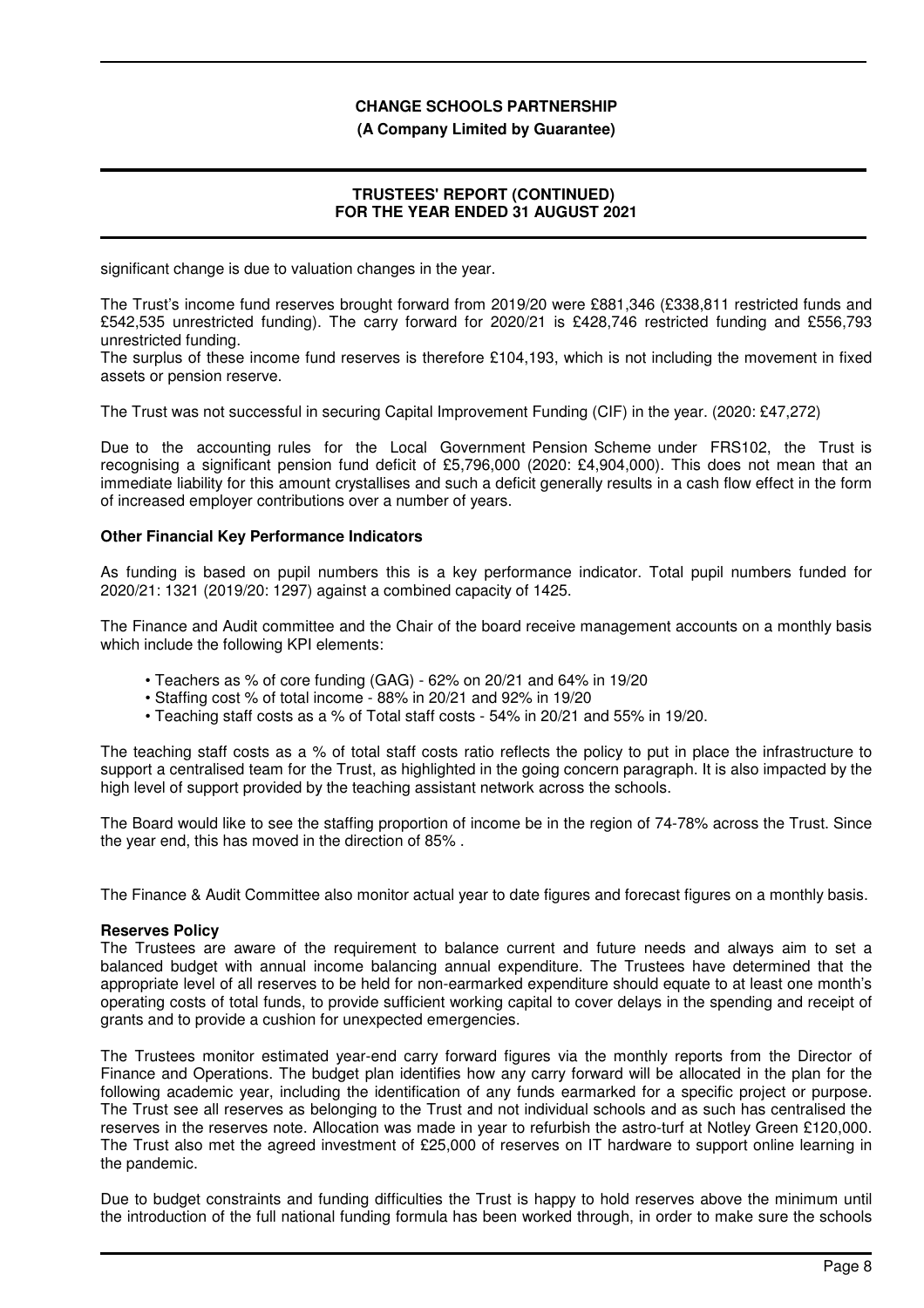#### **(A Company Limited by Guarantee)**

## **TRUSTEES' REPORT (CONTINUED) FOR THE YEAR ENDED 31 AUGUST 2021**

have the time and resources to adjust.

The Trust's current level of free reserves (Unrestricted Reserve) is £556,793 (2020: £542,535).

The Trust's balance on restricted general funds (excluding pension reserve) plus the balance on unrestricted funds at 31 August 2021 was £985,539 (2020: £881,346).

The cash balance of the Trust has been healthy all year, ending the year with a balance of £1,248,285 (2020: £1,047,696).

#### **Investment Policy**

The Trustees invest funds for future year in short term cash deposits.

## **Principal Risks and Uncertainties**

The Trust maintains, and regularly reviews, a central risk register identifying the major risks, to which the Trust and each Academy is exposed, together with identifying actions and procedures to mitigate those risks. This register is approved and monitored by the Trust via the Finance and Audit Committee with a copy of the register available at every Board Meeting.

Due to the Covid19 pandemic school risk assessments for re-opening were reviewed both at local governing body level and at Board level, both in September and again March. They are published on all school websites. These risk assessments are regularly updated for changes as set out by government advice and remain fluid documents.

The internal control systems are audited by an external provider - SBM Services, which is reported to the Finance and Audit Committee and the exposure to identified risks are monitored on behalf of the Trustees at each Finance and Audit Committee meeting. This year the focus of internal audit was payroll and HR. The management letter highlighted some areas to be reviewed but nothing of concern.

The risks outlined below are those facing the Academies at an operational level, outside of Covid 19 and are addressed by its systems and by internal financial and other controls.

The Trustees report that the Trust's financial and internal controls conform to guidelines issued by the ESFA, and that improvements to the wider framework of systems dealing with business risk and risk management strategy continue to be made and formally documented.

Outside of Covid 19 -The Trust recognise its risks and uncertainties under the main headings of :

#### **Sustainability**

- Funding uncertainty,
- Growth
- Pupil numbers,
- CEO replacement
- Overall academic achievement and Ofsted rating

#### **Compliance**

- Financial Compliance,
- Fraud and Data Security,
- Health & Safety,
- Safeguarding

#### Educational Impact

- Governance including the regular review of skills
- Performance of specific schools due a visit by Ofsted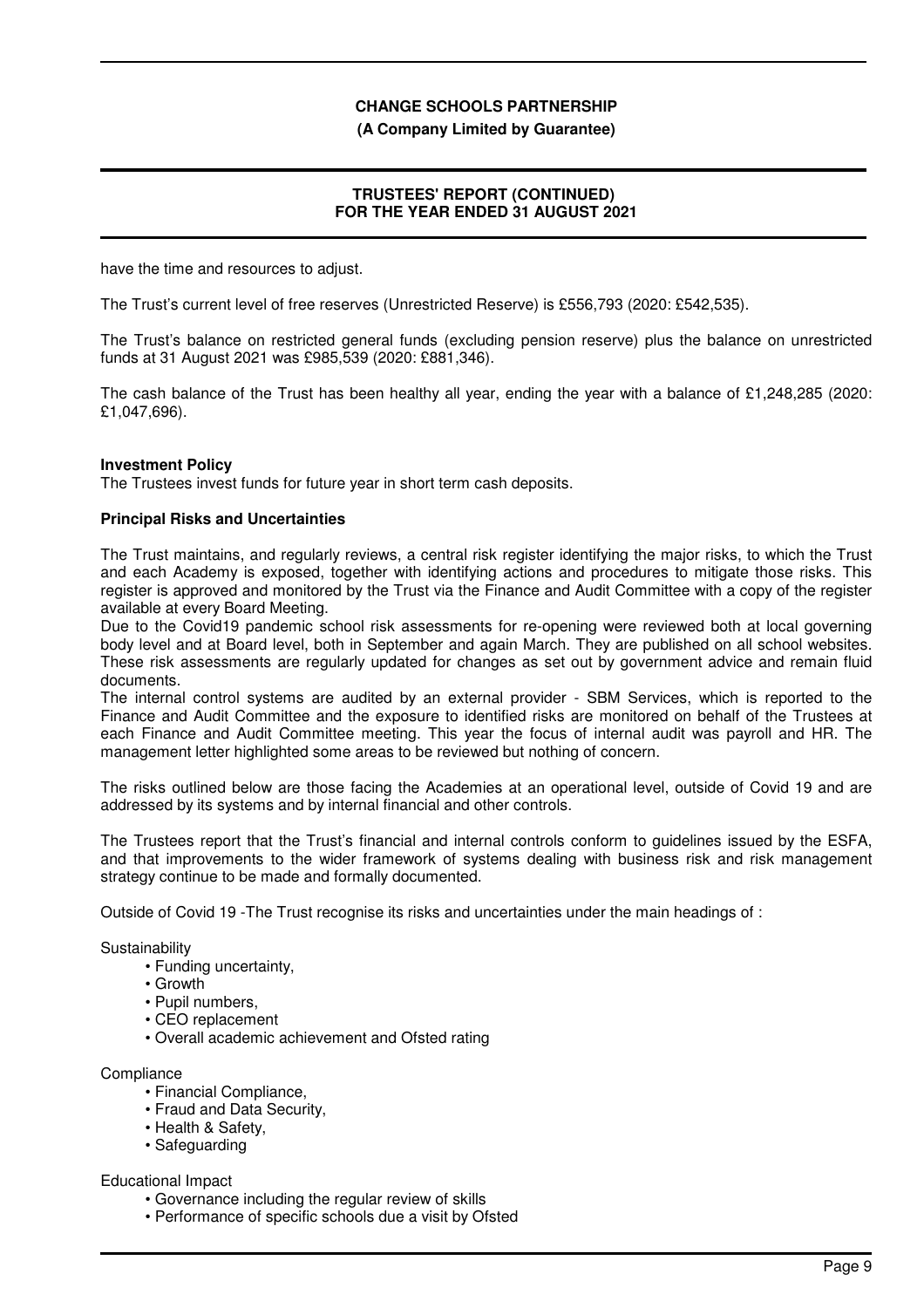## **(A Company Limited by Guarantee)**

# **TRUSTEES' REPORT (CONTINUED) FOR THE YEAR ENDED 31 AUGUST 2021**

• The impact of the pandemic on outcomes for pupils specifically at John Ray Junior and Cann Hall **Primary** 

The Trust is mitigating these risks by:

Sustainability-

The Board have reviewed the options available to join another Trust. This has been completed and agreed at Head Teacher Board for the schools to join Compass Partnership of Schools on 01/01/2022, subject to due diligence and legal procedures.

The CEO position for the autumn term will be taken by John Camp, the CEO of Compass Partnership of Schools.

Compass Partnership of Schools have started to review what additional input they can add to support schools not expected to be rated 'Good' by Ofsted.

#### Compliance-

The Board have appointed both internal and external auditors to support assurance of financial compliance. They monitor the finances of the Trust on a monthly basis and meet as a sub-committee to review and monitor all finance and audit management points.

The Trust has recently appointed an external provider to carry out a full Health and Safety audit in the period September – December 2021. The results of this will be monitored at the Finance and Audit Committee.

#### Educational Impact

The Trust had a Trust Board audit in the year. This gave the Board confidence that they are meeting their roles and responsibilities.

Compass Partnership of Schools have started to work with all four schools, initially focusing on environment, quality of teaching, quality of curriculum and setting age related expectations.

## **Fundraising**

The academy trust does not use any external fundraisers. All fundraising undertaken was monitored by the Trustees.

## **Plans for Future Periods**

#### **Aims and Future Objectives 2021/22**

- 1) Join the schools to the Compass Partnership of Schools Trust, and establish two hubs one in Greenwich and one in Essex.
- 2) Be precise about the pupil experience calm, consistent, high quality, engaging, inclusive and happy – comes from High expectations, repeated and rehearsed routines, adults only accepting best effort
- 3) Be precise about the quality of teaching sequenced, direct, explicit, ambitious, engaging and respectful – comes from an explicit, direct instruction model with clarity about what needs to be learned in each year group
- 4) Be precise about the quality of curriculum sequenced, knowledge based, engaging comes from excellent teacher subject knowledge that is developed through expert subject leadership
- 5) Review the quality of children's books treasured, cared for, high quality outcomes comes from teachers modelling quality learning, getting children to redo learning that is not their best, expecting high standards, moderating with others
- 6) Be precise about the quality of the classroom and school environment tidy, uncluttered, cared for, precise, broad and inclusive – comes from agreed protocols, high quality resources, quality writing, books, feedback and very high quality displays
- 7) 85% + of children reaching age related expectations
- 8) 95% of children passing the phonic threshold early reading is KEY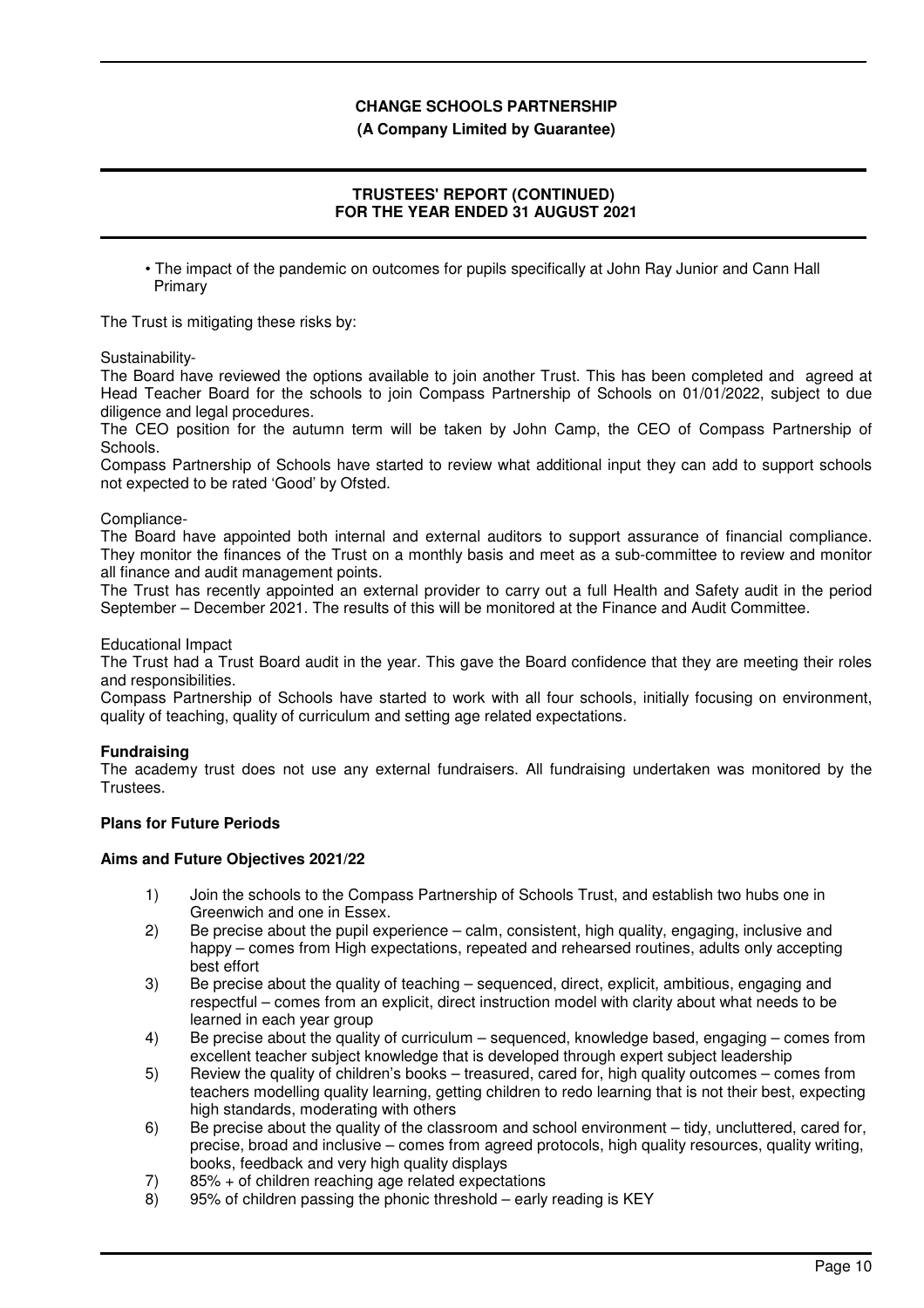**(A Company Limited by Guarantee)**

# **TRUSTEES' REPORT (CONTINUED) FOR THE YEAR ENDED 31 AUGUST 2021**

## **Audito**r

The Trustees have confirmed that as far as they are aware, there is no relevant audit information of which the Auditor is unaware, and the Trustees have taken all steps that they ought to have taken to make themselves aware of any relevant audit information and to establish that it has been communicated to the Auditor.

The Trustees' Report, incorporating a strategic report, was approved by order of the Board of Trustees, as the company directors, on  $\Box$  and signed on its behalf by:

................................................ **Mr M Bruce Hanley** (Chair of Trustees)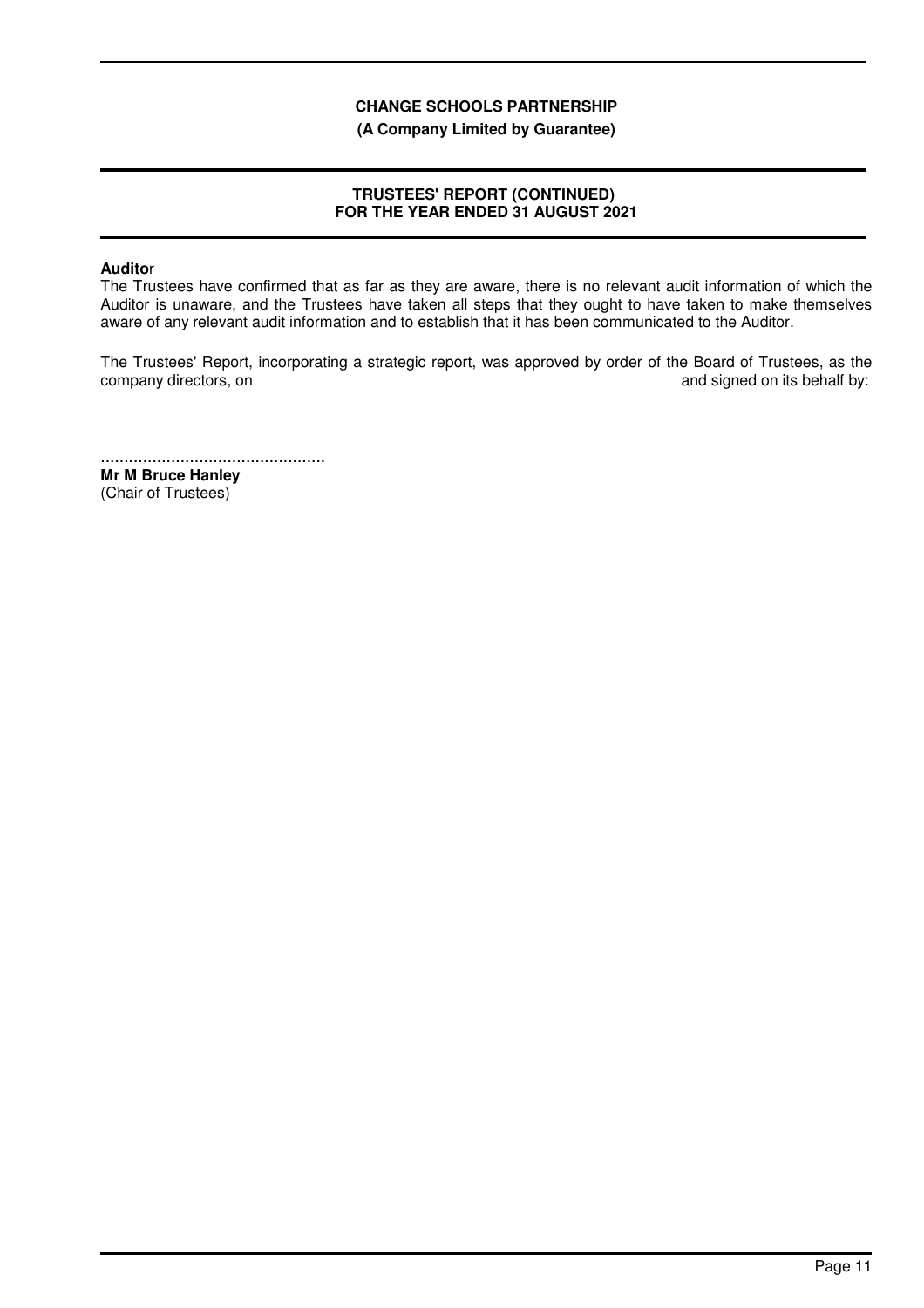**(A Company Limited by Guarantee)**

# **GOVERNANCE STATEMENT**

## **Scope of responsibility**

As Trustees, we acknowledge we have overall responsibility for ensuring that CHANGE Schools Partnership has an effective and appropriate system of control, financial and otherwise. However, such a system is designed to manage rather than eliminate the risk of failure to achieve business objectives, and can provide only reasonable and not absolute assurance against material misstatement or loss.

As Trustees, we have reviewed and taken account of the guidance in DfE's Governance Handbook and competency framework for governance.

The Board of Trustees has delegated the day-to-day responsibility to the chief executive officer, as Accounting Officer, for ensuring financial controls conform with the requirements of both propriety and good financial management and in accordance with the requirements and responsibilities assigned to it in the Funding Agreement between CHANGE Schools Partnership and the Secretary of State for Education. They are also responsible for reporting to the Board of Trustees any material weaknesses or breakdowns in internal control.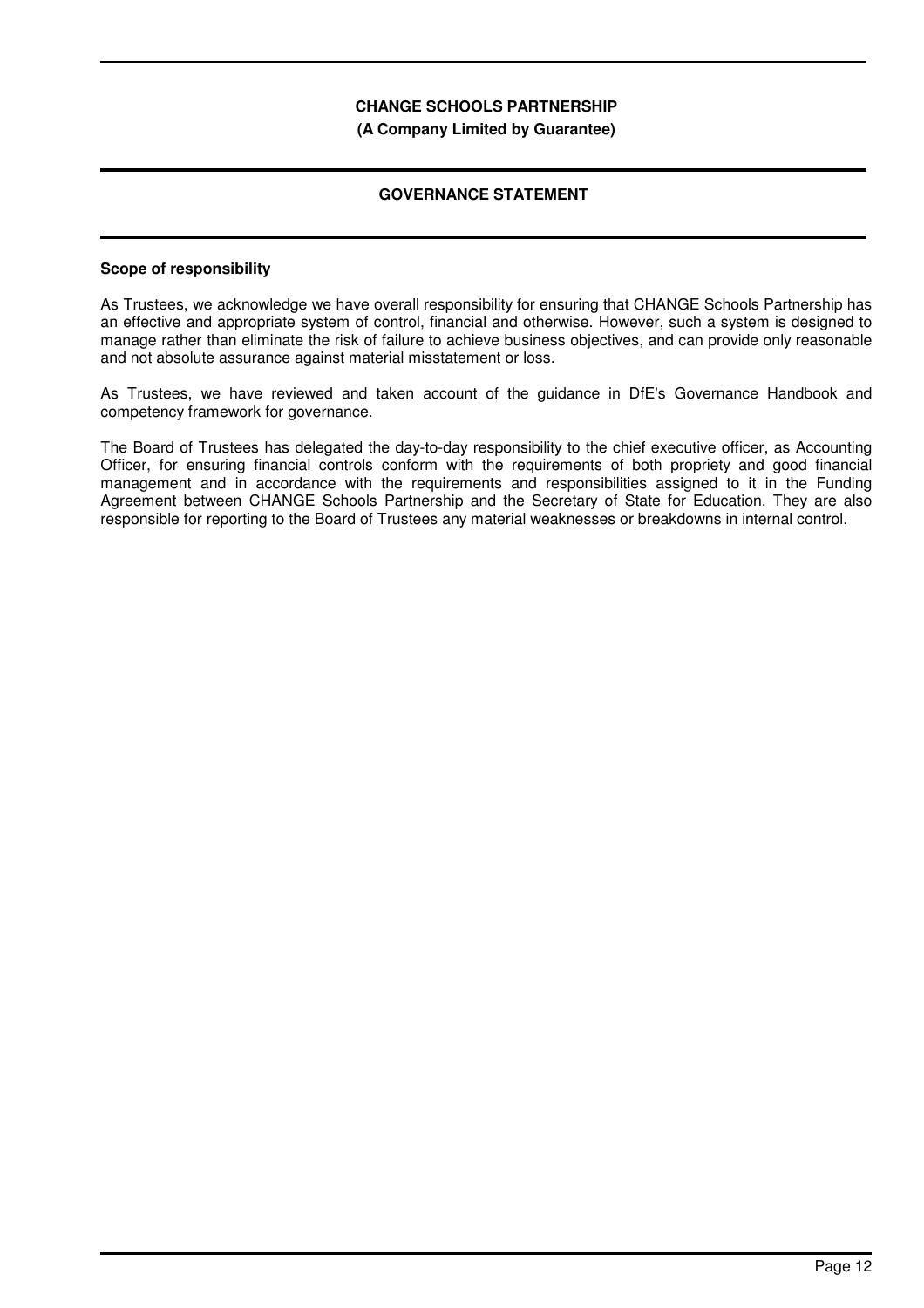#### **(A Company Limited by Guarantee)**

# **GOVERNANCE STATEMENT (CONTINUED)**

#### **Governance**

The information on governance included here supplements that described in the Trustees' Report and in the Statement of Trustees' Responsibilities. The Board of Trustees has formally met 8 times during the year.

Attendance during the year at meetings of the Board of Trustees was as follows:

| Meetings attended | Out of a possible |
|-------------------|-------------------|
|                   |                   |
|                   |                   |
|                   |                   |
|                   |                   |
| З                 | 8                 |
|                   |                   |
|                   |                   |
| 6                 | 8                 |
|                   |                   |
|                   |                   |

S Ellis (Accounting Officer to 31/08/21) attended 8 out of a possible 8 meetings. J Olley (Director of Finance & Operations) attended 8 out of a possible 8 meetings.

The board composition and governance is regularly reviewed at meetings. During the year an external review of the Board was carried out by a Leader of Governance. This review did not raise any significant issues but did suggest some additional best practice points.

The Trustees have a clear and strategic input into the Trust's vision and business planning. Particular challenges within the year have centred around the Covid 19 pandemic and the response to ever changing information and requests from government. The Board believes that the Trust has reacted well to these demands and have included local governing bodies, senior leaders as well as the board to make sure all schools have met these challenges. Currently there are no plans to increase the number of trustees as we transition to Compass Partnership of Schools Trust, however the new Trust does have vacancies for Trustees and has extended its welcome to those Trustees that would like to continue in the new Trust.

Board meetings are regularly attended by executive staff. A Standards Committee also supports additional academic scrutiny.

The Finance and Audit Committee is a committee of the main Board of Trustees. It is responsible for matters of funding; budgeting; monitoring; financial procedures; health and safety; asset management and the scrutiny of operational procedures through external and internal audit .

Attendance during the year at meetings was as follows:

| Trustee                                 | Meetings attended | Out of a possible |
|-----------------------------------------|-------------------|-------------------|
| Mr Scott Bradbrook                      |                   | h.                |
| Mrs Sarah Garner (resigned 16/09/20)    |                   |                   |
| Mr Simon Hayward                        |                   | З                 |
| Mr Paul Heavers (resigned 01/10/2021)   | 3                 | 5                 |
| Mr Glenn McClelland (resigned 31/01/21) | ົ                 |                   |

Mr Stuart Ellis (CEO) and Ms Jo Olley (Director of Finance & Operations) both attended 5 out of a possible 5 meetings.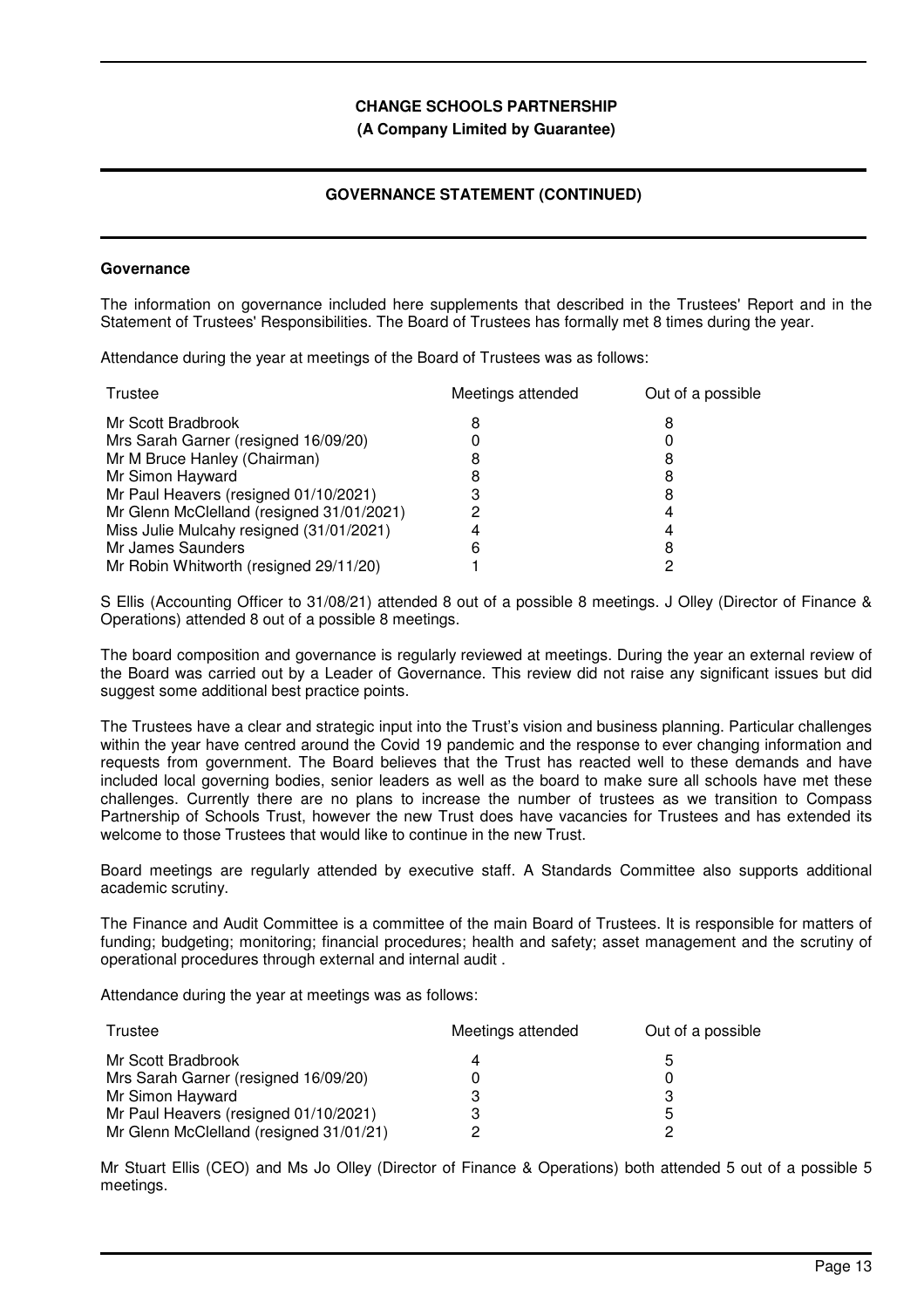## **(A Company Limited by Guarantee)**

# **GOVERNANCE STATEMENT (CONTINUED)**

#### **Review of value for money**

As Accounting Officer, the chief executive officer has responsibility for ensuring that the Trust delivers good value in the use of public resources. The Accounting Officer understands that value for money refers to the educational and wider societal outcomes achieved in return for the taxpayer resources received.

The Accounting Officer considers how the Trust's use of its resources has provided good value for money during each academic year, and reports to the Board of Trustees where value for money can be improved, including the use of benchmarking data where appropriate. The Accounting Officer for the Trust has delivered improved value for money during the year by:

- Collaborative working across the schools in the Trust
- Strong implementation of financial regulation that requires all items above £2,000 to have three quotes
- The use of an external partner to secure the best value for money on the Astro-Turf refurbishment
- Income generation through supporting another Trust
- The re-procurement of energy costs through a DfE accredited broker
- A staff restructure and review of working practices on non-pupil days

#### **The impact of Covid 19**

The Trust supported vulnerable and critical worker pupils during lockdown in school, while providing a highquality offer to pupils at home.

The Trust worked with their contract cleaners to support them as 'at risk suppliers' under Procurement Policy Notices (PPN) 02/20 and 04/20 paying them for a full service during the lockdown period.

Like most schools the Trust struggled to always access 'value for money' in relation to PPE, sanitiser and cleaning products at the start of the pandemic. The Trust was forced to sometimes pay a higher price for items or to pay additional delivery charges in order to meet Health & Safety guidelines and supply schools adequately.

The Trust met all staff costs in relation to wrap around care, regardless of income generation whilst schools were closed, paid for from saving made elsewhere due to the pandemic.

#### **The purpose of the system of internal control**

The system of internal control is designed to manage risk to a reasonable level rather than to eliminate all risk of failure to achieve policies, aims and objectives. It can, therefore, only provide reasonable and not absolute assurance of effectiveness. The system of internal control is based on an on-going process designed to identify and prioritise the risks to the achievement of Trust policies, aims and objectives, to evaluate the likelihood of those risks being realised and the impact should they be realised, and to manage them efficiently, effectively and economically. The system of internal control has been in place in CHANGE Schools Partnership for the year 1 September 2020 to 31 August 2021 and up to the date of approval of the annual report and financial statements.

#### **Capacity to handle risk**

The Board of Trustees has reviewed the key risks to which the Trust is exposed together with the operating, financial and compliance controls that have been implemented to mitigate those risks. The Board of Trustees is of the view that there is a formal ongoing process for identifying, evaluating and managing the Trust's significant risks that has been in place for the year 1 September 2020 to 31 August 2021 and up to the date of approval of the annual report and financial statements. This process is regularly reviewed by the board of Trustees.

## **The risk and control framework**

The Trust's system of internal financial control is based on a framework of regular management information and administrative procedures including the segregation of duties and a system of delegation and accountability. In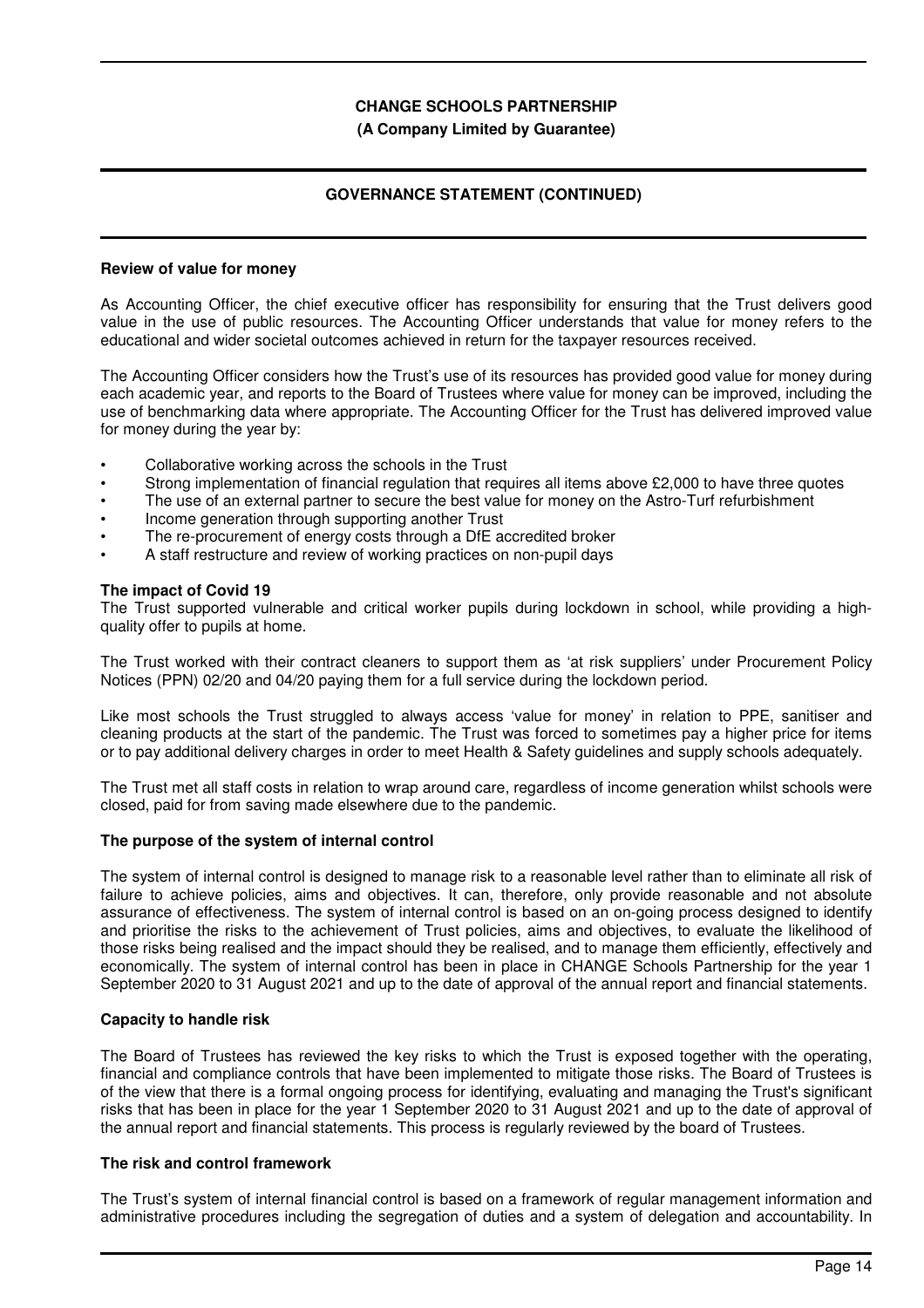## **(A Company Limited by Guarantee)**

# **GOVERNANCE STATEMENT (CONTINUED)**

#### **The risk and control framework (continued)**

particular, it includes:

- comprehensive budgeting and monitoring systems with an annual budget and periodic financial reports which are reviewed and agreed by the Board of Trustees
- regular reviews by the Finance and Audit Committee of reports which indicate financial performance against the forecasts and of major purchase plans, capital works and expenditure programmes
- setting targets to measure financial and other performance
- clearly defined purchasing (asset purchase or capital investment) guidelines
- delegation of authority and segregation of duties identification and management of risks

The Board of Trustees has decided to employ SBM Services Limited as internal auditor.

The internal auditor's role includes giving advice on financial matters and performing a range of checks on the Trust's financial systems. In particular, the checks carried out in relation to the current period were completed in June 2021. This review related specifically to the payroll and HR process.

On an annual basis, the internal auditor reports to the Board of Trustees through the Finance and Audit Committee on the operation of the systems of control and on the discharge of the Trustees' financial responsibilities and prepares an annual summary report to the committee outlining the areas reviewed, key findings, recommendations, and conclusions to help the committee to consider actions and assess year on year progress.

The internal auditor delivered their report on the Payroll and HR processes and no material control issues were identified.

#### **Review of effectiveness**

As Accounting Officer, the chief executive officer has responsibility for reviewing the effectiveness of the system of internal control. During the year in question the review has been informed by:

- the work of the internal auditor;
- the work of the external auditors;
- the financial management and governance self-assessment process;
- the work of the executive managers within the Trust who have responsibility for the development and maintenance of the internal control framework.

The Accounting Officer has been advised of the implications of the result of their review of the system of internal control by the Finance and Audit Committee and a plan to address weaknesses and ensure continuous improvement of the system is in place.

| Approved by order of the members of the Board of Trustees on |  |  |  |  |
|--------------------------------------------------------------|--|--|--|--|
| their behalf by:                                             |  |  |  |  |

and signed on

................................................ **Mr M Bruce Hanley** Chair of Trustees

................................................ **Mr John Camp** CEO & Accounting Officer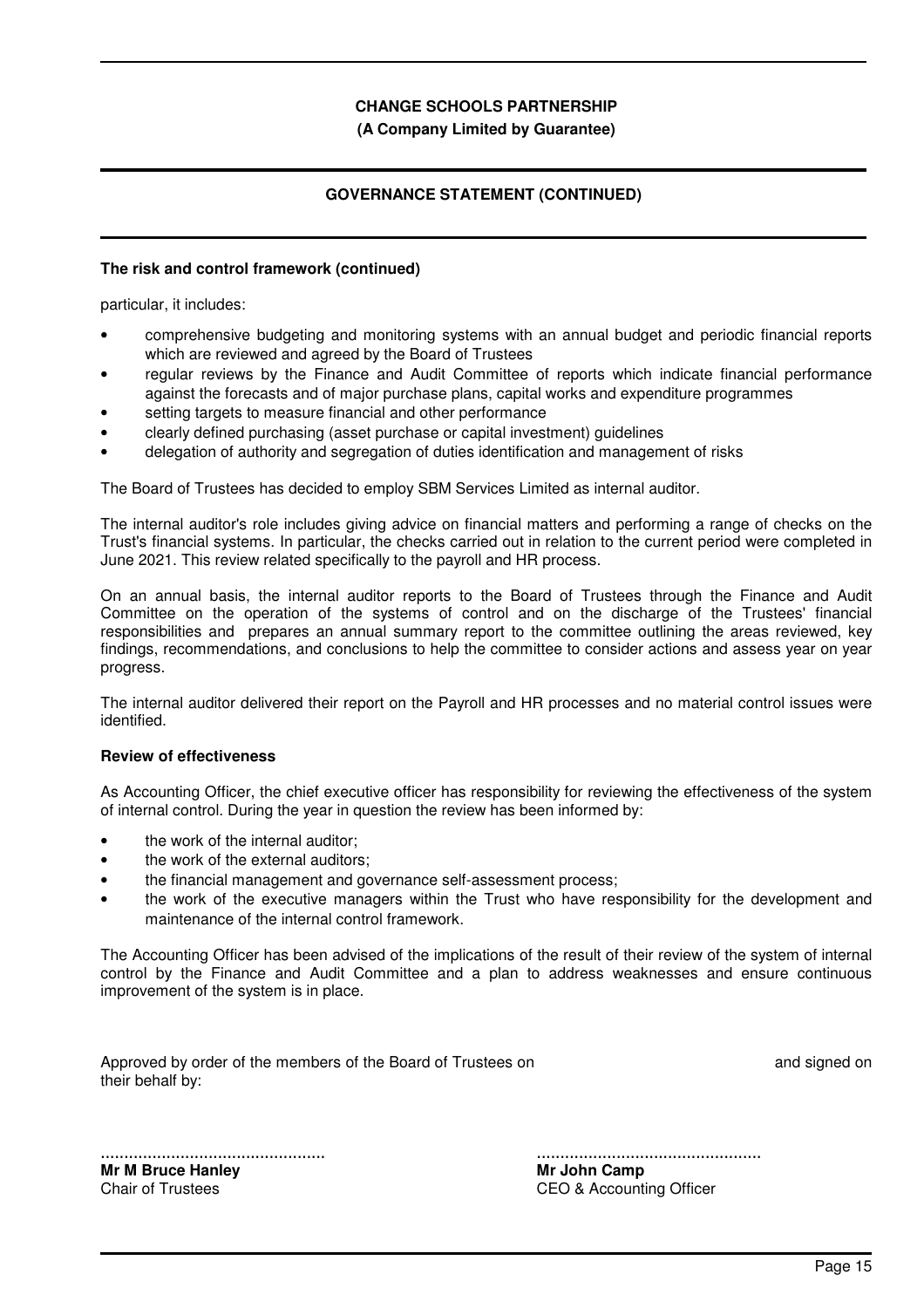## **(A Company Limited by Guarantee)**

# **STATEMENT ON REGULARITY, PROPRIETY AND COMPLIANCE**

As Accounting Officer of Change Schools Partnership I have considered my responsibility to notify the Trust Board of Trustees and the Education & Skills Funding Agency (ESFA) of material irregularity, impropriety and non-compliance with terms and conditions of all funding received by the Trust, under the Funding Agreement in place between the Trust and the Secretary of State for Education. As part of my consideration I have had due regard to the requirements of the Academies Financial Handbook 2020.

I confirm that I and the Trust Board of Trustees are able to identify any material irregular or improper use of all funds by the Trust, or material non-compliance with the terms and conditions of funding under the Trust's Funding Agreement and the Academies Financial Handbook 2020.

I confirm that no instances of material irregularity, impropriety or funding non-compliance have been discovered to date. If any instances are identified after the date of this statement, these will be notified to the Board of Trustees and ESFA.

**Mr John Camp** Accounting Officer Date: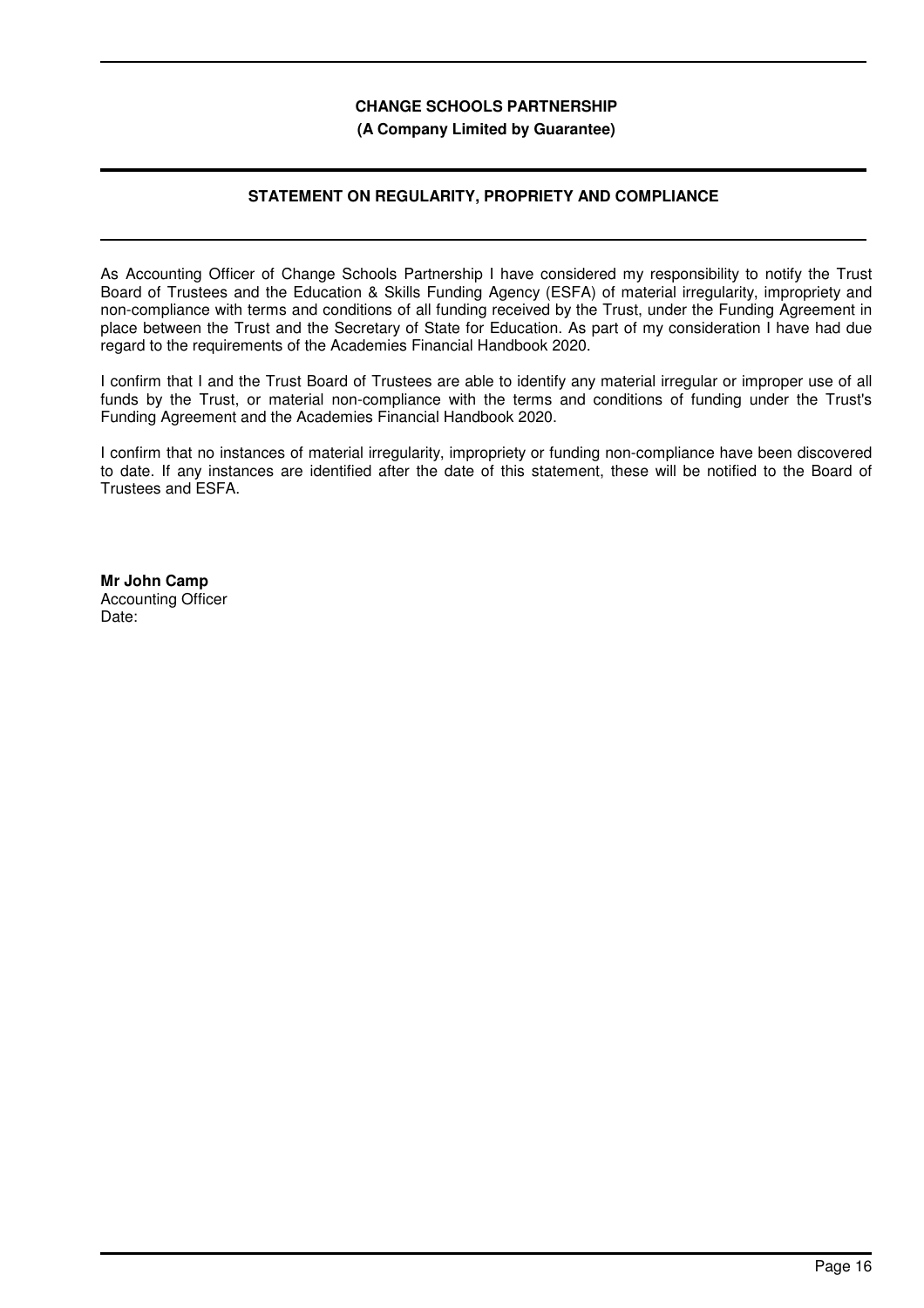#### **(A Company Limited by Guarantee)**

# **STATEMENT OF TRUSTEES' RESPONSIBILITIES FOR THE YEAR ENDED 31 AUGUST 2021**

The Trustees (who are also the directors of the charitable company for the purposes of company law) are responsible for preparing the Trustees' Report and the financial statements in accordance with the Academies Accounts Direction published by the Education and Skills Funding Agency, United Kingdom Accounting Standards (United Kingdom Generally Accepted Accounting Practice) and applicable law and regulations.

Company law requires the Trustees to prepare financial statements for each financial year. Under company law, the Trustees must not approve the financial statements unless they are satisfied that they give a true and fair view of the state of affairs of the charitable company and of its incoming resources and application of resources, including its income and expenditure, for that period. In preparing these financial statements, the Trustees are required to:

- select suitable accounting policies and then apply them consistently;
- observe the methods and principles of the Charities SORP 2019 and the Academies Accounts Direction 2020 to 2021;
- make judgements and accounting estimates that are reasonable and prudent;
- state whether applicable UK Accounting Standards have been followed, subject to any material departures disclosed and explained in the financial statements;
- prepare the financial statements on the going concern basis unless it is inappropriate to presume that the charitable company will continue in business.

The Trustees are responsible for keeping adequate accounting records that are sufficient to show and explain the charitable company's transactions and disclose with reasonable accuracy at any time the financial position of the charitable company and enable them to ensure that the financial statements comply with the Companies Act 2006. They are also responsible for safeguarding the assets of the charitable company and hence for taking reasonable steps for the prevention and detection of fraud and other irregularities.

The Trustees are responsible for ensuring that in its conduct and operation the charitable company applies financial and other controls, which conform with the requirements both of propriety and of good financial management. They are also responsible for ensuring grants received from ESFA/DfE have been applied for the purposes intended.

The Trustees are responsible for the maintenance and integrity of the corporate and financial information included on the charitable company's website. Legislation in the United Kingdom governing the preparation and dissemination of financial statements may differ from legislation in other jurisdictions.

| Approved | bv. | order | the | members of | the | Board of                     | <b>Trustees</b> | on. |
|----------|-----|-------|-----|------------|-----|------------------------------|-----------------|-----|
|          |     |       |     |            |     | and signed on its behalf by: |                 |     |

................................................ **Mr M Bruce Hanley** (Chair of Trustees)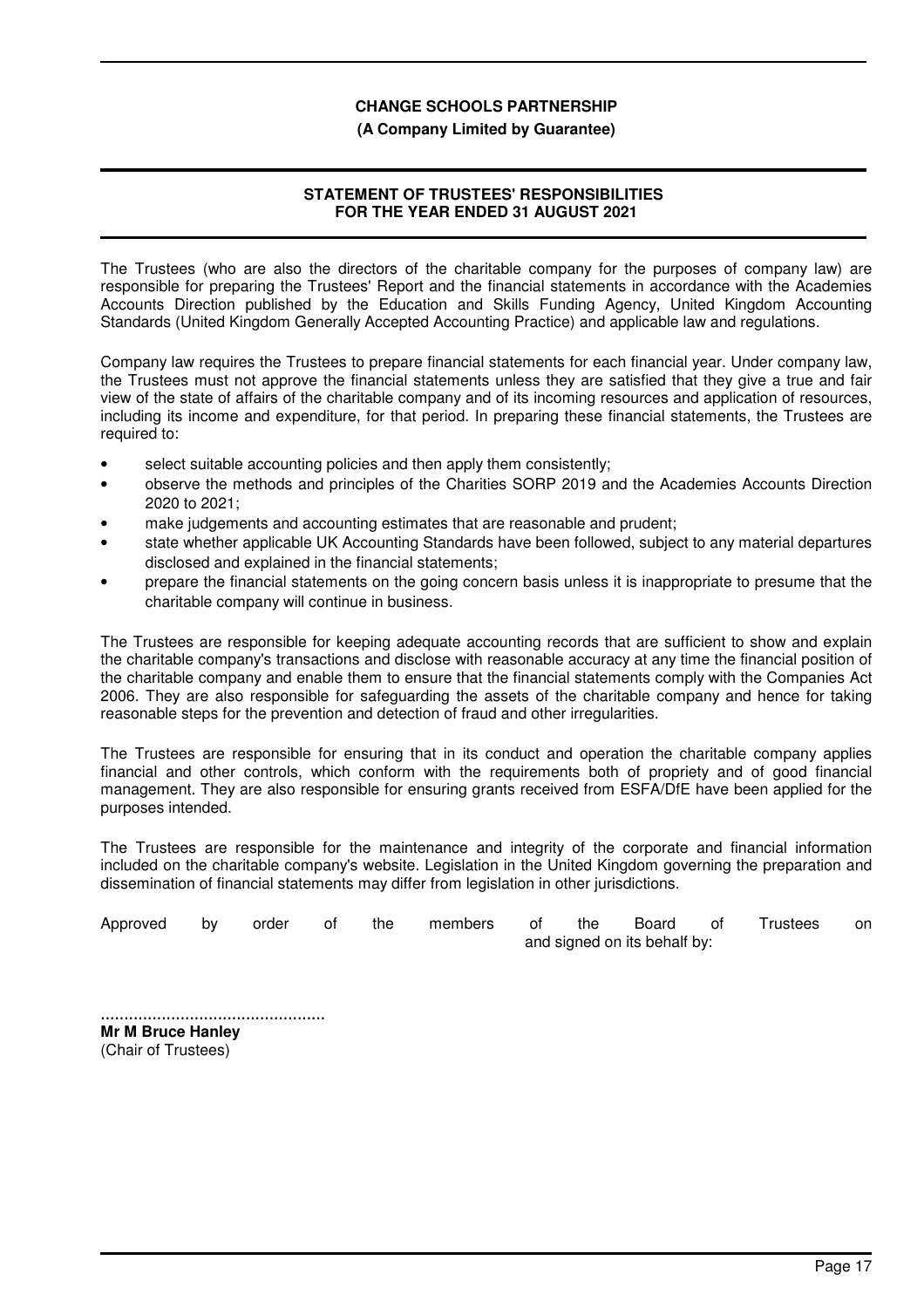#### **(A Company Limited by Guarantee)**

## **INDEPENDENT AUDITORS' REPORT ON THE FINANCIAL STATEMENTS TO THE MEMBERS OF CHANGE SCHOOLS PARTNERSHIP**

#### **Opinion**

We have audited the financial statements of CHANGE Schools Partnership (the 'trust') for the year ended 31 August 2021 which comprise the Statement of Financial Activities, the Balance Sheet, the Statement of Cash Flows and the related notes, including a summary of significant accounting policies. The financial reporting framework that has been applied in their preparation is applicable law, United Kingdom Accounting Standards (United Kingdom Generally Accepted Accounting Practice), including Financial Reporting Standard 102 'The Financial Reporting Standard applicable in the UK and Republic of Ireland', the Charities SORP 2019 and the Academies Accounts Direction 2020 to 2021 issued by the Education and Skills Funding Agency.

In our opinion the financial statements:

- give a true and fair view of the state of the Trust's affairs as at 31 August 2021 and of its incoming resources and application of resources, including its income and expenditure for the year then ended;
- have been properly prepared in accordance with United Kingdom Generally Accepted Accounting Practice; and
- have been prepared in accordance with the requirements of the Companies Act 2006, the Charities SORP 2019 and the Academies Accounts Direction 2020 to 2021 issued by the Education and Skills Funding Agency.

## **Basis for opinion**

We conducted our audit in accordance with International Standards on Auditing (UK) (ISAs (UK)) and applicable law. Our responsibilities under those standards are further described in the Auditors' responsibilities for the audit of the financial statements section of our report. We are independent of the Trust in accordance with the ethical requirements that are relevant to our audit of the financial statements in the United Kingdom, including the Financial Reporting Council's Ethical Standard, and we have fulfilled our other ethical responsibilities in accordance with these requirements. We believe that the audit evidence we have obtained is sufficient and appropriate to provide a basis for our opinion.

#### **Material uncertainty related to going concern**

We draw attention to note 1.2 in the financial statements, which indicates that the Trust's intention is to join Compass Partnership of Schools in January 2022. As stated in note 1.2, these events or conditions, along with the other matters as set forth in note 1.2, indicate that a material uncertainty exists, in the longer term, that may cast significant doubt on the Trust's ability to continue as a going concern. Our opinion is not modified in respect of this matter.

In auditing the financial statements, we have concluded that the Trustees' use of the going concern basis of accounting in the preparation of the financial statements is appropriate. Our evaluation of the Trustees' assessment of the Trust's ability to continue to adopt the going concern basis of accounting included consideration of budgeted income and expenditure over the next 5 years and ESFA communication surrounding the intended transfer to the new MAT.

Our responsibilities and the responsibilities of the Trustees with respect to going concern are described in the relevant sections of this report.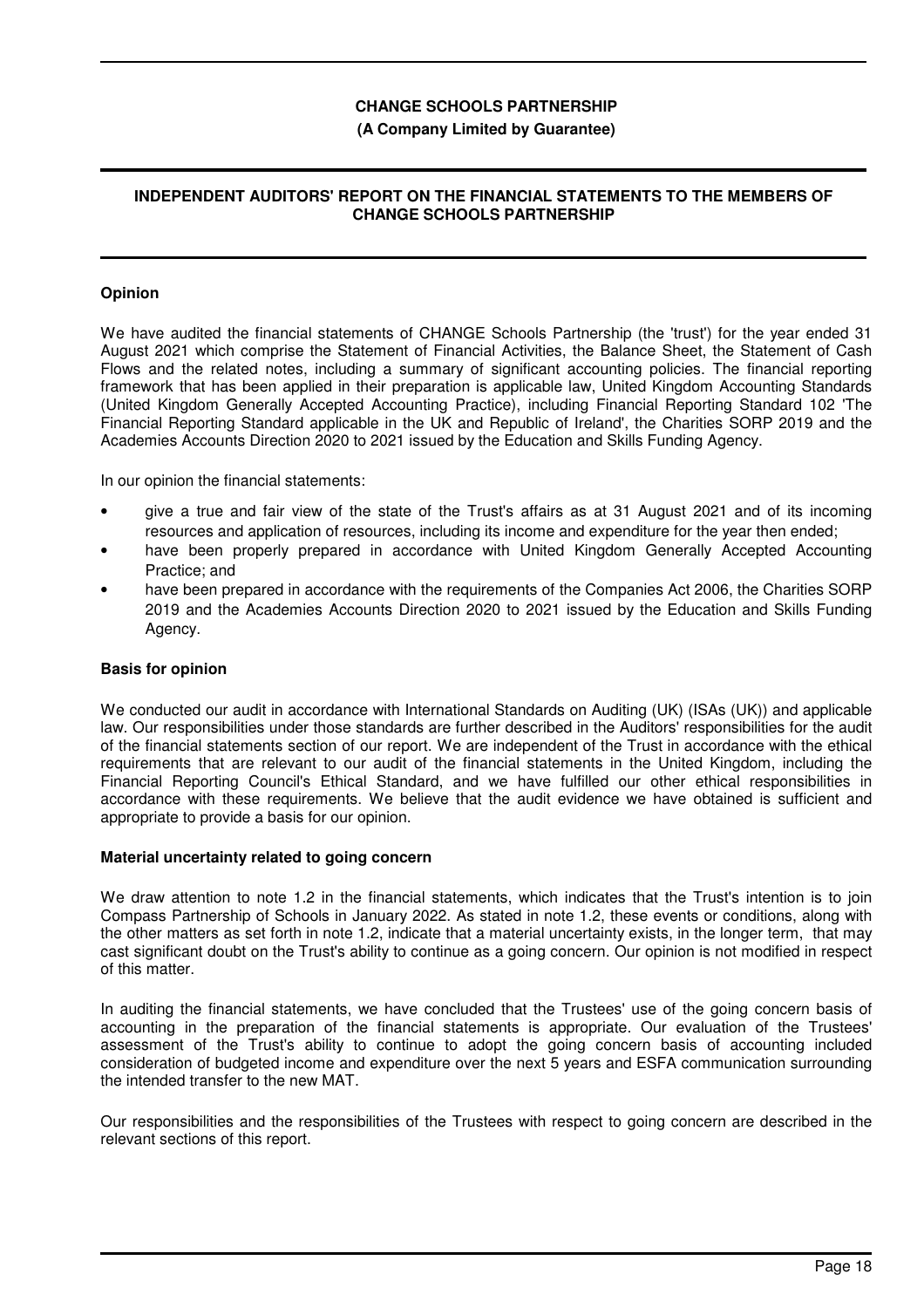### **(A Company Limited by Guarantee)**

## **INDEPENDENT AUDITORS' REPORT ON THE FINANCIAL STATEMENTS TO THE MEMBERS OF CHANGE SCHOOLS PARTNERSHIP (CONTINUED)**

#### **Other information**

The other information comprises the information included in the Annual Report other than the financial statements and our Auditors' Report thereon. The Trustees are responsible for the other information contained within the Annual Report. Our opinion on the financial statements does not cover the other information and, except to the extent otherwise explicitly stated in our report, we do not express any form of assurance conclusion thereon. Our responsibility is to read the other information and, in doing so, consider whether the other information is materially inconsistent with the financial statements or our knowledge obtained in the course of the audit, or otherwise appears to be materially misstated. If we identify such material inconsistencies or apparent material misstatements, we are required to determine whether this gives rise to a material misstatement in the financial statements themselves. If, based on the work we have performed, we conclude that there is a material misstatement of this other information, we are required to report that fact.

We have nothing to report in this regard.

#### **Opinion on other matters prescribed by the Companies Act 2006**

In our opinion, based on the work undertaken in the course of the audit:

- the information given in the Trustees' Report including the Strategic Report for the financial year for which the financial statements are prepared is consistent with the financial statements.
- the Trustees' Report and the Strategic Report have been prepared in accordance with applicable legal requirements.

## **Matters on which we are required to report by exception**

In the light of our knowledge and understanding of the Trust and its environment obtained in the course of the audit, we have not identified material misstatements in the Trustees' Report including the Strategic Report.

We have nothing to report in respect of the following matters in relation to which the Companies Act 2006 requires us to report to you if, in our opinion:

- adequate accounting records have not been kept, or returns adequate for our audit have not been received from branches not visited by us; or
- the financial statements are not in agreement with the accounting records and returns; or
- certain disclosures of Trustees' remuneration specified by law are not made; or
- we have not received all the information and explanations we require for our audit.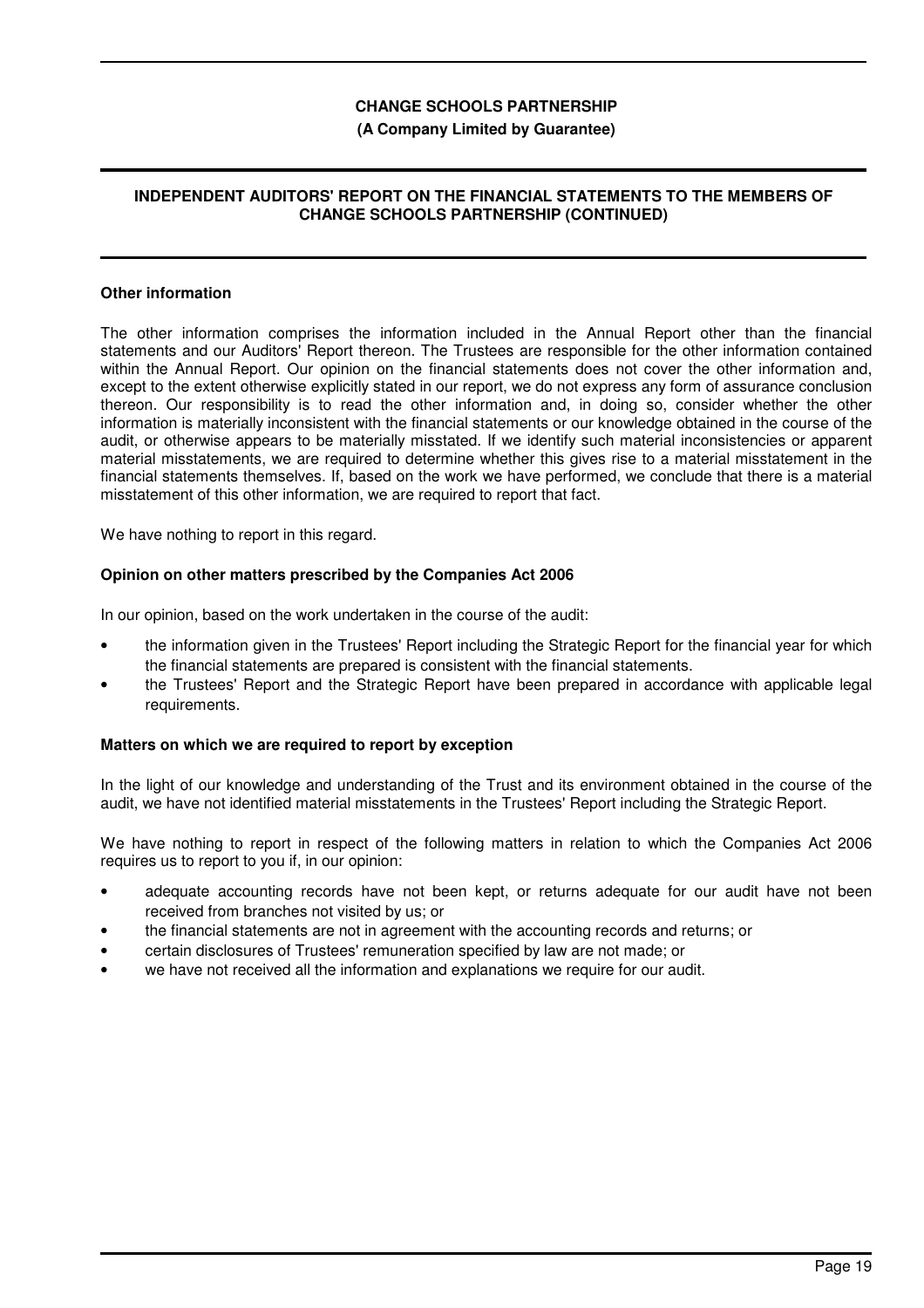## **(A Company Limited by Guarantee)**

## **INDEPENDENT AUDITORS' REPORT ON THE FINANCIAL STATEMENTS TO THE MEMBERS OF CHANGE SCHOOLS PARTNERSHIP (CONTINUED)**

#### **Responsibilities of Trustees**

As explained more fully in the Trustees' Responsibilities Statement, the Trustees (who are also the directors of the Trust for the purposes of company law) are responsible for the preparation of the financial statements and for being satisfied that they give a true and fair view, and for such internal control as the Trustees determine is necessary to enable the preparation of financial statements that are free from material misstatement, whether due to fraud or error.

In preparing the financial statements, the Trustees are responsible for assessing the Trust's ability to continue as a going concern, disclosing, as applicable, matters related to going concern and using the going concern basis of accounting unless the Trustees either intend to liquidate the Trust or to cease operations, or have no realistic alternative but to do so.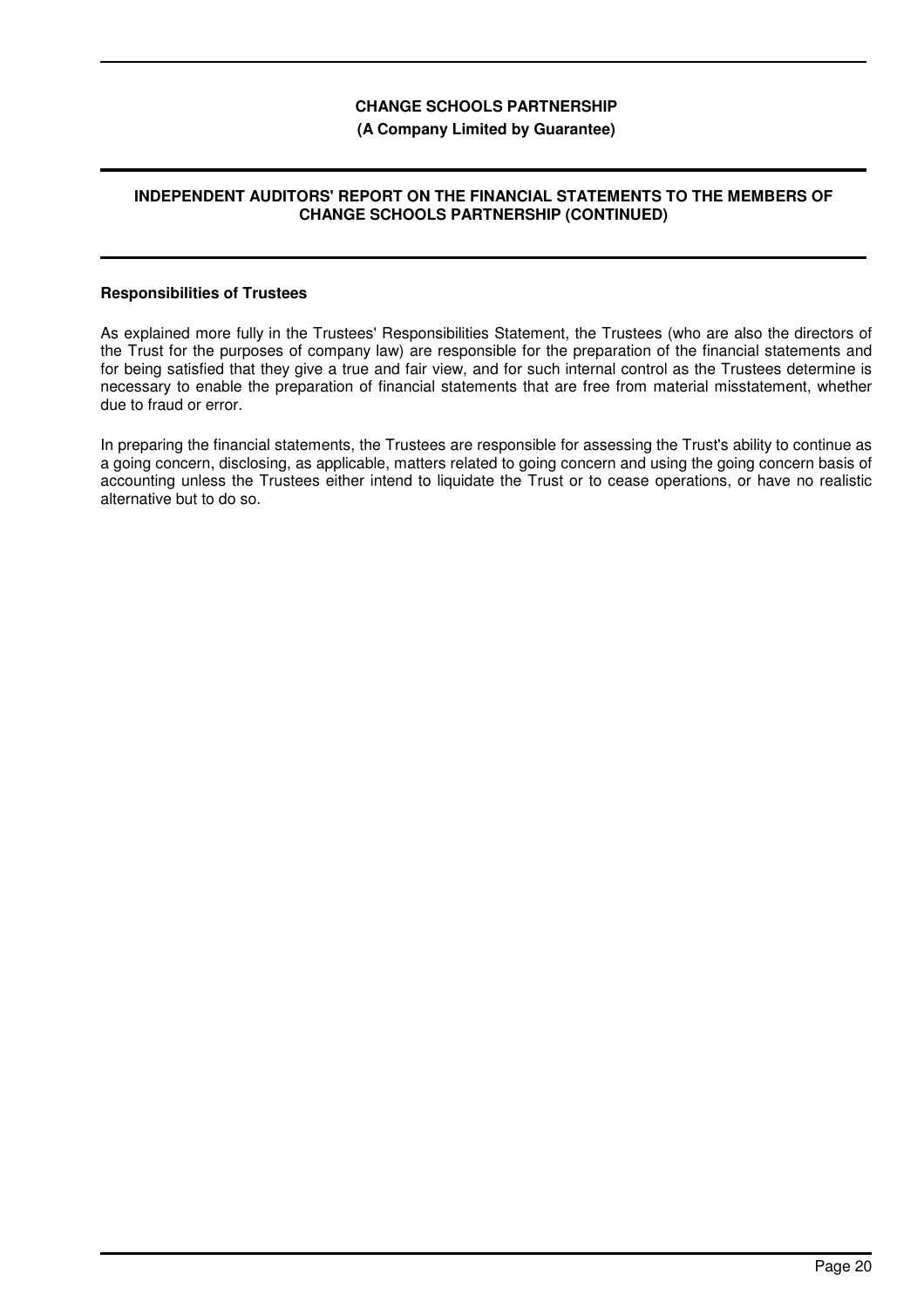#### **(A Company Limited by Guarantee)**

## **INDEPENDENT AUDITORS' REPORT ON THE FINANCIAL STATEMENTS TO THE MEMBERS OF CHANGE SCHOOLS PARTNERSHIP (CONTINUED)**

#### **Auditors' responsibilities for the audit of the financial statements**

Our objectives are to obtain reasonable assurance about whether the financial statements as a whole are free from material misstatement, whether due to fraud or error, and to issue an Auditors' Report that includes our opinion. Reasonable assurance is a high level of assurance, but is not a guarantee that an audit conducted in accordance with ISAs (UK) will always detect a material misstatement when it exists. Misstatements can arise from fraud or error and are considered material if, individually or in the aggregate, they could reasonably be expected to influence the economic decisions of users taken on the basis of these financial statements.

Irregularities, including fraud, are instances of non-compliance with laws and regulations. We design procedures in line with our responsibilities, outlined above, to detect material misstatements in respect of irregularities, including fraud. The extent to which our procedures are capable of detecting irregularities, including fraud is detailed below:

The engagement partner ensured the engagement team had the necessary skills and knowledge to identify non-compliance with applicable laws and regulations.

We obtained an understanding of the legal and regulatory frameworks that are applicable to the Trust and for those that are most significant, we enquired into how management ensures compliance is maintained.

We identified that the principal risks of non-compliance with laws and regulations related to the DfE/ESFA regulatory industry that the Academy operates in. This effects the ability to continue trading as an Academy Trust. Other relevant laws and regulations of note include health and safety.

Enquiry and review of the entity's transactions was undertaken to highlight any instances of penalties, fines or legal activity which could suggest non-compliance with laws and regulations. There was no contradictory evidence found.

We also considered those laws and regulations that have a direct impact on the preparation of the financial statements including the Companies Act 2006, Accounts Directions and Charities SORP.

We evaluated management's incentives and opportunities for fraudulent manipulation of the financial statements (including the risk of override of controls) and determined that the principal risks were related to the override of delegated authorities and the misappropriation of grant funding.

In response, we incorporated testing of procurement and expenditure and any other entries at risk of falling outside of delegated authorities.

Scrutiny of unusual transactions and analytical procedures were used to help identify risk factors in monies received and expended during the year.

It is also stated, as a reminder, that the primary responsibility for the prevention and detection of fraud rests with both management and those charged with governance of the Trust.

A further description of our responsibilities for the audit of the financial statements is located on the Financial Reporting Council's website at: www.frc.org.uk/auditorsresponsibilities. This description forms part of our Auditors' Report.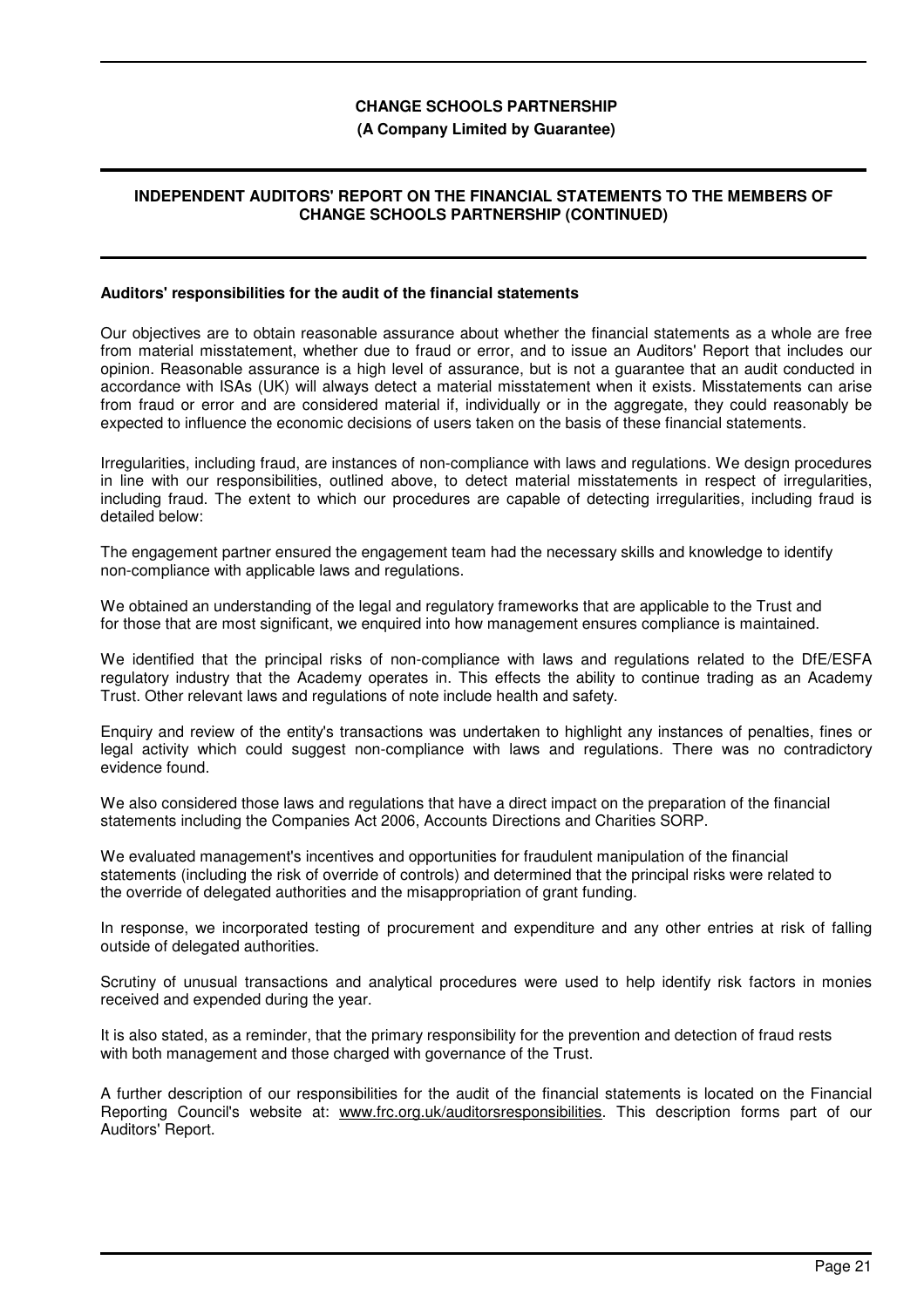# **(A Company Limited by Guarantee)**

## **INDEPENDENT AUDITORS' REPORT ON THE FINANCIAL STATEMENTS TO THE MEMBERS OF CHANGE SCHOOLS PARTNERSHIP (CONTINUED)**

#### **Use of our report**

This report is made solely to the Trust's members, as a body, in accordance with Chapter 3 of Part 16 of the Companies Act 2006. Our audit work has been undertaken so that we might state to the Trust's members those matters we are required to state to them in an Auditors' Report and for no other purpose. To the fullest extent permitted by law, we do not accept or assume responsibility to anyone other than the Trust and its members, as a body, for our audit work, for this report, or for the opinions we have formed.

**Daniel Aldworth (Senior Statutory Auditor)** for and on behalf of **for and on behalf of Griffin Chapman** Chartered Accountants Statutory Auditors 4&5 The Cedars Apex 12 Old Ipswich Road **Colchester** Essex CO7 7QR

Date: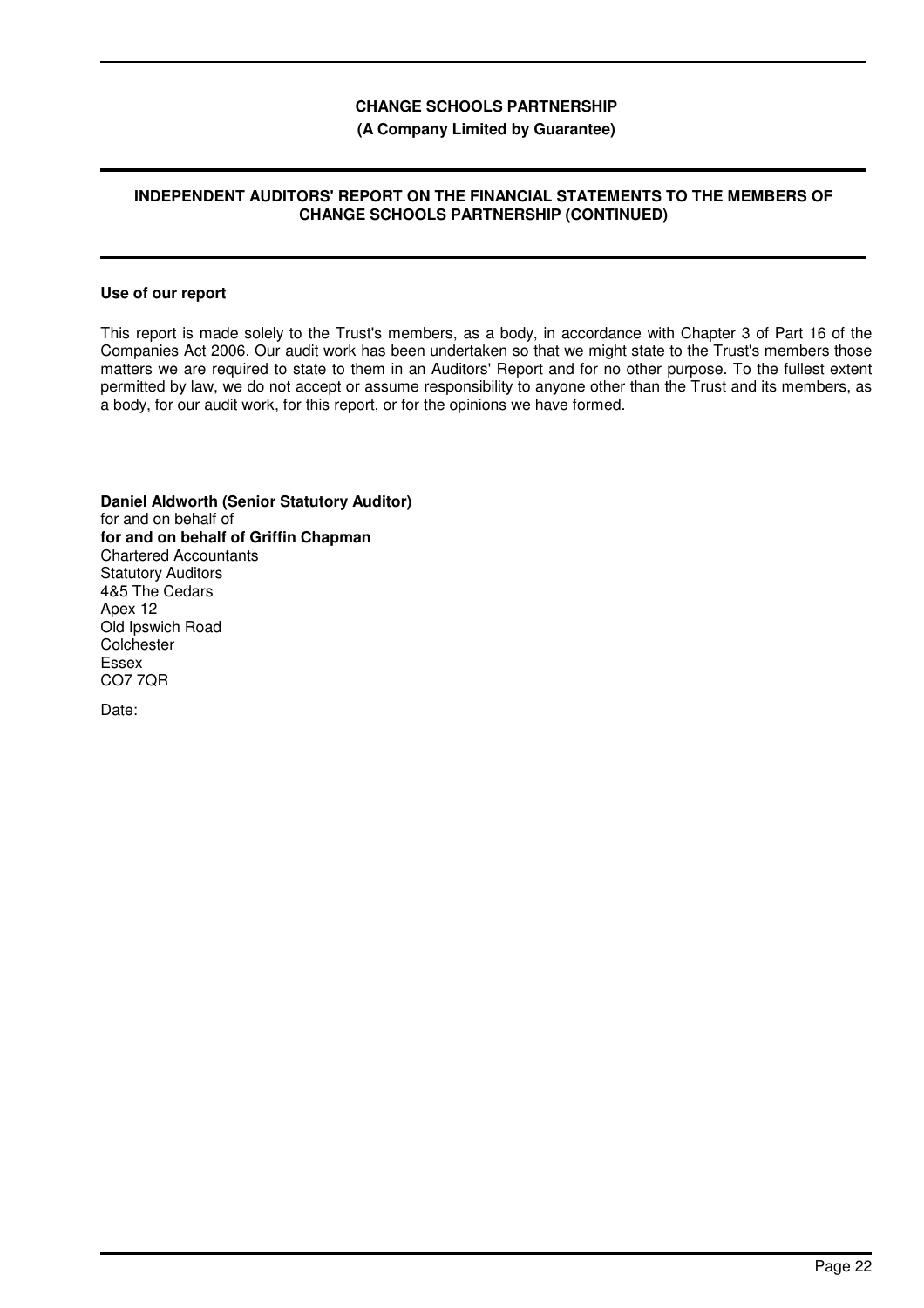#### **(A Company Limited by Guarantee)**

## **INDEPENDENT REPORTING ACCOUNTANT'S ASSURANCE REPORT ON REGULARITY TO CHANGE SCHOOLS PARTNERSHIP AND THE EDUCATION AND SKILLS FUNDING AGENCY**

In accordance with the terms of our engagement letter and further to the requirements of the Education and Skills Funding Agency (ESFA) as included in the Academies Accounts Direction 2020 to 2021, we have carried out an engagement to obtain limited assurance about whether the expenditure disbursed and income received by CHANGE Schools Partnership during the year 1 September 2020 to 31 August 2021 have been applied to the purposes identified by Parliament and the financial transactions conform to the authorities which govern them.

This report is made solely to CHANGE Schools Partnership and ESFA in accordance with the terms of our engagement letter. Our work has been undertaken so that we might state to CHANGE Schools Partnership and ESFA those matters we are required to state in a report and for no other purpose. To the fullest extent permitted by law, we do not accept or assume responsibility to anyone other than CHANGE Schools Partnership and ESFA, for our work, for this report, or for the conclusion we have formed.

## **Respective responsibilities of CHANGE Schools Partnership's Accounting Officer and the reporting accountant**

The accounting officer is responsible, under the requirements of CHANGE Schools Partnership's funding agreement with the Secretary of State for Education dated 1 November 2012 and the Academies Financial Handbook, extant from 1 September 2020, for ensuring that expenditure disbursed and income received is applied for the purposes intended by Parliament and the financial transactions conform to the authorities which govern them.

Our responsibilities for this engagement are established in the United Kingdom by our profession's ethical guidance and are to obtain limited assurance and report in accordance with our engagement letter and the requirements of the Academies Accounts Direction 2020 to 2021. We report to you whether anything has come to our attention in carrying out our work which suggests that in all material respects, expenditure disbursed and income received during the year 1 September 2020 to 31 August 2021 have not been applied to purposes intended by Parliament or that the financial transactions do not conform to the authorities which govern them.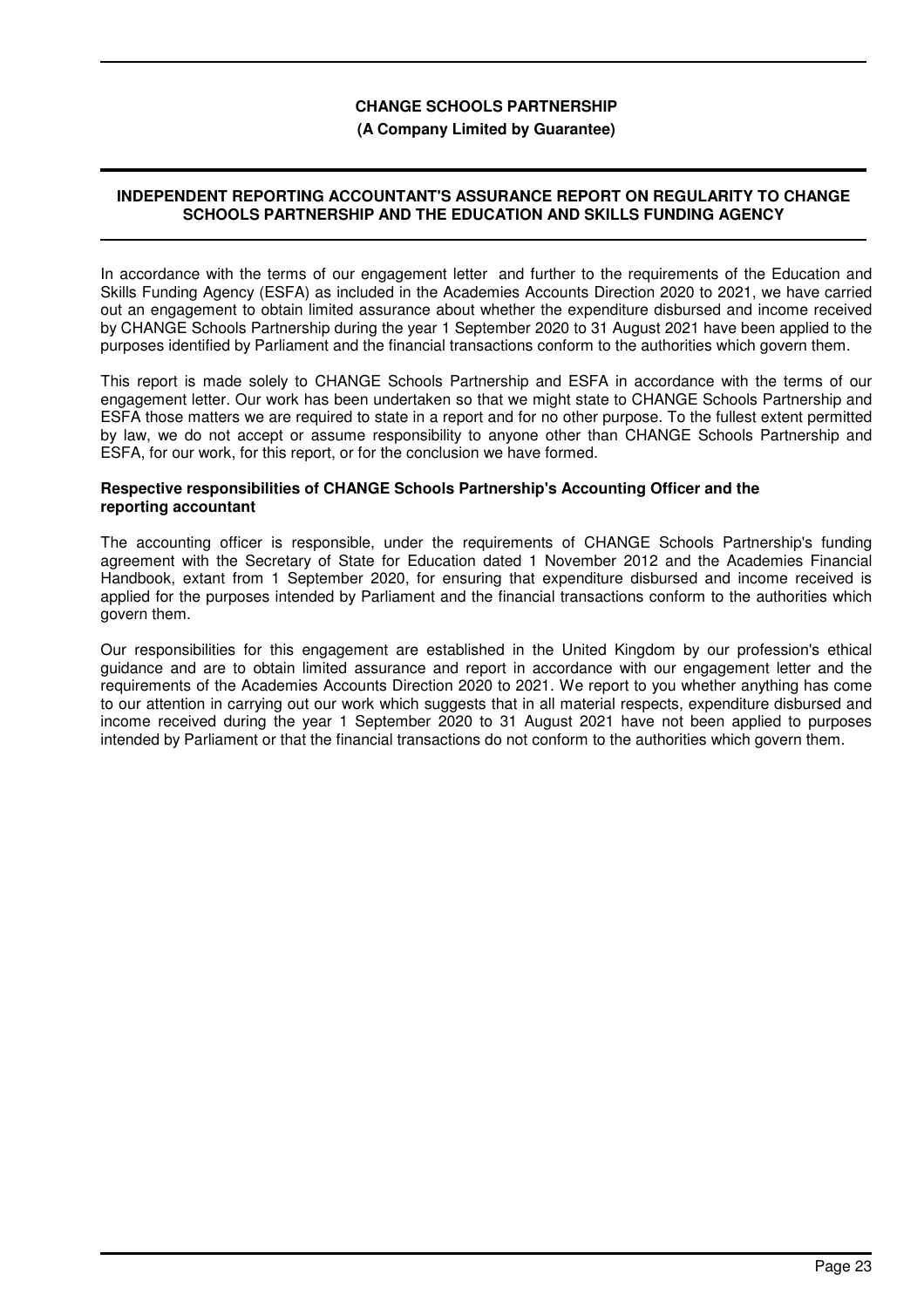### **(A Company Limited by Guarantee)**

## **INDEPENDENT REPORTING ACCOUNTANT'S ASSURANCE REPORT ON REGULARITY TO CHANGE SCHOOLS PARTNERSHIP AND THE EDUCATION & SKILLS FUNDING AGENCY (CONTINUED)**

#### **Approach**

We conducted our engagement in accordance with the Framework and Guide for External Auditors and Reporting Accountant of Academy Trusts issued by ESFA. We performed a limited assurance engagement as defined in our engagement letter.

The objective of a limited assurance engagement is to perform such procedures as to obtain information and explanations in order to provide us with sufficient appropriate evidence to express a negative conclusion on regularity.

A limited assurance engagement is more limited in scope than a reasonable assurance engagement and consequently does not enable us to obtain assurance that we would become aware of all significant matters that might be identified in a reasonable assurance engagement. Accordingly, we do not express a positive opinion.

Our engagement includes examination, on a test basis, of evidence relevant to the regularity and propriety of the Trust's income and expenditure.

The work undertaken comprised:

a) Analytical review as part of the consideration of whether general activities of the academy trust are within the academy trusts framework of authorities

b) Confirmation that items have been appropriately authorised in accordance with the academy trust's delegated authorities. Confirmation that the internal delegations have been approved by the governing body, and conform to the limits set by the Department for Education.

c) Performing of sample testing of expenditure & procurement and review against specific terms of grant funding within the funding agreement.

d) Review and testing of the systems surrounding the management of related party transactions.

e) Consideration of governance activities in line with ESFA expectations.

The extent of work performed was based upon our professional judgement, informed by the assessment of the risk of material irregularity, impropriety and non-compliance.

#### **Conclusion**

In the course of our work, nothing has come to our attention which suggest in all material respects the expenditure disbursed and income received during the year 1 September 2020 to 31 August 2021 has not been applied to purposes intended by Parliament and the financial transactions do not conform to the authorities which govern them.

Mr Daniel Aldworth Reporting Accountant **for and on behalf of Griffin Chapman** Chartered Accountants

4&5 The Cedars Apex 12 Old Ipswich Road **Colchester** Essex CO7 7QR

Date: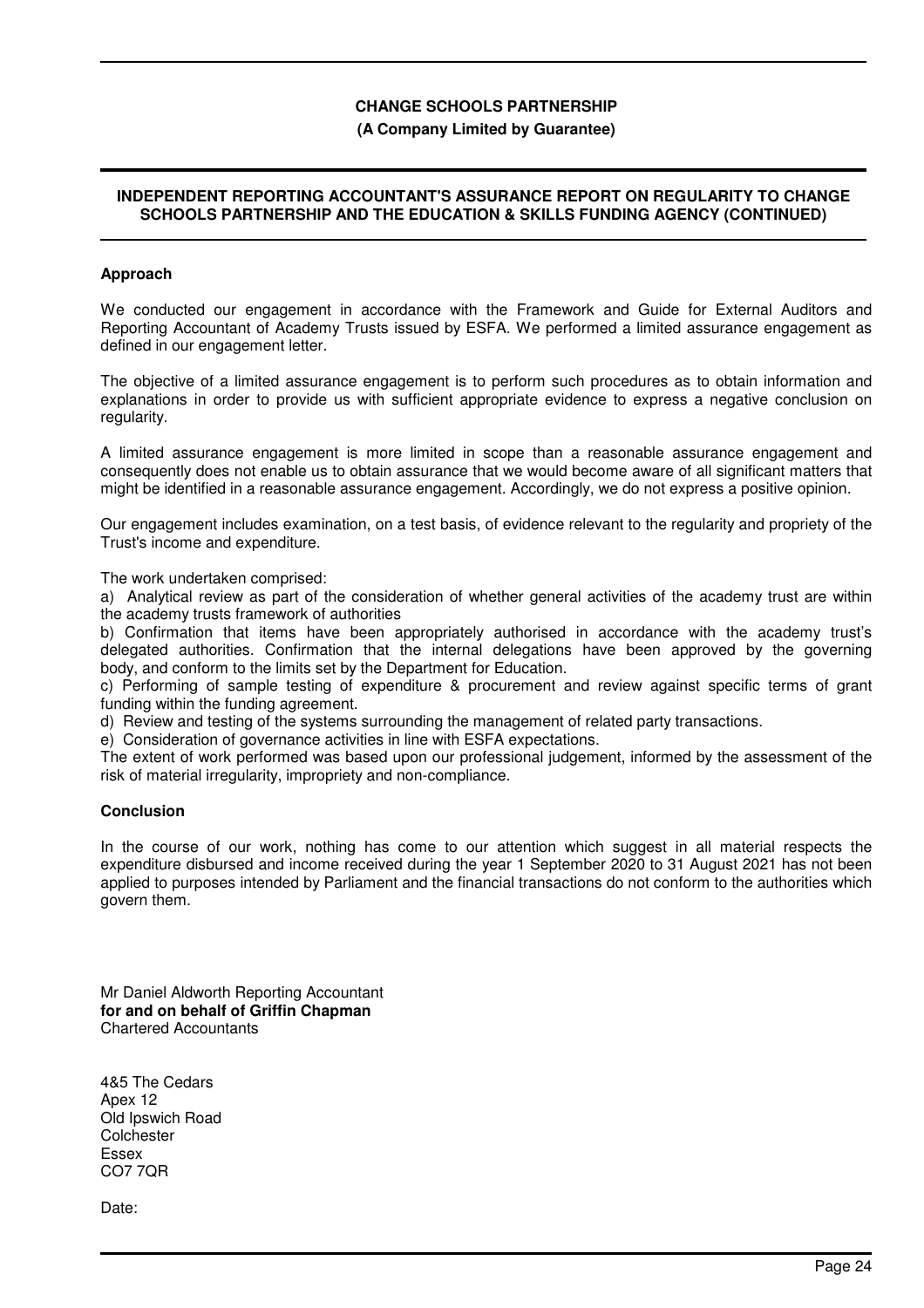# **(A Company Limited by Guarantee)**

|                                                                              | <b>Note</b> | <b>Unrestricted</b><br>funds<br>2021<br>£ | <b>Restricted</b><br>funds<br>2021<br>£ | <b>Restricted</b><br>fixed asset<br>funds<br>2021<br>£ | <b>Total</b><br>funds<br>2021<br>£ | Total<br>funds<br>2020<br>£ |
|------------------------------------------------------------------------------|-------------|-------------------------------------------|-----------------------------------------|--------------------------------------------------------|------------------------------------|-----------------------------|
| Income from:                                                                 |             |                                           |                                         |                                                        |                                    |                             |
| Donations and capital<br>grants<br>Charitable activities:<br>Funding for the | 3           | 3,208                                     |                                         | 52,831                                                 | 56,039                             | 84,924                      |
| academy trust's                                                              |             |                                           |                                         |                                                        |                                    |                             |
| educational operations                                                       |             | 54,009                                    | 6,443,211                               |                                                        | 6,497,220                          | 6,032,266                   |
| Other trading activities                                                     | 5           | 194,121                                   | 10,031                                  |                                                        | 204,152                            | 203,707                     |
| Investments                                                                  | 6           | 149                                       |                                         |                                                        | 149                                | 713                         |
| <b>Total income</b>                                                          |             | 251,487                                   | 6,453,242                               | 52,831                                                 | 6,757,560                          | 6,321,610                   |
| <b>Expenditure on:</b>                                                       |             |                                           |                                         |                                                        |                                    |                             |
| Charitable activities:<br>Academy trust's                                    | 8           |                                           |                                         |                                                        |                                    |                             |
| educational operations                                                       |             | 237,229                                   | 6,877,670                               | 366,449                                                | 7,481,348                          | 6,997,562                   |
| <b>Total expenditure</b>                                                     |             | 237,229                                   | 6,877,670                               | 366,449                                                | 7,481,348                          | 6,997,562                   |
| <b>Net</b><br>income/(expenditure)<br>Transfers between                      |             | 14,258                                    | (424, 428)                              | (313, 618)                                             | (723, 788)                         | (675, 952)                  |
| funds                                                                        | 21          |                                           | 2,363                                   | (2, 363)                                               |                                    |                             |
| Net movement in<br>funds before other<br>recognised                          |             |                                           |                                         |                                                        |                                    |                             |
| gains/(losses)                                                               |             | 14,258                                    | (422,065)                               | (315, 981)                                             | (723, 788)                         | (675, 952)                  |
| Other recognised<br>gains/(losses):                                          |             |                                           |                                         |                                                        |                                    |                             |
| Actuarial losses on<br>defined benefit pension<br>schemes                    | 28          |                                           | (380,000)                               |                                                        | (380,000)                          | (356,000)                   |
| Net movement in                                                              |             |                                           |                                         |                                                        |                                    |                             |
| funds                                                                        |             | 14,258                                    | (802,065)                               | (315,981)                                              | (1, 103, 788)                      | (1,031,952)                 |

#### **STATEMENT OF FINANCIAL ACTIVITIES (INCORPORATING INCOME AND EXPENDITURE ACCOUNT) FOR THE YEAR ENDED 31 AUGUST 2021**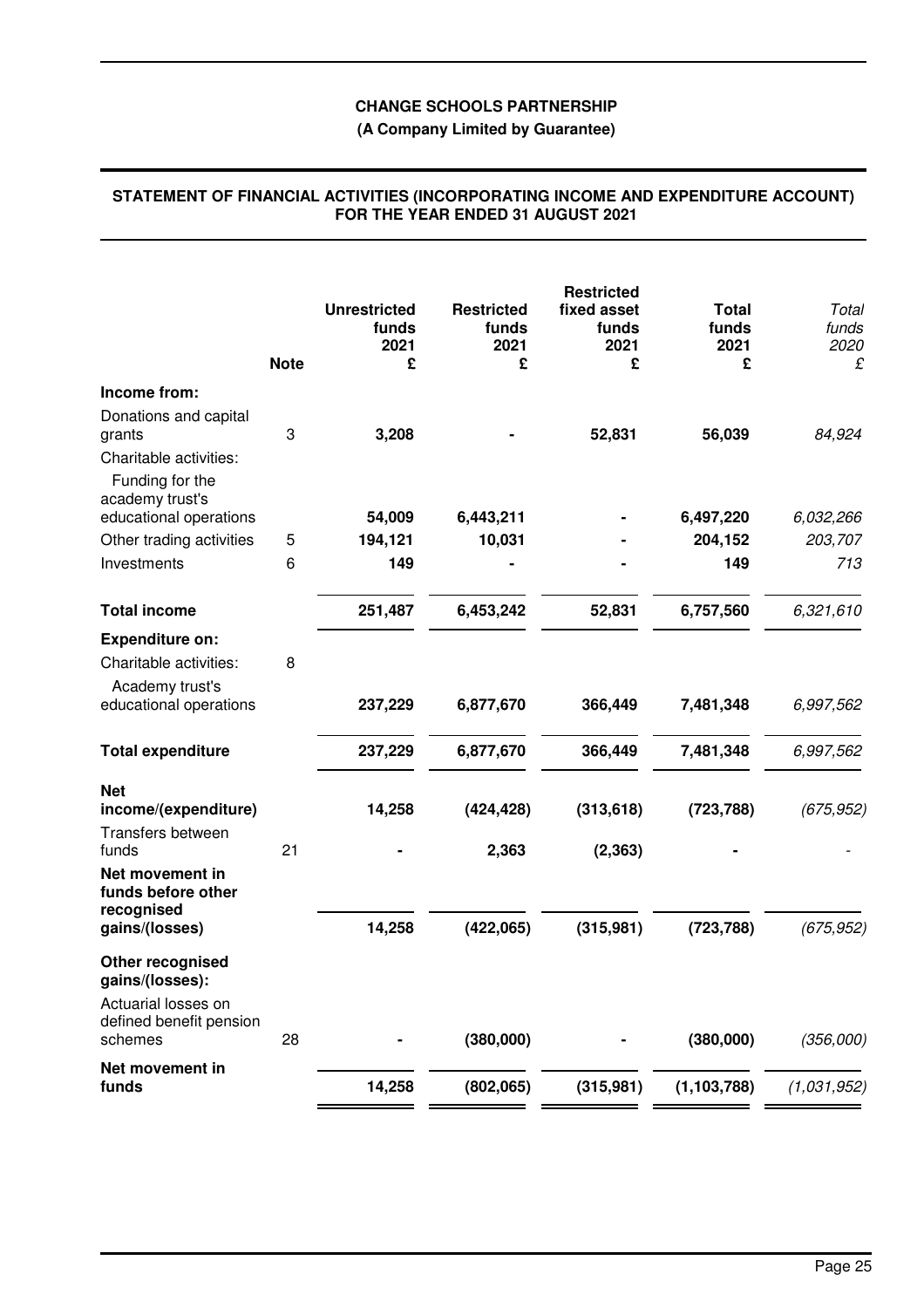# **(A Company Limited by Guarantee)**

#### **STATEMENT OF FINANCIAL ACTIVITIES (INCORPORATING INCOME AND EXPENDITURE ACCOUNT) (CONTINUED) FOR THE YEAR ENDED 31 AUGUST 2021**

|                                       | <b>Note</b> | <b>Unrestricted</b><br>funds<br>2021<br>£ | <b>Restricted</b><br>funds<br>2021<br>£ | <b>Restricted</b><br>fixed asset<br>funds<br>2021<br>£ | Total<br>funds<br>2021<br>£ | Total<br>funds<br>2020<br>£ |
|---------------------------------------|-------------|-------------------------------------------|-----------------------------------------|--------------------------------------------------------|-----------------------------|-----------------------------|
| <b>Reconciliation of</b><br>funds:    | 21          |                                           |                                         |                                                        |                             |                             |
| Total funds brought<br>forward        |             | 542,535                                   | (4, 565, 189)                           | 14,992,946                                             | 10,970,292                  | 12,002,244                  |
| Net movement in funds                 |             | 14,258                                    | (802,065)                               | (315, 981)                                             | (1, 103, 788)               | (1,031,952)                 |
| <b>Total funds carried</b><br>forward |             | 556,793                                   | (5, 367, 254)                           | 14,676,965                                             | 9,866,504                   | 10,970,292                  |

The Statement of Financial Activities includes all gains and losses recognised in the year.

The notes on pages 30 to 59 form part of these financial statements.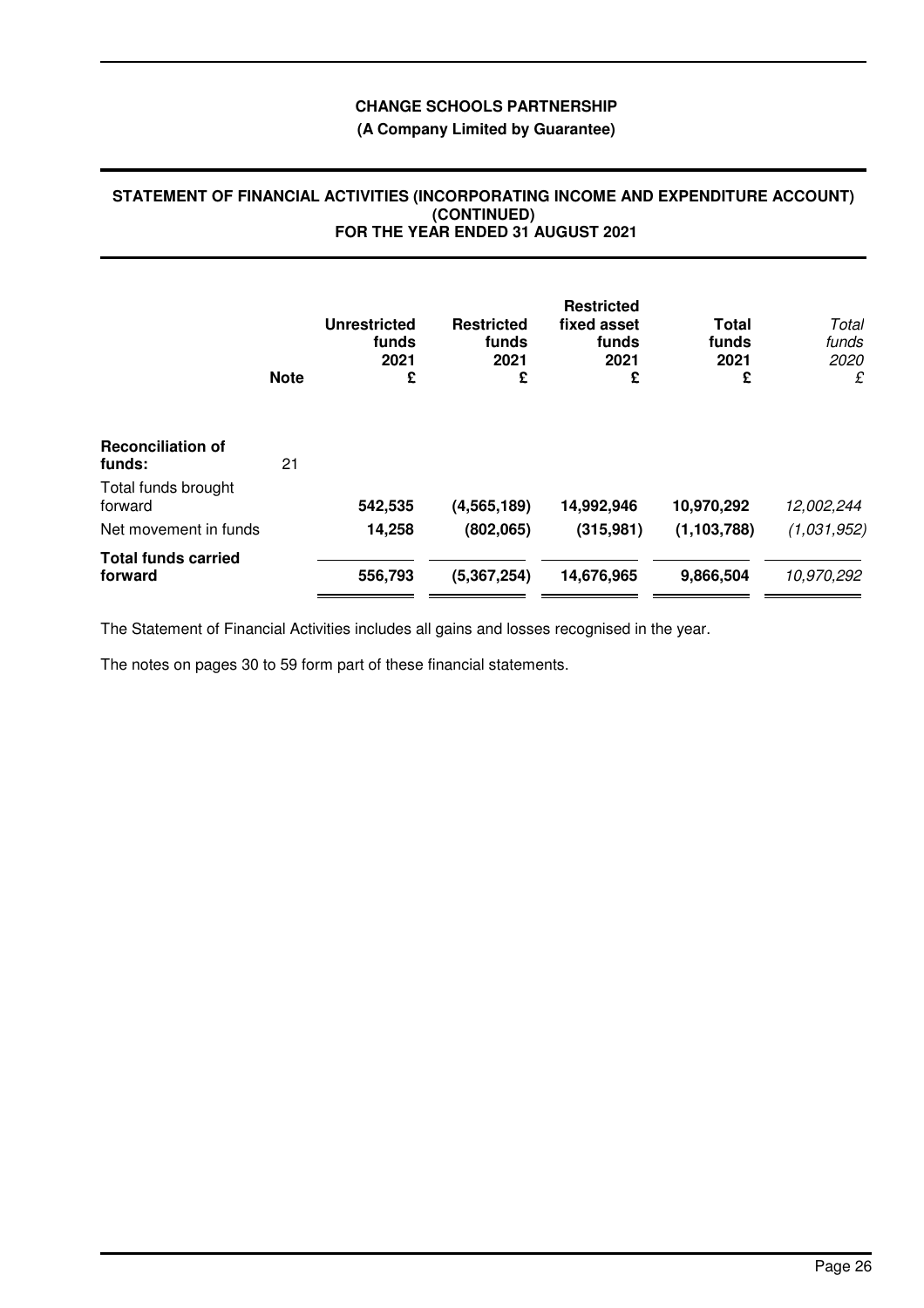#### **(A Company Limited by Guarantee) REGISTERED NUMBER: 08182064**

# **BALANCE SHEET AS AT 31 AUGUST 2021**

|                                                            | <b>Note</b> |             | 2021<br>£   |             | 2020<br>£   |
|------------------------------------------------------------|-------------|-------------|-------------|-------------|-------------|
| <b>Fixed assets</b>                                        |             |             |             |             |             |
| Tangible assets                                            | 15          |             | 14,669,044  |             | 14,923,659  |
|                                                            |             |             | 14,669,044  |             | 14,923,659  |
| <b>Current assets</b>                                      |             |             |             |             |             |
| <b>Stocks</b>                                              | 16          | 8,842       |             | 9,110       |             |
| Debtors                                                    | 17          | 210,169     |             | 233, 151    |             |
| Cash at bank and in hand                                   |             | 1,248,285   |             | 1,047,696   |             |
|                                                            |             | 1,467,296   |             | 1,289,957   |             |
| Creditors: amounts falling due within one<br>year          | 18          | (450, 874)  |             | (310, 310)  |             |
| <b>Net current assets</b>                                  |             |             | 1,016,422   |             | 979,647     |
| <b>Total assets less current liabilities</b>               |             |             | 15,685,466  |             | 15,903,306  |
| Creditors: amounts falling due after more<br>than one year | 19          |             | (22, 962)   |             | (29, 014)   |
| Net assets excluding pension liability                     |             |             | 15,662,504  |             | 15,874,292  |
| Defined benefit pension scheme liability                   | 28          |             | (5,796,000) |             | (4,904,000) |
| <b>Total net assets</b>                                    |             |             | 9,866,504   |             | 10,970,292  |
| <b>Funds of the Trust</b><br><b>Restricted funds:</b>      |             |             |             |             |             |
| Fixed asset funds                                          | 21          | 14,676,965  |             | 14,992,946  |             |
| Restricted income funds                                    | 21          | 428,746     |             | 338,811     |             |
| Restricted funds excluding pension asset                   | 21          | 15,105,711  |             | 15,331,757  |             |
| Pension reserve                                            | 21          | (5,796,000) |             | (4,904,000) |             |
| <b>Total restricted funds</b>                              | 21          |             | 9,309,711   |             | 10,427,757  |
| <b>Unrestricted income funds</b>                           | 21          |             | 556,793     |             | 542,535     |
| <b>Total funds</b>                                         |             |             | 9,866,504   |             | 10,970,292  |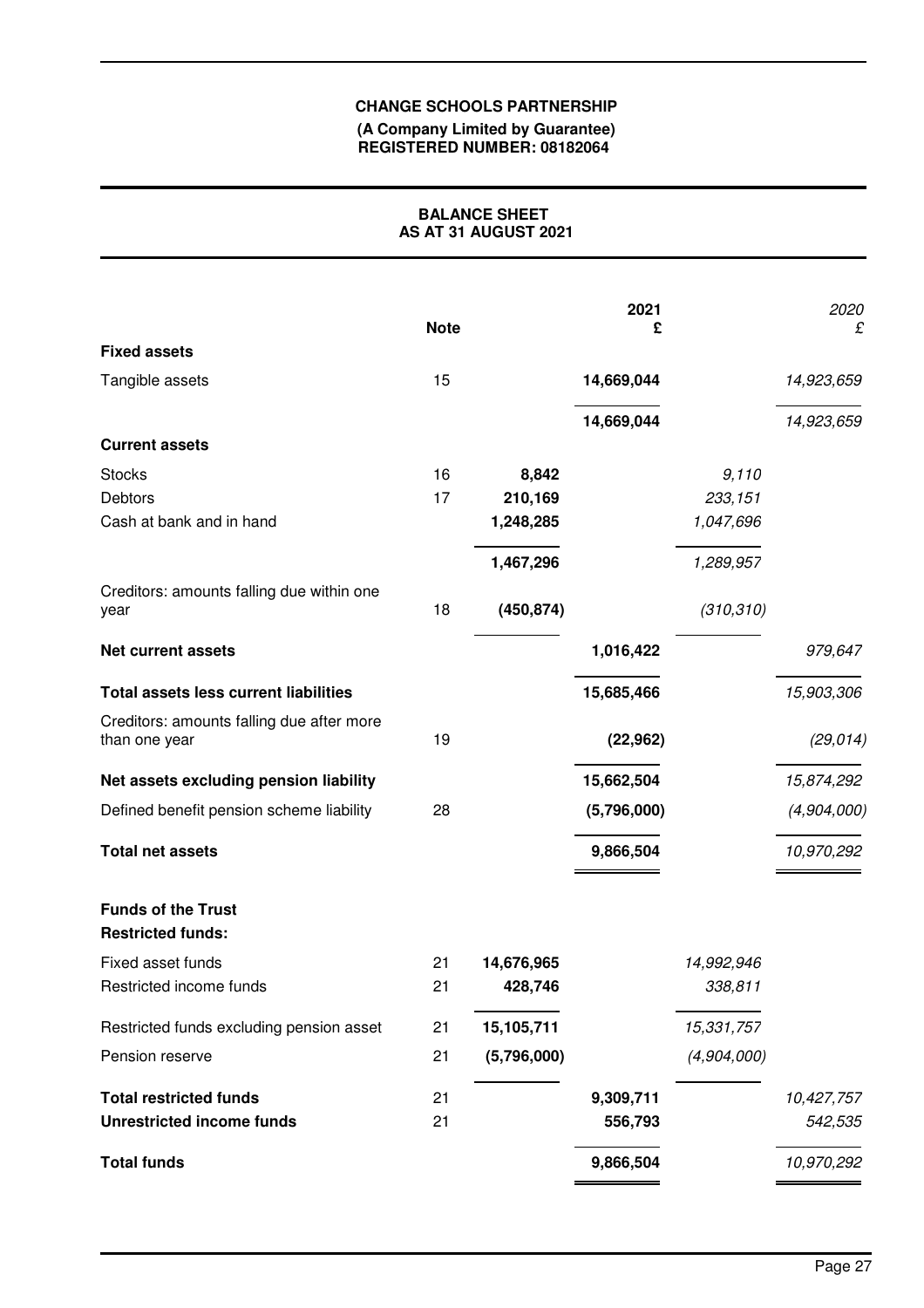**(A Company Limited by Guarantee) REGISTERED NUMBER: 08182064**

# **BALANCE SHEET (CONTINUED) AS AT 31 AUGUST 2021**

The financial statements on pages 25 to 59 were approved by the Trustees, and authorised for issue on and are signed on their behalf, by:

**Mr M Bruce Hanley** (Chair of Trustees)

The notes on pages 30 to 59 form part of these financial statements.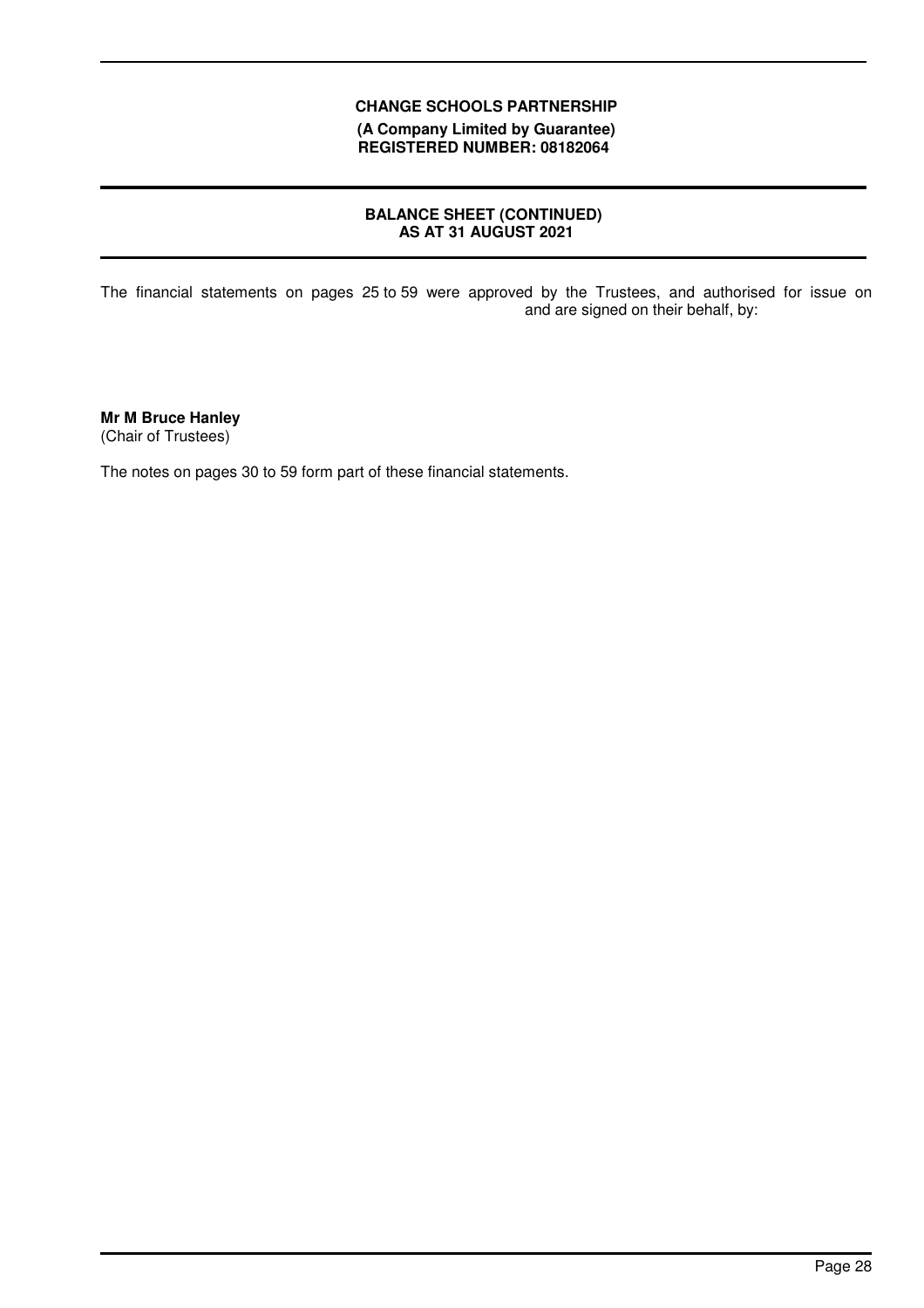**(A Company Limited by Guarantee)**

## **STATEMENT OF CASH FLOWS FOR THE YEAR ENDED 31 AUGUST 2021**

| Cash flows from operating activities                   | <b>Note</b> | 2021<br>£ | 2020<br>£  |
|--------------------------------------------------------|-------------|-----------|------------|
| Net cash provided by/(used in) operating activities    | 23          | 259,443   | (188, 447) |
| Cash flows from investing activities                   | 24          | (58, 854) | 9,483      |
| Change in cash and cash equivalents in the year        |             | 200,589   | (178, 964) |
| Cash and cash equivalents at the beginning of the year |             | 1,047,696 | 1,226,660  |
| Cash and cash equivalents at the end of the year       | 25, 26      | 1,248,285 | 1,047,696  |

The notes on pages 30 to 59 form part of these financial statements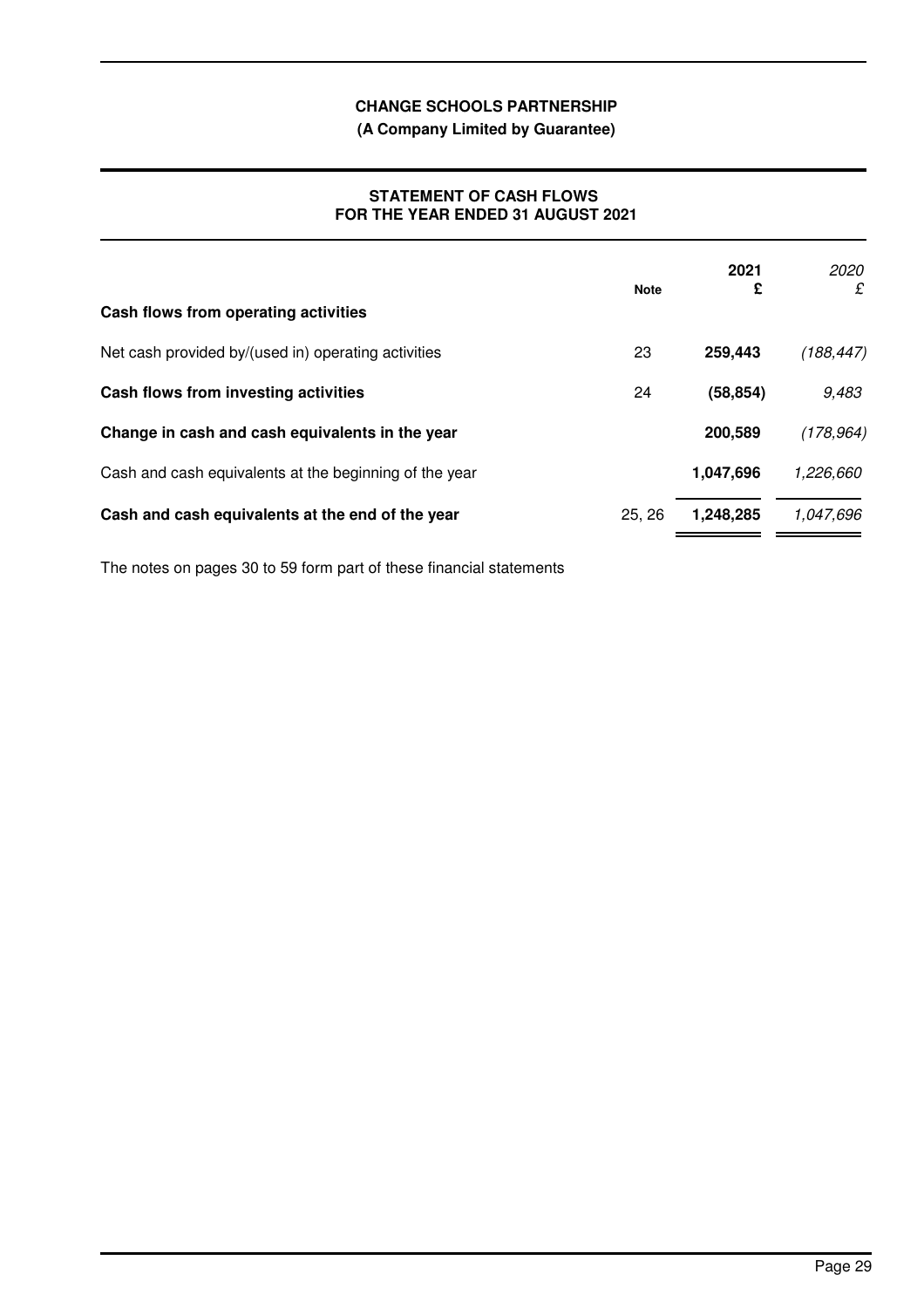#### **(A Company Limited by Guarantee)**

## **NOTES TO THE FINANCIAL STATEMENTS FOR THE YEAR ENDED 31 AUGUST 2021**

#### **1. Accounting policies**

The trust is a company limited by guarantee and is a private company registered in England and Wales.

A summary of the principal accounting policies adopted (which have been applied consistently, except where noted), judgements and key sources of estimation uncertainty, is set out below.

### **1.1 Basis of preparation of financial statements**

The financial statements of the Trust, which is a public benefit entity under FRS 102, have been prepared under the historic cost convention in accordance with the Financial Reporting Standard Applicable in the UK and Republic of Ireland (FRS 102), the Accounting and Reporting by Charities: Statement of Recommended Practice applicable to charities preparing their accounts in accordance with the Financial Reporting Standard applicable in the UK and Republic of Ireland (FRS 102) (Charities SORP (FRS 102)), the Academies Accounts Direction 2020 to 2021 issued by ESFA, the Charities Act 2011 and the Companies Act 2006.

#### **1.2 Going concern**

The Trustees assess whether the use of going concern is appropriate i.e. whether there are any material uncertainties related to events or conditions that may cast significant doubt on the ability of the Trust to continue as a going concern. The Trustees make this assessment in respect of a period of at least one year from the date of authorisation for issue of the financial statements and have concluded that the Trust has adequate resources to continue in operational existence for the foreseeable future and there are no material uncertainties about the Trust's ability to continue as a going concern, thus they continue to adopt the going concern basis of accounting in preparing the financial statements.

In year deficits continue to be predicted, due to the structure of the Trust having incorporated a strong centralised team. Whilst this does not pertain to any material uncertainty for the next few years, the Trust's objectives to expand by taking on new schools has not materialised, to the point where members made the strategic decision to join Compass Partnership of Schools in January 2022.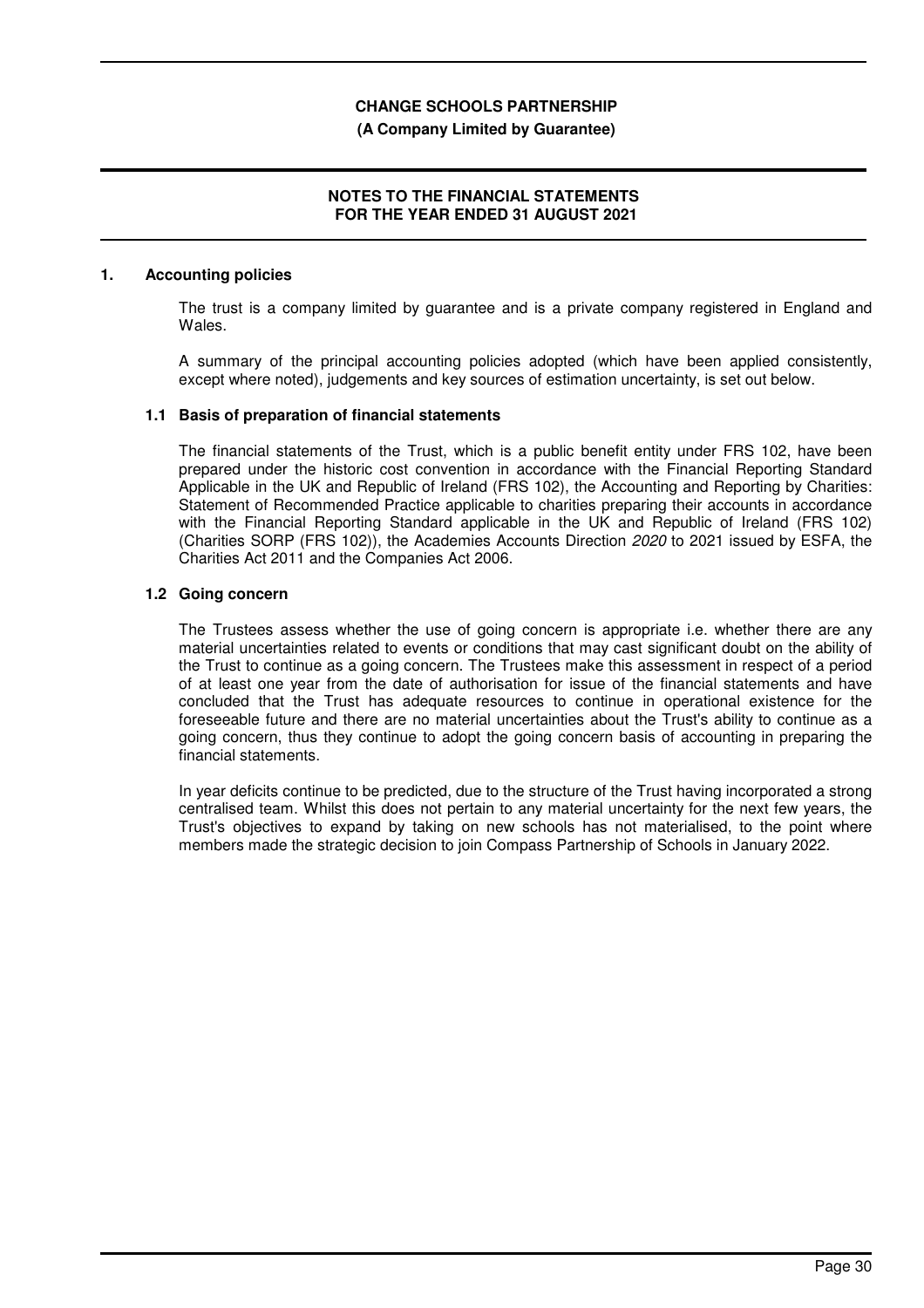#### **(A Company Limited by Guarantee)**

## **NOTES TO THE FINANCIAL STATEMENTS FOR THE YEAR ENDED 31 AUGUST 2021**

#### **1. Accounting policies (continued)**

#### **1.3 Income**

All incoming resources are recognised when the Trust has entitlement to the funds, the receipt is probable and the amount can be measured reliably.

#### • **Grants**

Grants are included in the Statement of Financial Activities on a receivable basis. The balance of income received for specific purposes but not expended during the period is shown in the relevant funds on the Balance Sheet. Where income is received in advance of meeting any performancerelated conditions there is not unconditional entitlement to the income and its recognition is deferred and included in creditors as deferred income until the performance-related conditions are met. Where entitlement occurs before income is received, the income is accrued.

General Annual Grant is recognised in full in the Statement of Financial Activities in the year for which it is receivable and any abatement in respect of the year is deducted from income and recognised as a liability.

Capital grants are recognised in full when there is an unconditional entitlement to the grant. Unspent amounts of capital grants are reflected in the Balance Sheet in the restricted fixed asset fund. Capital grants are recognised when there is entitlement and are not deferred over the life of the asset on which they are expended.

## • **Donations**

Donations are recognised on a receivable basis (where there are no performance-related conditions) where the receipt is probable and the amount can be reliably measured.

## • **Other income**

Other income, including the hire of facilities, is recognised in the year it is receivable and to the extent the Trust has provided the goods or services.

#### • **Donated fixed assets (excluding transfers on conversion or into the Trust)**

Where the donated good is a fixed asset it is measured at fair value, unless it is impractical to measure this reliably, in which case the cost of the item to the donor should be used. The gain is recognised as 'Income from Donations and Capital Grants' and a corresponding amount is included in the appropriate fixed asset category and depreciated over the useful economic life in accordance with the Trust's accounting policies.

#### **1.4 Expenditure**

Expenditure is recognised once there is a legal or constructive obligation to transfer economic benefit to a third party, it is probable that a transfer of economic benefits will be required in settlement and the amount of the obligation can be measured reliably. Expenditure is classified by activity. The costs of each activity are made up of the total of direct costs and shared costs, including support costs involved in undertaking each activity. Direct costs attributable to a single activity are allocated directly to that activity. Shared costs which contribute to more than one activity and support costs which are not attributable to a single activity are apportioned between those activities on a basis consistent with the use of resources. Central costs are allocated on a basis as set out by the Board. Currently this is on a per pupil basis.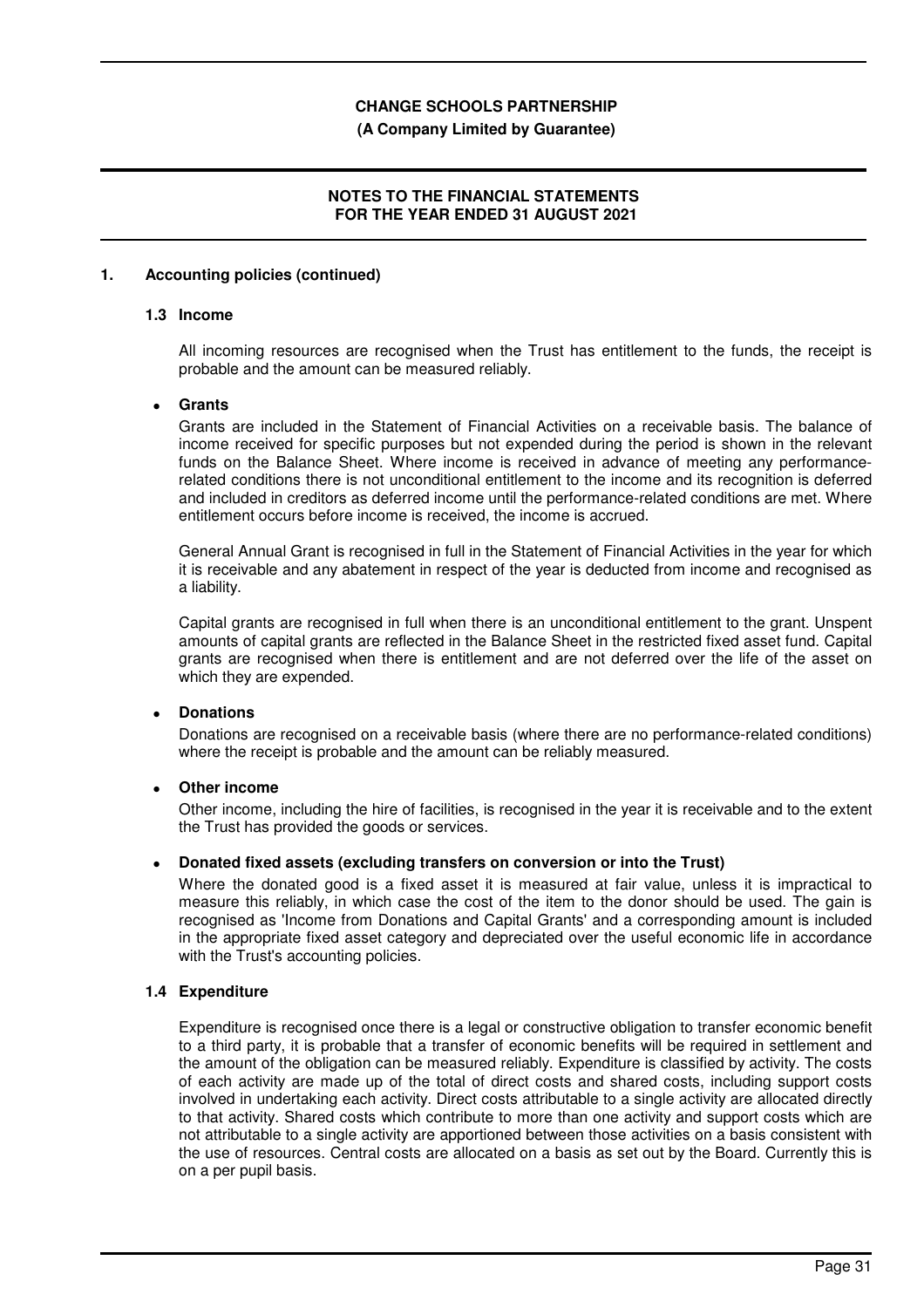#### **(A Company Limited by Guarantee)**

## **NOTES TO THE FINANCIAL STATEMENTS FOR THE YEAR ENDED 31 AUGUST 2021**

#### **1. Accounting policies (continued)**

### **1.4 Expenditure (continued)**

## • **Charitable activities**

These are costs incurred on the Trust's educational operations, including support costs and costs relating to the governance of the Trust apportioned to charitable activities.

All resources expended are inclusive of irrecoverable VAT.

#### **1.5 Government grants**

Government grants relating to tangible fixed assets are treated as deferred income and released to the Statement of Financial Activities over the expected useful lives of the assets concerned. Other grants are credited to the Statement of Financial Activities as the related expenditure is incurred.

### **1.6 Interest receivable**

Interest on funds held on deposit is included when receivable and the amount can be measured reliably by the Trust; this is normally upon notification of the interest paid or payable by the institution with whom the funds are deposited.

## **1.7 Taxation**

The Trust is considered to pass the tests set out in Paragraph 1 Schedule 6 of the Finance Act 2010 and therefore it meets the definition of a charitable company for UK corporation tax purposes.

Accordingly, the Trust is potentially exempt from taxation in respect of income or capital gains received within categories covered by Part 11, chapter 3 of the Corporation Tax Act 2010 or Section 256 of the Taxation of Chargeable Gains Act 1992, to the extent that such income or gains are applied exclusively to charitable purposes.

## **1.8 Tangible fixed assets**

Assets costing £2,500 or more are capitalised as tangible fixed assets and are carried at cost, net of depreciation and any provision for impairment.

Where tangible fixed assets have been acquired with the aid of specific grants, either from the government or from the private sector, they are included in the Balance Sheet at cost and depreciated over their expected useful economic life. Where there are specific conditions attached to the funding requiring the continued use of the asset, the related grants are credited to a restricted fixed asset fund in the Statement of Financial Activities and carried forward in the Balance Sheet. Depreciation on the relevant assets is charged directly to the restricted fixed asset fund in the Statement of Financial Activities. Where tangible fixed assets have been acquired with unrestricted funds, depreciation on such assets is charged to the unrestricted fund.

Depreciation is provided on all tangible fixed assets other than freehold land and assets under construction, at rates calculated to write off the cost of each asset on a straight-line basis over its expected useful life, as follows: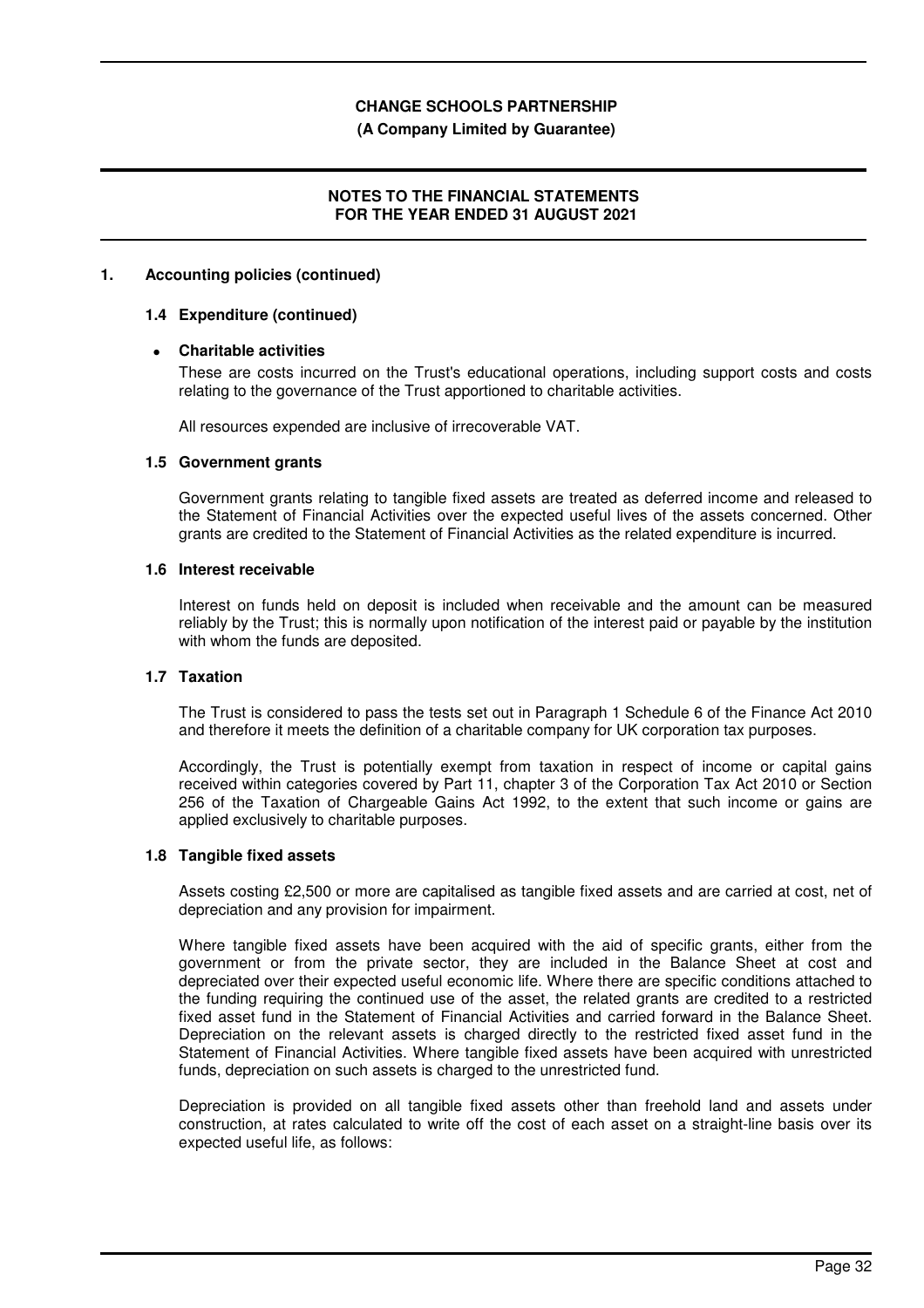#### **(A Company Limited by Guarantee)**

## **NOTES TO THE FINANCIAL STATEMENTS FOR THE YEAR ENDED 31 AUGUST 2021**

#### **1. Accounting policies (continued)**

#### **1.8 Tangible fixed assets (continued)**

Depreciation is provided on the following bases:

| Long-term leasehold property | - 30-60 years straight line |
|------------------------------|-----------------------------|
| Leasehold improvements       | - 30-60 years straight line |
| Furniture and equipment      | - 10% straight line         |
| Computer equipment           | - 20% straight line         |

A review for impairment of a fixed asset is carried out if events or changes in circumstances indicate that the carrying value of any fixed asset may not be recoverable. Shortfalls between the carrying value of fixed assets and their recoverable amounts are recognised as impairments. Impairment losses are recognised in the Statement of Financial Activities.

#### **1.9 Stocks**

Stocks are valued at the lower of cost and net realisable value after making due allowance for obsolete and slow-moving stocks.

#### **1.10 Debtors**

Trade and other debtors are recognised at the settlement amount after any trade discount offered. Prepayments are valued at the amount prepaid net of any trade discounts due.

#### **1.11 Cash at bank and in hand**

Cash at bank and in hand includes cash and short-term highly liquid investments with a short maturity of three months or less from the date of acquisition or opening of the deposit or similar account.

#### **1.12 Liabilities**

Liabilities are recognised when there is an obligation at the Balance Sheet date as a result of a past event, it is probable that a transfer of economic benefit will be required in settlement, and the amount of the settlement can be estimated reliably. Liabilities are recognised at the amount that the Trust anticipates it will pay to settle the debt or the amount it has received as advanced payments for the goods or services it must provide.

## **1.13 Financial instruments**

The Trust only holds basic financial instruments as defined in FRS 102. The financial assets and financial liabilities of the Trust and their measurement bases are as follows:

Financial assets - trade and other debtors are basic financial instruments and are debt instruments measured at amortised cost as detailed in note 17. Prepayments are not financial instruments. Cash at bank is classified as a basic financial instrument and is measured at face value.

Financial liabilities - trade creditors, accruals and other creditors are financial instruments, and are measured at amortised cost as detailed in notes 18 and 19. Taxation and social security are not included in the financial instruments disclosure definition. Deferred income is not deemed to be a financial liability, as the cash settlement has already taken place and there is an obligation to deliver services rather than cash or another financial instrument.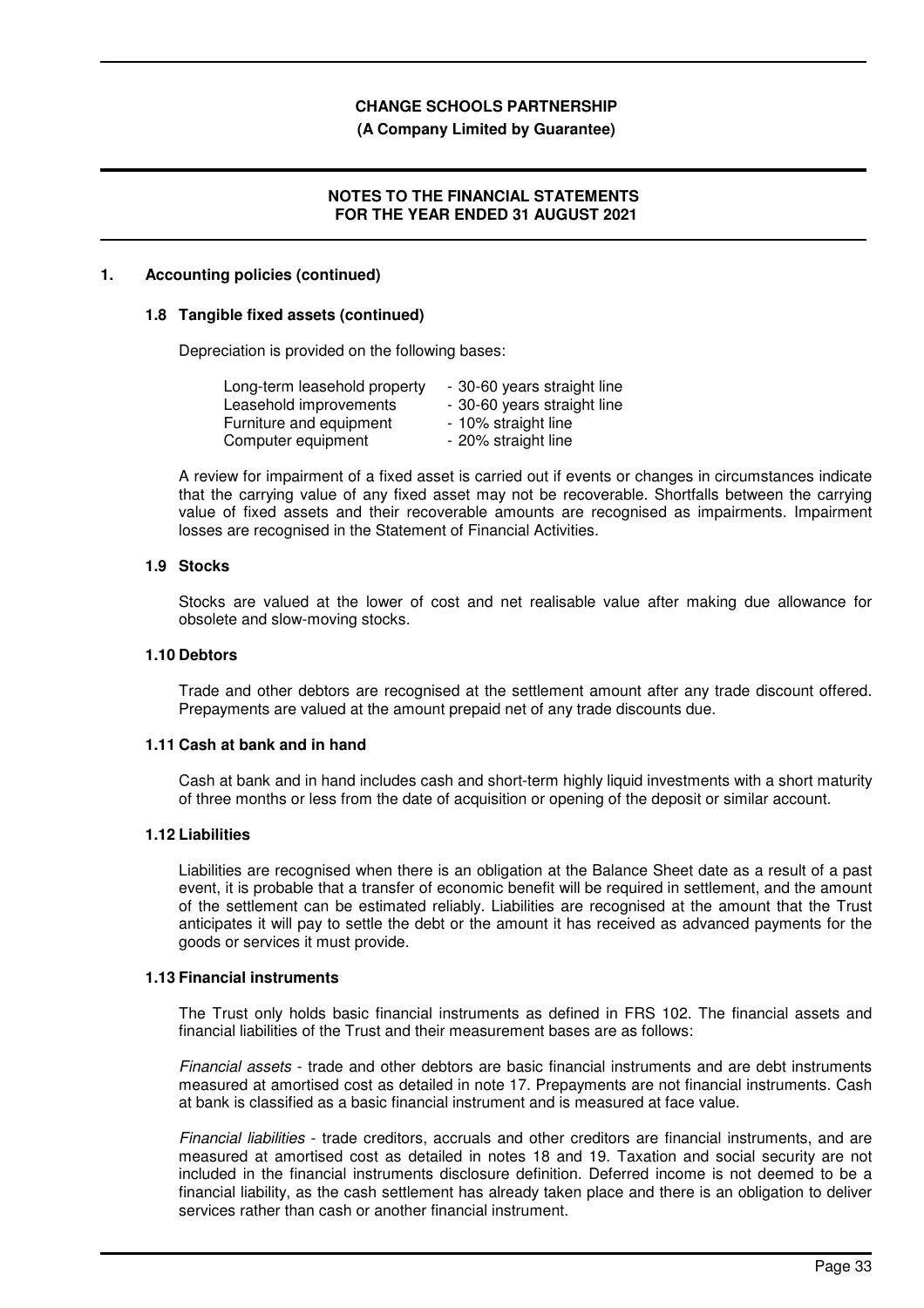#### **(A Company Limited by Guarantee)**

## **NOTES TO THE FINANCIAL STATEMENTS FOR THE YEAR ENDED 31 AUGUST 2021**

#### **1. Accounting policies (continued)**

## **1.14 Operating leases**

Rentals paid under operating leases are charged to the Statement of Financial Activities on a straight line basis over the lease term.

### **1.15 Pensions**

Retirement benefits to employees of the Trust are provided by the Teachers' Pension Scheme ("TPS") and the Local Government Pension Scheme ("LGPS"). These are defined benefit schemes.

The TPS is an unfunded scheme and contributions are calculated so as to spread the cost of pensions over employees' working lives with the Trust in such a way that the pension cost is a substantially level percentage of current and future pensionable payroll. The contributions are determined by the Government Actuary on the basis of quadrennial valuations using a prospective unit credit method. TPS is an unfunded multi-employer scheme with no underlying assets to assign between employers. Consequently, the TPS is treated as a defined contribution scheme for accounting purposes and the contributions recognised in the period to which they relate.

The LGPS is a funded multi-employer scheme and the assets are held separately from those of the Trust in separate trustee administered funds. Pension scheme assets are measured at fair value and liabilities are measured on an actuarial basis using the projected unit credit method and discounted at a rate equivalent to the current rate of return on a high quality corporate bond of equivalent term and currency to the liabilities. The actuarial valuations are obtained at least triennially and are updated at each Balance Sheet date. The amounts charged to operating surplus are the current service costs and the costs of scheme introductions, benefit changes, settlements and curtailments. They are included as part of staff costs as incurred. Net interest on the net defined benefit liability/asset is also recognised in the Statement of Financial Activities and comprises the interest cost on the defined benefit obligation and interest income on the scheme assets, calculated by multiplying the fair value of the scheme assets at the beginning of the period by the rate used to discount the benefit obligations. The difference between the interest income on the scheme assets and the actual return on the scheme assets is recognised in other recognised gains and losses.

Actuarial gains and losses are recognised immediately in other recognised gains and losses.

#### **1.16 Redundancy costs**

Redundancy costs and termination payments are charged to the income statement in the year in which an irrevocable commitment is made to incur the costs.

### **1.17 Fund accounting**

Unrestricted income funds represent those resources which may be used towards meeting any of the charitable objects of the Trust at the discretion of the Trustees.

Restricted fixed asset funds are resources which are to be applied to specific capital purposes imposed by the funders where the asset acquired or created is held for a specific purpose.

Restricted general funds comprise all other restricted funds received with restrictions imposed by the funder/donor and include grants from the Department for Education Group.

Investment income, gains and losses are allocated to the appropriate fund.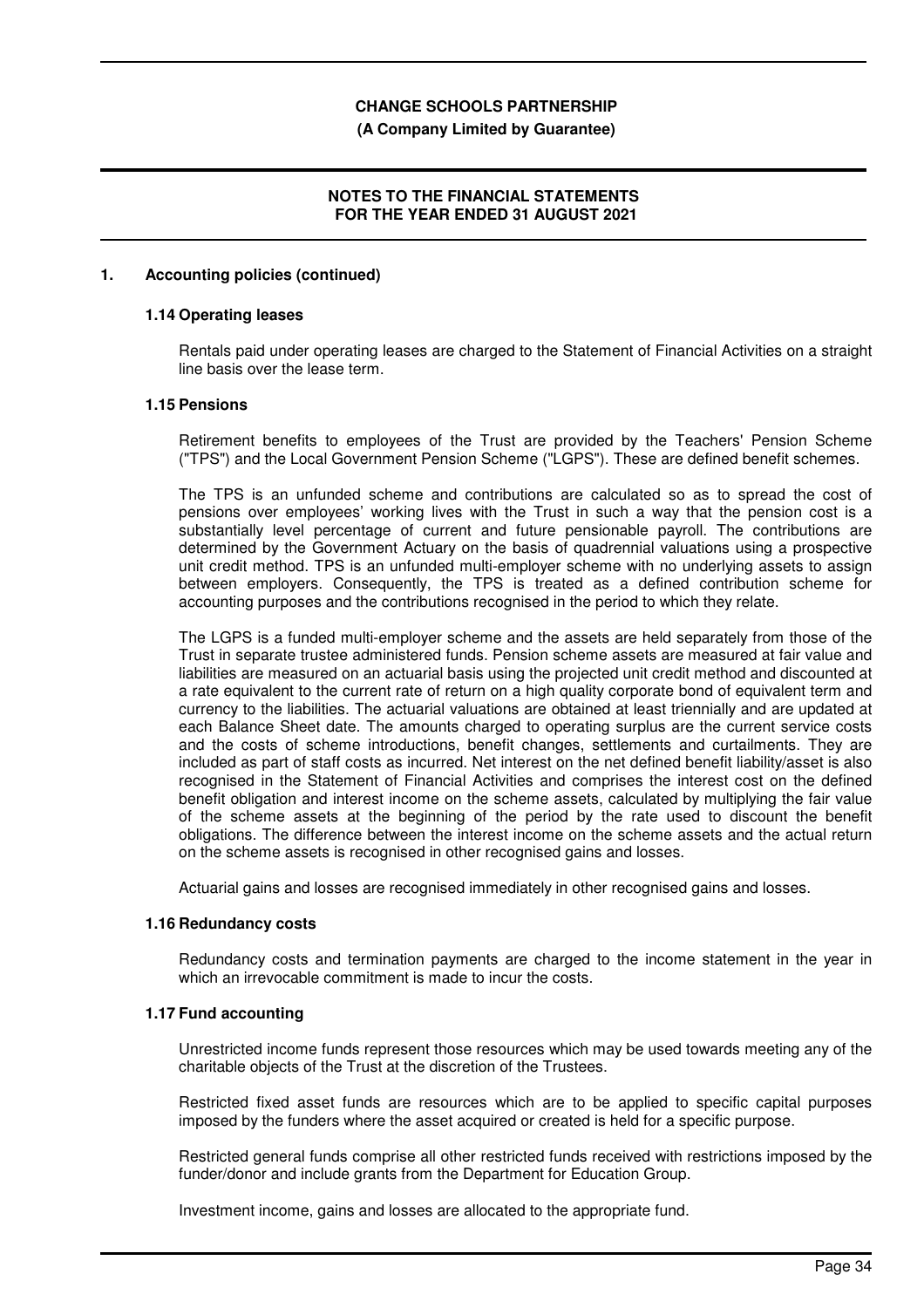#### **(A Company Limited by Guarantee)**

## **NOTES TO THE FINANCIAL STATEMENTS FOR THE YEAR ENDED 31 AUGUST 2021**

#### **2. Critical accounting estimates and areas of judgement**

Estimates and judgements are continually evaluated and are based on historical experience and other factors, including expectations of future events that are believed to be reasonable under the circumstances.

Critical accounting estimates and assumptions:

The Trust makes estimates and assumptions concerning the future. The resulting accounting estimates and assumptions will, by definition, seldom equal the related actual results. The estimates and assumptions that have a significant risk of causing a material adjustment to the carrying amounts of assets and liabilities within the next financial year are discussed below.

The present value of the Local Government Pension Scheme defined benefit liability depends on a number of factors that are determined on an actuarial basis using a variety of assumptions. The assumptions used in determining the net cost or income for pensions include the discount rate. Any changes in these assumptions, which are disclosed in note 28, will impact the carrying amount of the pension liability. Furthermore a roll forward approach which projects results from the latest full actuarial valuation performed at 31 March 2019 has been used by the actuary in valuing the pensions liability at 31 August 2021. Any differences between the figures derived from the roll forward approach and a full actuarial valuation would impact on the carrying amount of the pension liability.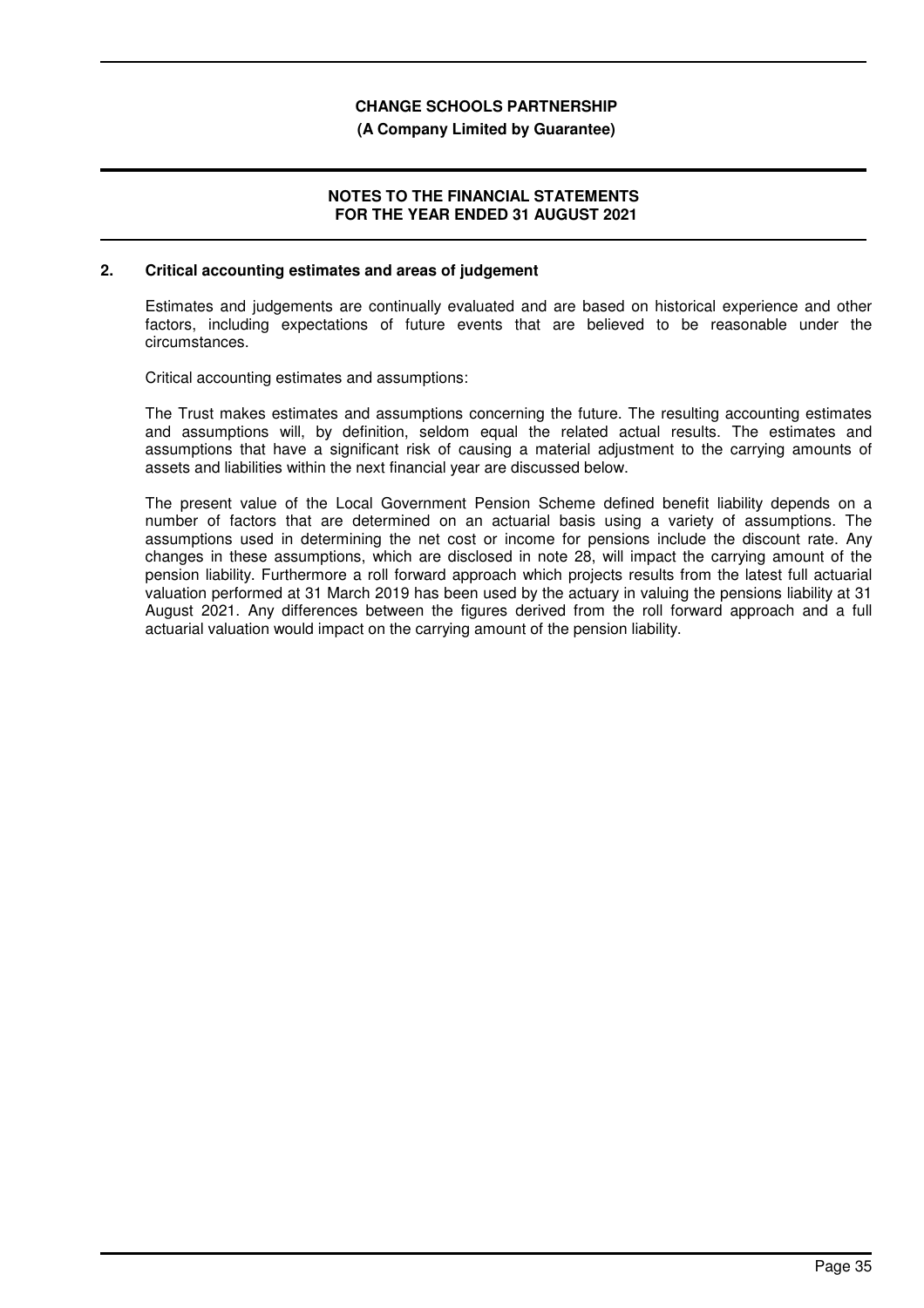# **(A Company Limited by Guarantee)**

## **NOTES TO THE FINANCIAL STATEMENTS FOR THE YEAR ENDED 31 AUGUST 2021**

# **3. Income from donations and capital grants**

|                   | <b>Unrestricted</b><br>funds<br>2021<br>£ | <b>Restricted</b><br>fixed asset<br>funds<br>2021<br>£ | <b>Total</b><br>funds<br>2021<br>£ | Total<br>funds<br>2020<br>£ |
|-------------------|-------------------------------------------|--------------------------------------------------------|------------------------------------|-----------------------------|
| Donations         | 3,208                                     | 22,138                                                 | 25,346                             | 2,347                       |
| Capital Grants    | $\overline{\phantom{a}}$                  | 30,693                                                 | 30,693                             | 82,577                      |
|                   | 3,208                                     | 52,831                                                 | 56,039                             | 84,924                      |
| <b>Total 2020</b> | 2,347                                     | 82,577                                                 | 84,924                             |                             |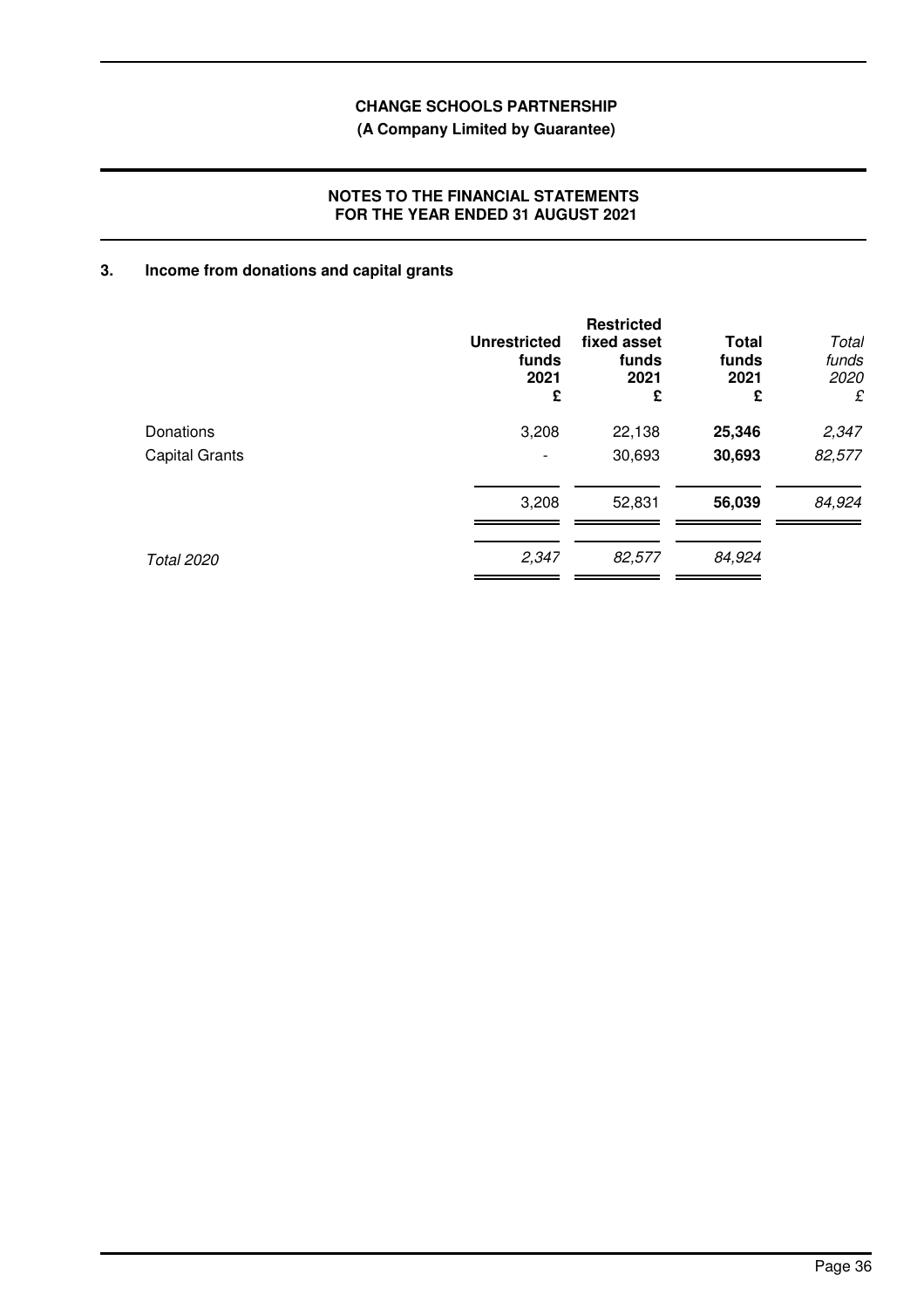**(A Company Limited by Guarantee)**

## **NOTES TO THE FINANCIAL STATEMENTS FOR THE YEAR ENDED 31 AUGUST 2021**

## **4. Funding for the Trust's educational operations**

|                                                         | <b>Unrestricted</b><br>funds<br>2021<br>£ | <b>Restricted</b><br>funds<br>2021<br>£ | <b>Total</b><br>funds<br>2021<br>£ | Total<br>funds<br>2020<br>£ |
|---------------------------------------------------------|-------------------------------------------|-----------------------------------------|------------------------------------|-----------------------------|
| DfE/ESFA grants                                         |                                           |                                         |                                    |                             |
| <b>General Annual Grant</b>                             |                                           | 5,181,399                               | 5,181,399                          | 4,922,290                   |
| Other DfE/ESFA grants                                   |                                           |                                         |                                    |                             |
| <b>UIFSM</b>                                            |                                           | 120,366                                 | 120,366                            | 120,391                     |
| <b>Pupil Premium</b>                                    |                                           | 340,377                                 | 340,377                            | 333,689                     |
| <b>Teachers Pay Grant</b>                               |                                           | 242,007                                 | 242,007                            | 241,744                     |
| PE funding                                              |                                           | 75,930                                  | 75,930                             | 75,720                      |
| <b>Others</b>                                           |                                           | 59,427                                  | 59,427                             | 34,775                      |
|                                                         |                                           | 6,019,506                               | 6,019,506                          | 5,728,609                   |
| <b>Other Government grants</b>                          |                                           |                                         |                                    |                             |
| <b>Local Authority SEN funding</b>                      |                                           | 246,540                                 | 246,540                            | 178,313                     |
| LA Growth funding                                       |                                           | 70,415                                  | 70,415                             | 55,770                      |
| Other income from the Trust's<br>educational operations |                                           |                                         |                                    |                             |
| Other income                                            |                                           | 1,750                                   | 1,750                              |                             |
| Catering income                                         | 54,009                                    |                                         | 54,009                             | 66,248                      |
| <b>COVID-19 additional funding (DfE/ESFA)</b>           | 54,009                                    | 318,705                                 | 372,714                            | 300,331                     |
| Catch-up Premium                                        |                                           | 105,000                                 | 105,000                            |                             |
| Coronavirus exceptional support                         |                                           |                                         |                                    | 3,326                       |
|                                                         |                                           | 105,000                                 | 105,000                            | 3,326                       |
|                                                         | 54,009                                    | 6,443,211                               | 6,497,220                          | 6,032,266                   |
| <b>Total 2020</b>                                       | 66,248                                    | 5,966,018                               | 6,032,266                          |                             |

Following the reclassification in the Academies Accounts Direction 2020/21 of some grants received from the Department of Education and ESFA, the trust's funding for Universal Infant Free School Meals and Pupil Premium is no longer reported under the Other DfE Group grants heading, but as separate lines under the Other DfE/ESFA grants heading. The prior year numbers have been reclassified.

The academy received £105,000 of funding for catch-up premium and costs incurred in respect of this funding totalled £84,963, with the remaining £20,037 to be spent in 2021/22.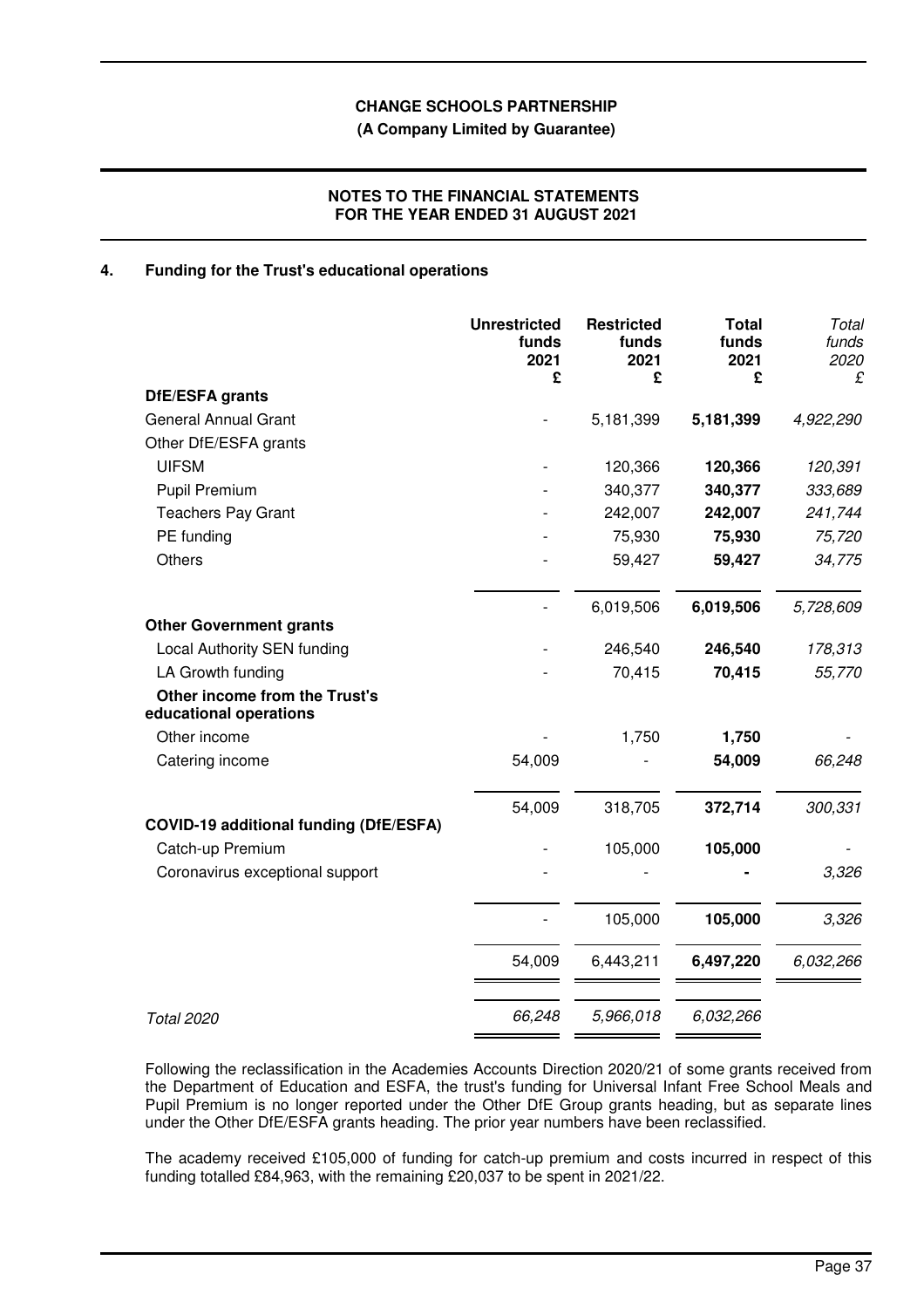# **(A Company Limited by Guarantee)**

# **NOTES TO THE FINANCIAL STATEMENTS FOR THE YEAR ENDED 31 AUGUST 2021**

# **5. Income from other trading activities**

|                                           | <b>Unrestricted</b><br>funds<br>2021<br>£ | <b>Restricted</b><br>funds<br>2021<br>£ | Total<br>funds<br>2021<br>£ | Total<br>funds<br>2020<br>£ |
|-------------------------------------------|-------------------------------------------|-----------------------------------------|-----------------------------|-----------------------------|
| Lettings income                           | 305                                       |                                         | 305                         | 825                         |
| Music services income                     |                                           | 6,523                                   | 6,523                       | 2,974                       |
| Uniforms income                           |                                           | 3,508                                   | 3,508                       | 7,947                       |
| Income from ancilliary trading activities | 120,438                                   |                                         | 120,438                     | 134,020                     |
| Staff consultancy                         | 73,378                                    |                                         | 73,378                      | 57,941                      |
|                                           | 194,121                                   | 10,031                                  | 204,152                     | 203,707                     |
| <b>Total 2020</b>                         | 187,501                                   | 16,206                                  | 203,707                     |                             |

Income from ancilliary trading activities includes trip income and breakfast/after school clubs income.

# **6. Investment income**

|                      | <b>Unrestricted</b> | <b>Total</b> | Total |
|----------------------|---------------------|--------------|-------|
|                      | funds               | funds        | funds |
|                      | 2021                | 2021         | 2020  |
|                      | £                   | £            | £     |
| <b>Bank interest</b> | 149                 | 149          | 713   |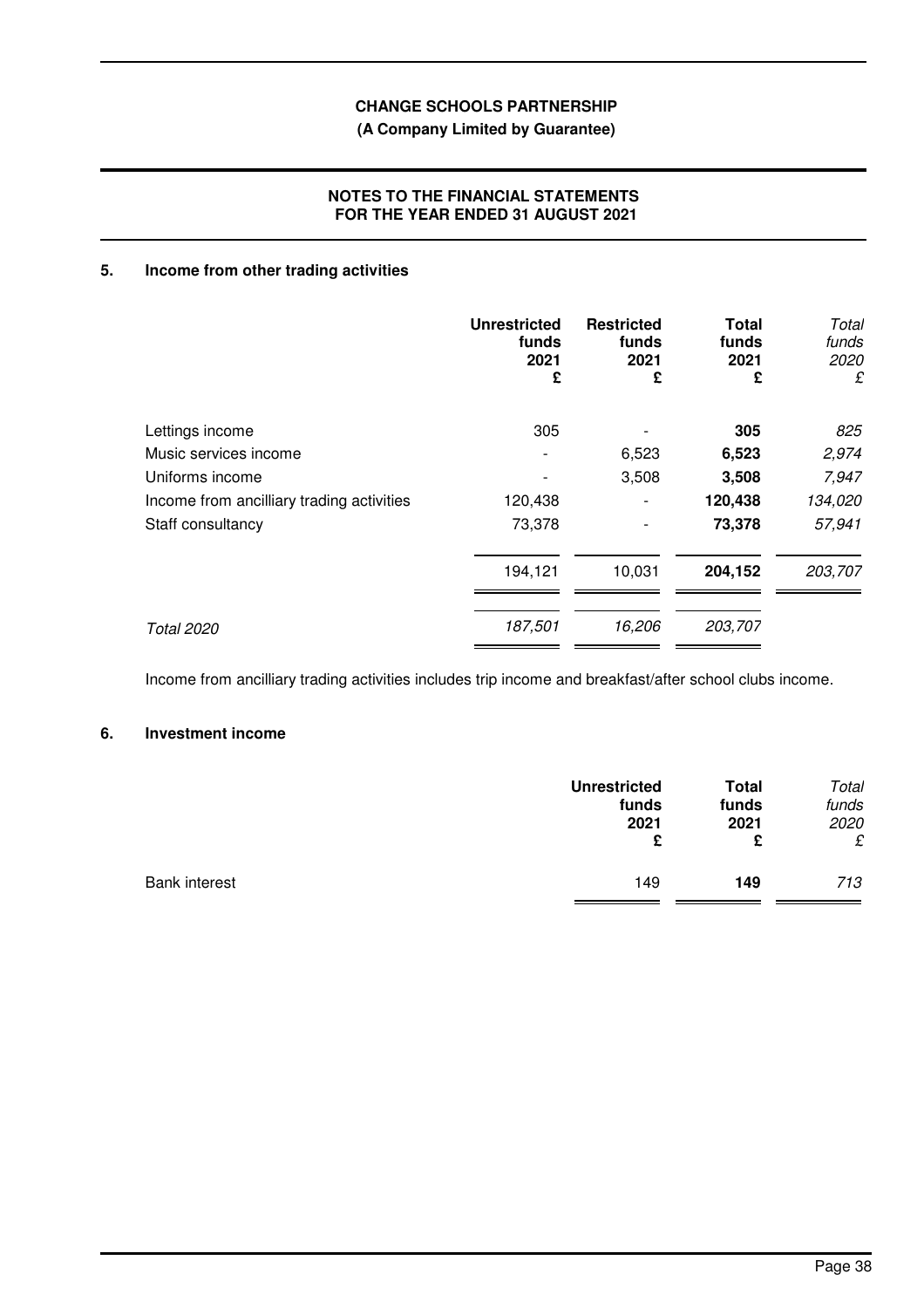# **(A Company Limited by Guarantee)**

# **NOTES TO THE FINANCIAL STATEMENTS FOR THE YEAR ENDED 31 AUGUST 2021**

# **7. Expenditure**

|                         | <b>Staff Costs</b><br>2021<br>£ | <b>Premises</b><br>2021<br>£ | Other<br>2021<br>£ | <b>Total</b><br>2021<br>£ | As restated<br>Total<br>2020<br>£ |
|-------------------------|---------------------------------|------------------------------|--------------------|---------------------------|-----------------------------------|
| Educational operations: |                                 |                              |                    |                           |                                   |
| Direct costs            | 4,789,438                       |                              | 366,587            | 5,156,025                 | 4,976,978                         |
| Allocated support costs | 1,050,554                       | 852,519                      | 422,250            | 2,325,323                 | 2,020,584                         |
| <b>Total 2021</b>       | 5,839,992                       | 852,519                      | 788,837            | 7,481,348                 | 6,997,562                         |
| Total 2020 as restated  | 5,604,083                       | 674,251                      | 719,228            | 6,997,562                 |                                   |

A proportion of LGPS employer's pension contributions is costed to direct costs, to reflect the mix of staff membership of the pension scheme between support and direct expenditure.

# **8. Analysis of expenditure on charitable activities**

## **Summary by fund type**

|                               | <b>Unrestricted</b><br>funds<br>2021<br>£ | <b>Restricted</b><br>funds<br>2021<br>£ | Total<br>funds<br>2021<br>£ | Total<br>funds<br>2020<br>£ |
|-------------------------------|-------------------------------------------|-----------------------------------------|-----------------------------|-----------------------------|
| <b>Educational operations</b> | 237,229                                   | 7,244,119                               | 7,481,348                   | 6,997,562                   |
| Total 2020                    | 161,302                                   | 6,836,260                               | 6,997,562                   |                             |

Within restricted funds, £366,449 relates to the restricted fixed asset fund and £6,877,670 to restricted funds.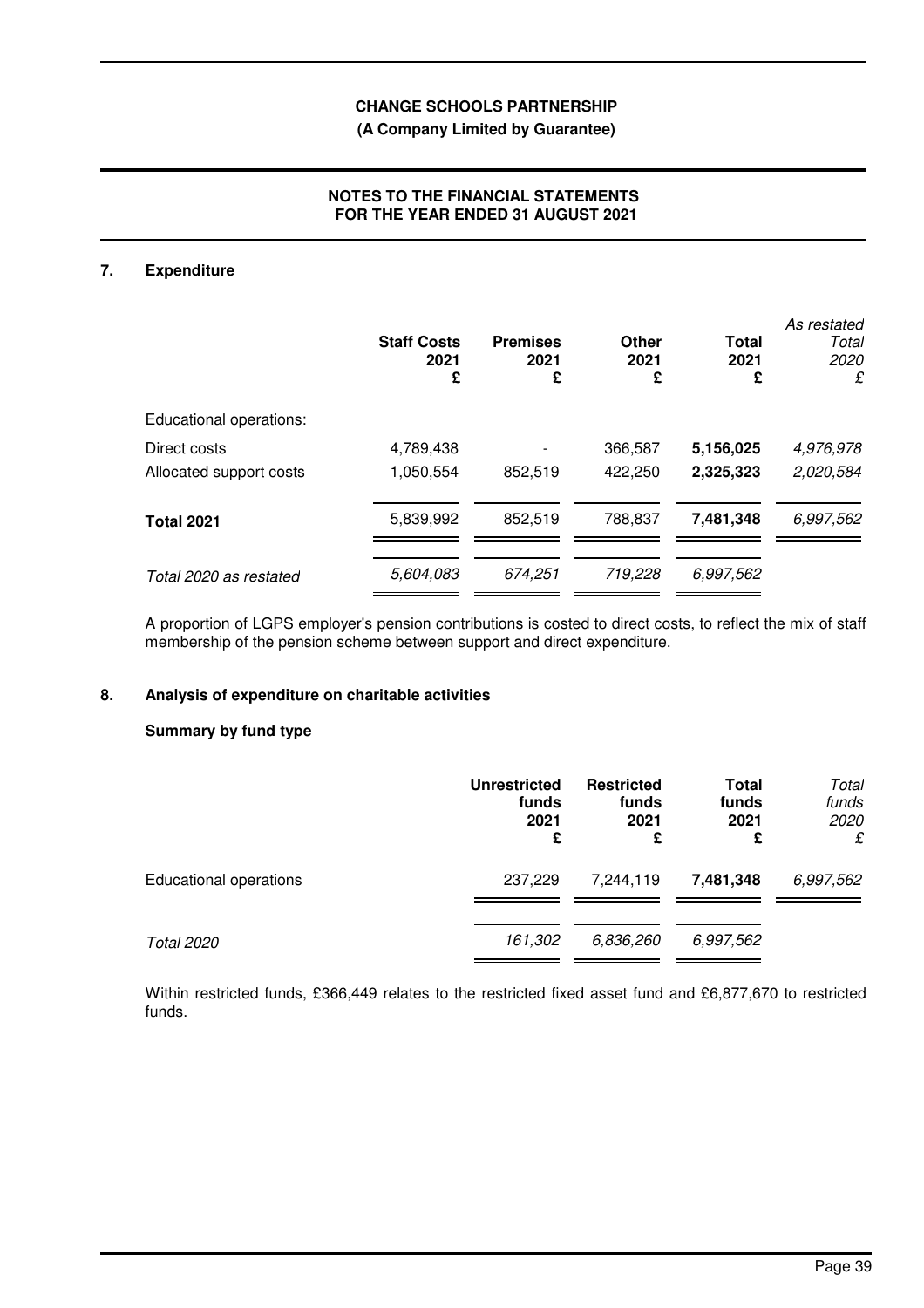# **(A Company Limited by Guarantee)**

## **NOTES TO THE FINANCIAL STATEMENTS FOR THE YEAR ENDED 31 AUGUST 2021**

# **9. Analysis of expenditure by activities**

|                               | <b>Activities</b><br>undertaken<br>directly<br>2021<br>£ | <b>Support</b><br>costs<br>2021<br>£ | <b>Total</b><br>funds<br>2021<br>£ | Total<br>funds<br>2020<br>£ |
|-------------------------------|----------------------------------------------------------|--------------------------------------|------------------------------------|-----------------------------|
| <b>Educational operations</b> | 5,156,025                                                | 2,325,323                            | 7,481,348                          | 6,997,562                   |
| <b>Total 2020</b>             | 4,976,978                                                | 2,020,584                            | 6,997,562                          |                             |

# **Analysis of direct costs**

|                    | <b>Educational</b><br>operations<br>2021<br>£ | Total<br>funds<br>2021<br>£ | As restated<br>Total<br>funds<br>2020<br>£ |
|--------------------|-----------------------------------------------|-----------------------------|--------------------------------------------|
| Staff costs        | 4,789,438                                     | 4,789,438                   | 4,657,998                                  |
| Other direct costs | 366,587                                       | 366,587                     | 318,980                                    |
|                    | 5,156,025                                     | 5,156,025                   | 4,976,978                                  |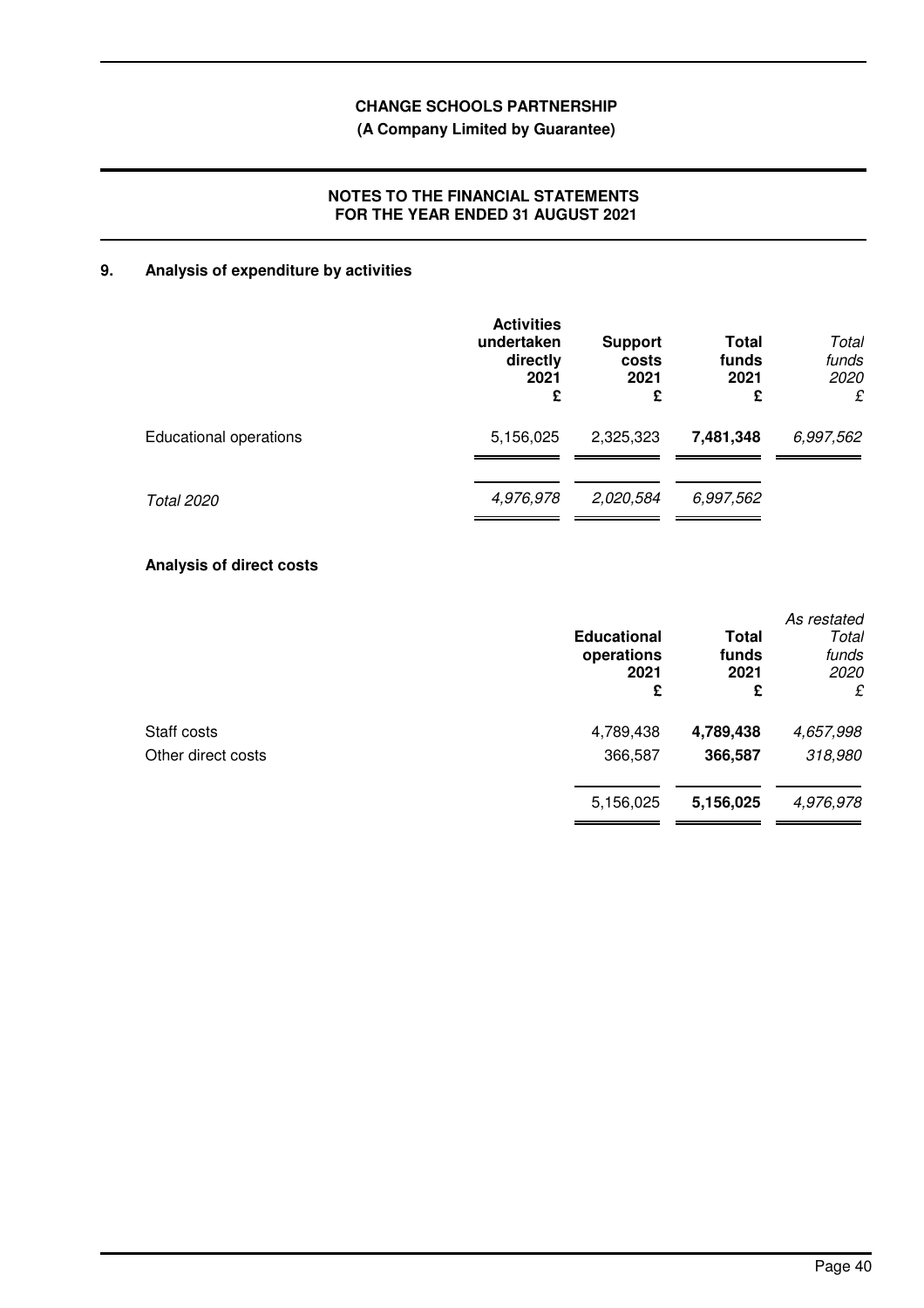# **(A Company Limited by Guarantee)**

# **NOTES TO THE FINANCIAL STATEMENTS FOR THE YEAR ENDED 31 AUGUST 2021**

# **9. Analysis of expenditure by activities (continued)**

# **Analysis of support costs**

|                                           | <b>Educational</b><br>operations<br>2021<br>£ | Total<br>funds<br>2021<br>£ | As restated<br>Total<br>funds<br><i>2020</i><br>£ |
|-------------------------------------------|-----------------------------------------------|-----------------------------|---------------------------------------------------|
| Pension finance costs                     | 77,000                                        | 77,000                      | 76,000                                            |
| Staff costs                               | 1,050,554                                     | 1,050,554                   | 946,085                                           |
| Depreciation                              | 366,449                                       | 366,449                     | 348,150                                           |
| Premises costs                            | 486,069                                       | 486,069                     | 326,881                                           |
| Technology costs                          | 92,578                                        | 92,578                      | 70,420                                            |
| Other support costs                       | 227,726                                       | 227,726                     | 242,397                                           |
| Legal fees - other                        | 7,686                                         | 7,686                       | 1,110                                             |
| (Profit)/loss on disposal of fixed assets | (179)                                         | (179)                       | (780)                                             |
| Governance costs                          | 17,440                                        | 17,440                      | 10,321                                            |
|                                           | 2,325,323                                     | 2,325,323                   | 2,020,584                                         |

# **10. Net income/(expenditure)**

Net income/(expenditure) for the year includes:

|                                       | 2021<br>£ | 2020<br>£ |
|---------------------------------------|-----------|-----------|
| Operating lease rentals               | 71,019    | 40,395    |
| Depreciation of tangible fixed assets | 366,449   | 348,150   |
| Profit on disposal of fixed assets    | (179)     | (780)     |
| Fees paid to auditors for:            |           |           |
| - audit                               | 7,000     | 7,000     |
| - other services                      | 4,475     | 3,321     |
|                                       |           |           |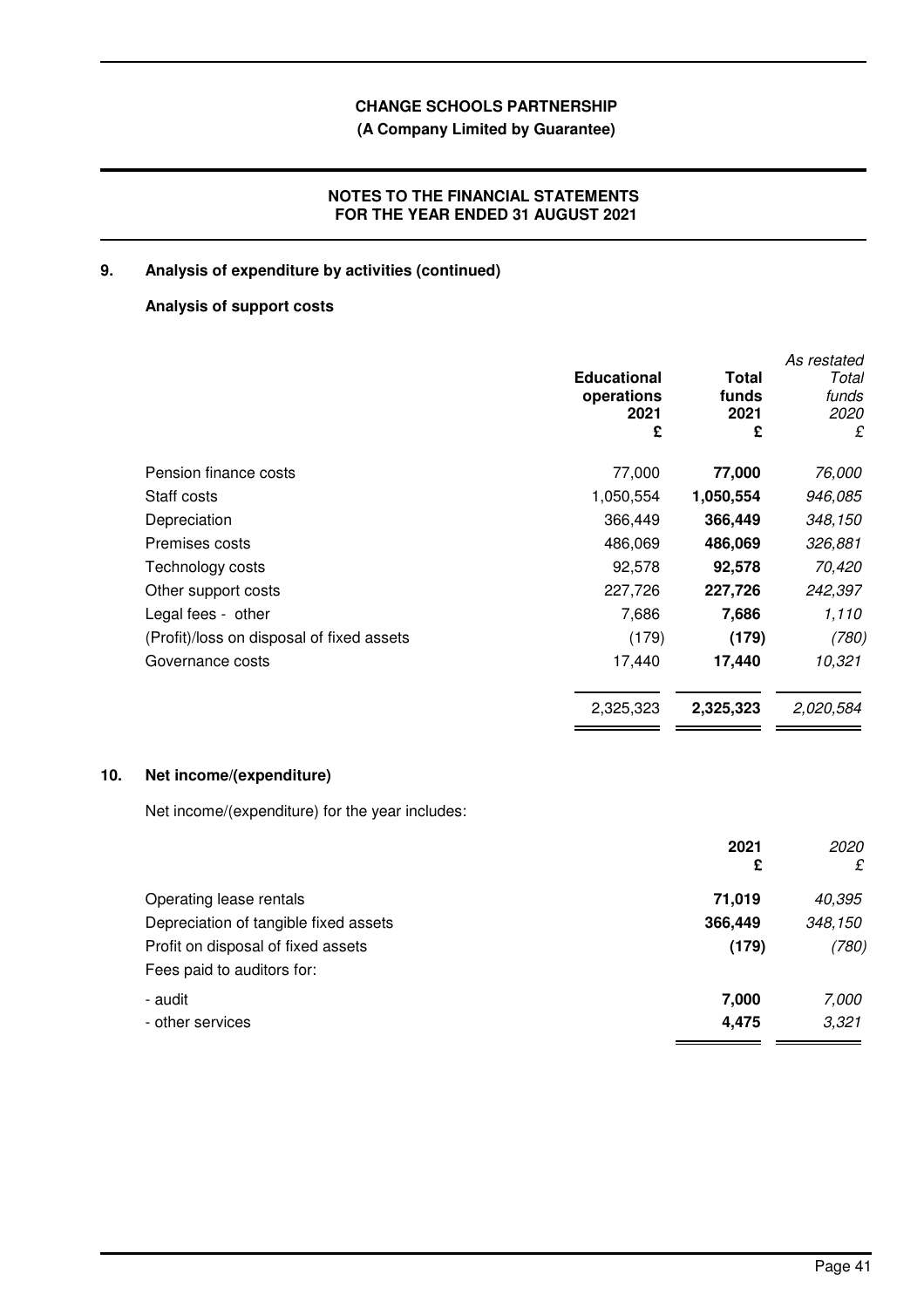# **(A Company Limited by Guarantee)**

# **NOTES TO THE FINANCIAL STATEMENTS FOR THE YEAR ENDED 31 AUGUST 2021**

## **11. Staff**

## **a. Staff costs**

Staff costs during the year were as follows:

|                                     | 2021<br>£ | 2020<br>£ |
|-------------------------------------|-----------|-----------|
| Wages and salaries                  | 4,112,809 | 4,015,734 |
| Social security costs               | 346,902   | 334,431   |
| Pension costs                       | 1,374,425 | 1,193,696 |
|                                     | 5,834,136 | 5,543,861 |
| Agency staff costs                  |           | 29,634    |
| Staff restructuring costs           | 5,856     | 30,588    |
|                                     | 5,839,992 | 5,604,083 |
| Staff restructuring costs comprise: |           |           |
|                                     | 2021<br>£ | 2020<br>£ |
| Redundancy payments                 | 5,856     | 24,710    |
| Severance payments                  |           | 5,878     |
|                                     | 5,856     | 30,588    |

### **b. Non-statutory/non-contractual staff severance payments**

There were no non-statutory/non-contractual staff severance payments.

## **c. Staff numbers**

The average number of persons employed by the Trust during the year was as follows:

|                            | 2021<br>No. | 2020<br>No. |
|----------------------------|-------------|-------------|
| Teaching                   | 68          | 67          |
| Administration and support | 145         | 133         |
| Management                 | 5           | 7           |
|                            | 218         | 207         |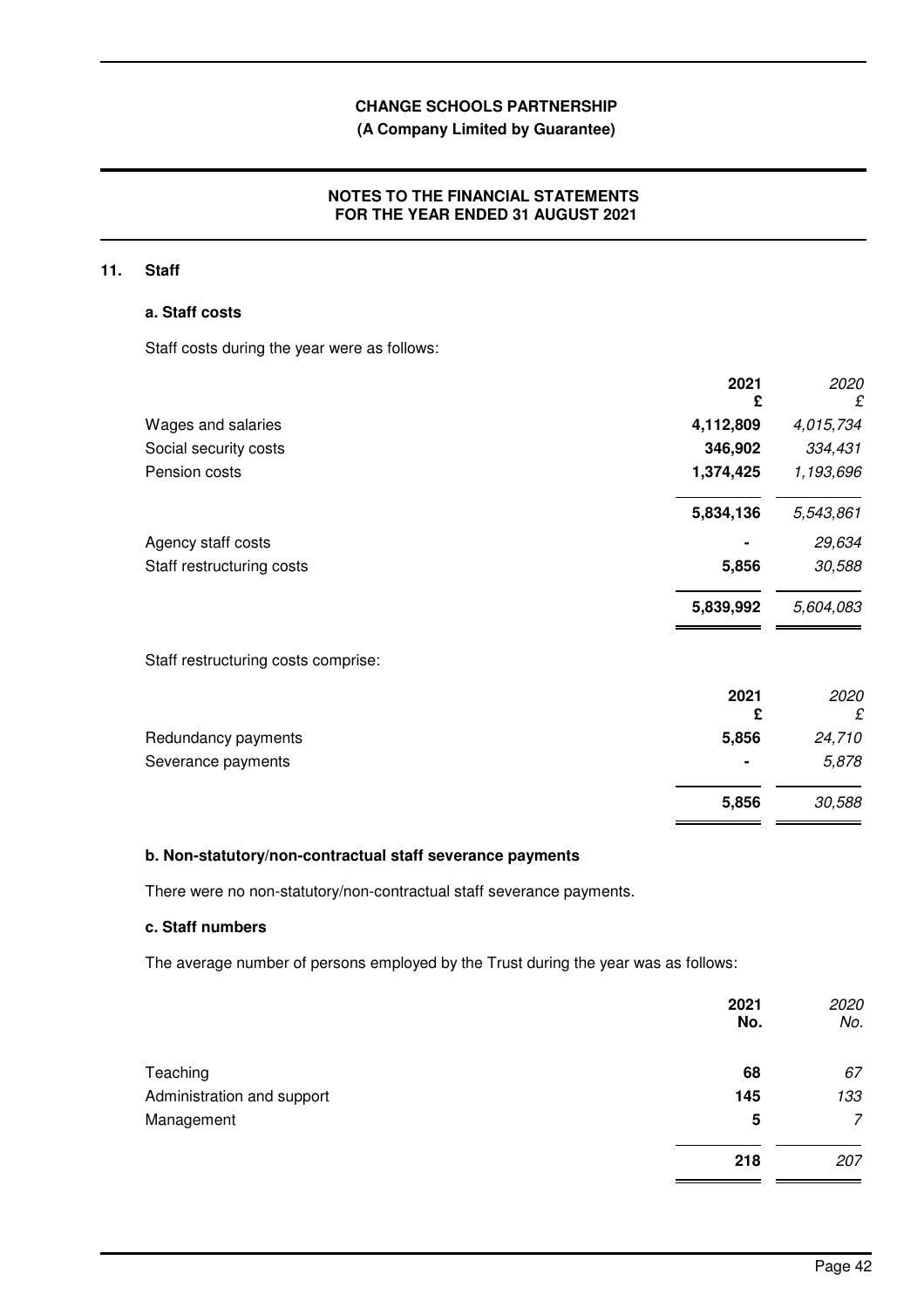## **(A Company Limited by Guarantee)**

## **NOTES TO THE FINANCIAL STATEMENTS FOR THE YEAR ENDED 31 AUGUST 2021**

## **11. Staff (continued)**

#### **d. Higher paid staff**

The number of employees whose employee benefits (excluding employer pension costs) exceeded £60,000 was:

|                                | 2021<br>No.    | <i>2020</i><br>No. |
|--------------------------------|----------------|--------------------|
| In the band £60,001 - £70,000  | 2              | 2                  |
| In the band £70,001 - £80,000  |                |                    |
| In the band £80,001 - £90,000  | $\blacksquare$ |                    |
| In the band £90,001 - £100,000 |                |                    |

#### **e. Key management personnel**

The key management personnel of the Trust comprise the Trustees and the senior management team as listed on page 1. The total amount of employee benefits (including employer pension contributions and employer national insurance contributions) received by key management personnel for their services to the Trust was £548,434 (2020 £521,653).

## **12. Central services**

The Trust has provided the following central services to its academies during the year:

- Trust leadership
- Audit and accountancy services including trust finance function
- Other professional services

The Trust charges for these services on the following basis:

A mixture of directly apportioned costs and charges excluding depreciation based on pupil numbers

The actual amounts charged during the year were as follows:

| 2021<br>£ | <i>2020</i><br>£ |
|-----------|------------------|
| 183,269   | 178,106          |
| 171,763   | 166,900          |
| 164,777   | 163,297          |
| 23,011    | 24,815           |
| 542,820   | 533,118          |
|           |                  |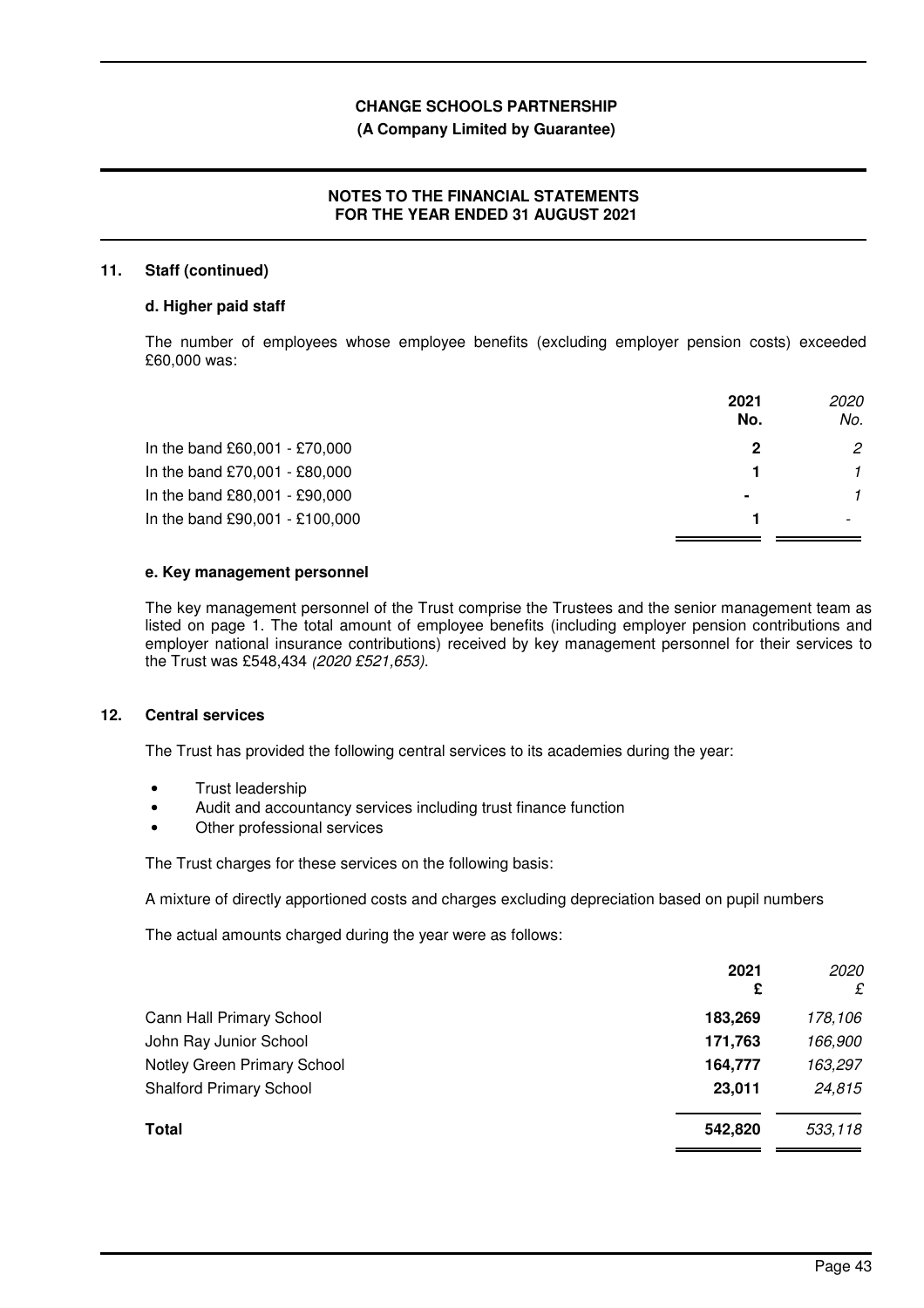#### **(A Company Limited by Guarantee)**

## **NOTES TO THE FINANCIAL STATEMENTS FOR THE YEAR ENDED 31 AUGUST 2021**

#### **13. Trustees' remuneration and expenses**

During the year, no Trustees received any remuneration or other benefits (2020 - Remuneration £25,000 to £30,000 and Pension contributions paid £0 to £5,000).

Remuneration above only applies to the time as a trustee.

During the year, retirement benefits were accruing to no Trustees (2020 - 1) in respect of defined benefit pension schemes.

During the year ended 31 August 2021, expenses totalling £NIL were reimbursed or paid directly to any Trustee (2020 - £617 to 1 Trustee).

#### **14. Trustees' and Officers' insurance**

The Trust has opted into the Department for Education's risk protection arrangement (RPA), an alternative to insurance where UK government funds cover losses that arise. This scheme protects Trustees and officers from claims arising from negligent acts, errors or omissions occurring whilst on academy business, and provides cover up to £10,000,000. It is not possible to quantify the Trustees and officers indemnity element from the overall cost of the RPA scheme membership.

### **15. Tangible fixed assets**

|                          | Long-term<br>leasehold<br>property<br>£ | Leasehold<br>improvements<br>£ | <b>Furniture and</b><br>equipment<br>£ | Computer<br>equipment<br>£ | <b>Total</b><br>£ |
|--------------------------|-----------------------------------------|--------------------------------|----------------------------------------|----------------------------|-------------------|
| <b>Cost or valuation</b> |                                         |                                |                                        |                            |                   |
| At 1 September 2020      | 12,119,000                              | 4,282,059                      | 216,748                                | 434,910                    | 17,052,717        |
| Additions                |                                         | 22,990                         | 6,875                                  | 81,969                     | 111,834           |
| <b>Disposals</b>         |                                         |                                |                                        | (67, 436)                  | (67, 436)         |
| At 31 August 2021        | 12,119,000                              | 4,305,049                      | 223,623                                | 449,443                    | 17,097,115        |
| <b>Depreciation</b>      |                                         |                                |                                        |                            |                   |
| At 1 September 2020      | 1,328,747                               | 270,430                        | 183,096                                | 346,785                    | 2,129,058         |
| Charge for the year      | 220,780                                 | 85,988                         | 4,060                                  | 55,621                     | 366,449           |
| On disposals             |                                         |                                |                                        | (67,436)                   | (67, 436)         |
| At 31 August 2021        | 1,549,527                               | 356,418                        | 187,156                                | 334,970                    | 2,428,071         |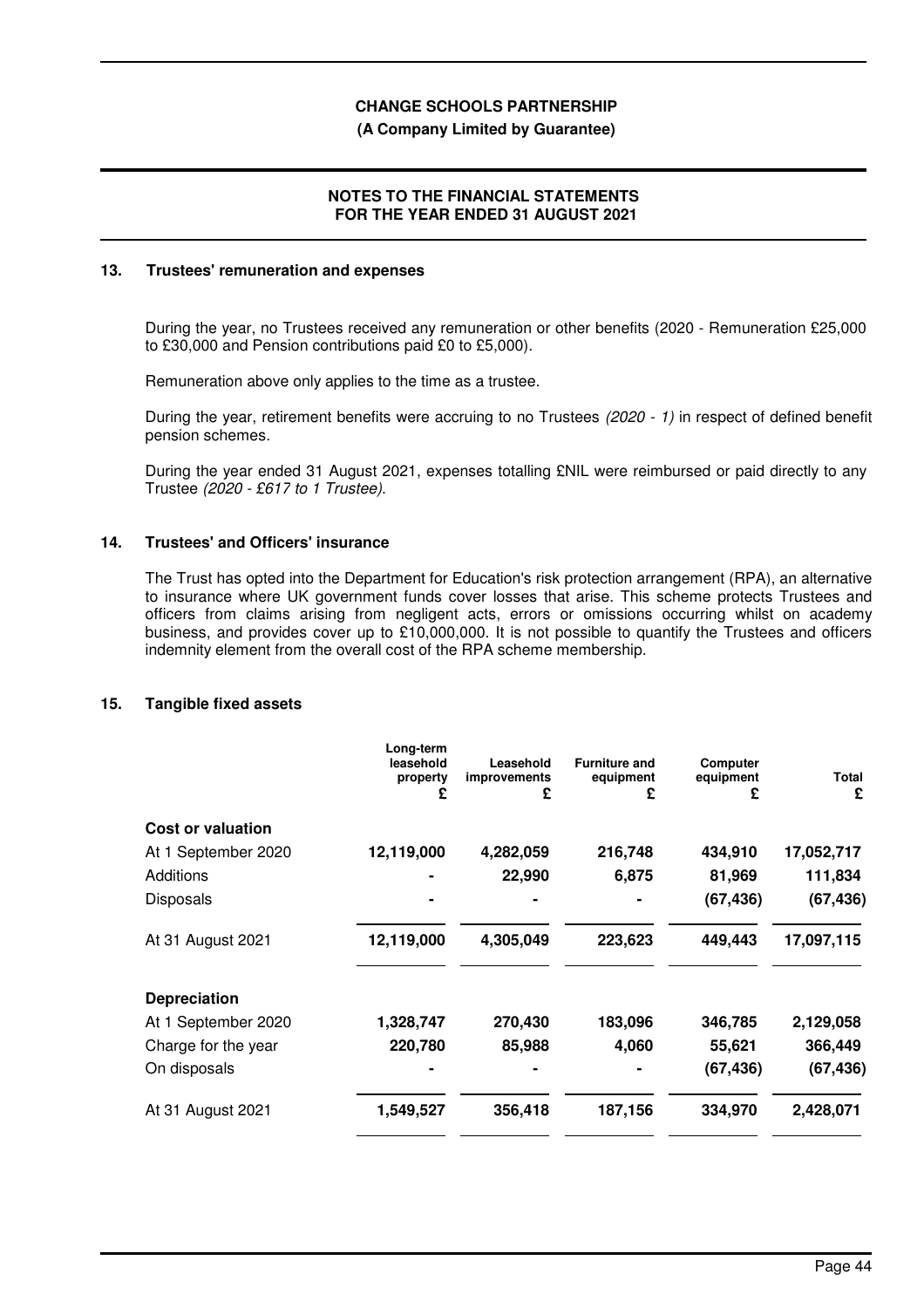## **(A Company Limited by Guarantee)**

## **NOTES TO THE FINANCIAL STATEMENTS FOR THE YEAR ENDED 31 AUGUST 2021**

### **15. Tangible fixed assets (continued)**

**16.** 

**17. Debtors**

|                   | Long-term<br>leasehold<br>property<br>£ | Leasehold<br><i>improvements</i><br>£ | <b>Furniture and</b><br>equipment<br>£ | Computer<br>equipment<br>£ | <b>Total</b><br>£ |
|-------------------|-----------------------------------------|---------------------------------------|----------------------------------------|----------------------------|-------------------|
| Net book value    |                                         |                                       |                                        |                            |                   |
| At 31 August 2021 | 10,569,473                              | 3,948,631                             | 36.467                                 | 114,473                    | 14,669,044        |
| At 31 August 2020 | 10,790,253                              | 4,011,629                             | 33,652                                 | 88.125                     | 14,923,659        |

The long term leasehold land and buildings where the schools are based have been included in the accounts at the valuation provided upon conversion using depreciated replacement cost. The lease basis is 125 years from the date of each school's conversion.

Included in the net book value of property displayed above are the following amounts ascribable to land:

| Long-term leasehold land<br>1,080,000<br><b>Stocks</b><br>2021<br>£<br>8,842<br>Uniform and catering stock<br><b>Debtors</b><br>2021<br>£<br>Due within one year<br>9,467<br>Trade debtors<br>Other debtors<br>1,435<br>147,859<br>Prepayments and accrued income<br>VAT recoverable<br>51,408 | 2021<br>£ | 2020<br>£ |
|------------------------------------------------------------------------------------------------------------------------------------------------------------------------------------------------------------------------------------------------------------------------------------------------|-----------|-----------|
|                                                                                                                                                                                                                                                                                                |           | 1,080,000 |
|                                                                                                                                                                                                                                                                                                |           |           |
|                                                                                                                                                                                                                                                                                                |           | 2020<br>£ |
|                                                                                                                                                                                                                                                                                                |           | 9,110     |
|                                                                                                                                                                                                                                                                                                |           |           |
|                                                                                                                                                                                                                                                                                                |           | 2020<br>£ |
|                                                                                                                                                                                                                                                                                                |           |           |
|                                                                                                                                                                                                                                                                                                |           | 12,798    |
|                                                                                                                                                                                                                                                                                                |           | 2,767     |
|                                                                                                                                                                                                                                                                                                |           | 182,903   |
|                                                                                                                                                                                                                                                                                                |           | 34,683    |
| 210,169                                                                                                                                                                                                                                                                                        |           | 233,151   |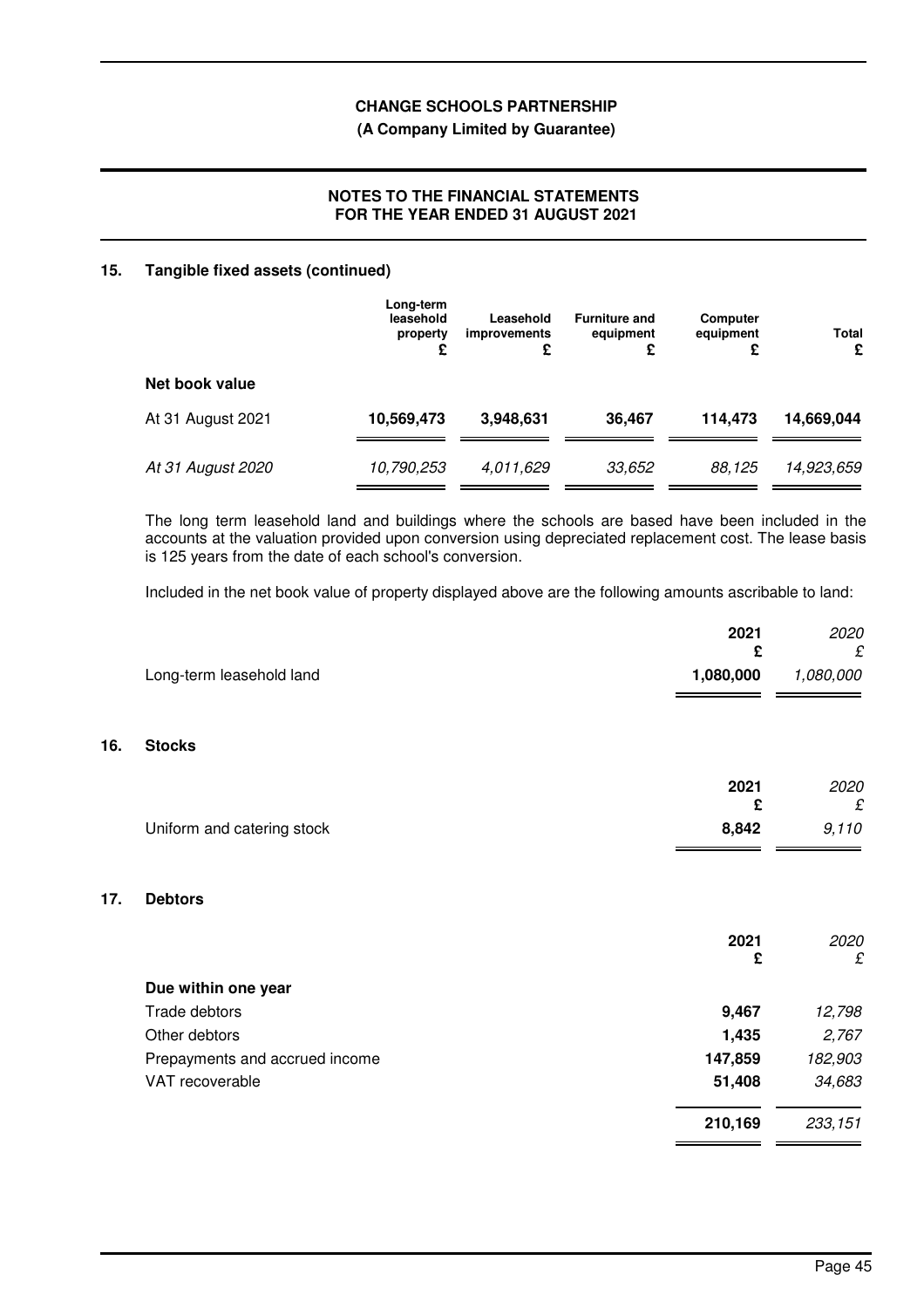## **(A Company Limited by Guarantee)**

## **NOTES TO THE FINANCIAL STATEMENTS FOR THE YEAR ENDED 31 AUGUST 2021**

#### **18. Creditors: Amounts falling due within one year**

|                                        | 2021<br>£  | 2020<br>£  |
|----------------------------------------|------------|------------|
| Salix loans                            | 6,052      | 6,052      |
| Trade creditors                        | 36,125     | 55,202     |
| Other taxation and social security     | 79,507     | 75,968     |
| Other creditors                        | 63,936     | 388        |
| Accruals and deferred income           | 265,254    | 172,700    |
|                                        | 450,874    | 310,310    |
|                                        | 2021<br>£  | 2020<br>£  |
| Deferred income at 1 September 2020    | 102,540    | 122,204    |
| Resources deferred during the year     | 105,319    | 102,540    |
| Amounts released from previous periods | (102, 540) | (122, 204) |
| Deferred income at 31 August 2021      | 105,319    | 102,540    |

Deferred income related to trips, infant free school meals and fundraising.

## **19. Creditors: Amounts falling due after more than one year**

|             | 2021<br>c | 2020<br>£ |
|-------------|-----------|-----------|
| Salix loans | 22,962    | 29,014    |

The Trust has three Salix loans included in other loans - all are interest free.

There is one Salix loan which commenced in March 2015 and has 5 payments of £248.88 left. Payments are due twice yearly.

The second Salix loan commenced in March 2018 and has 10 payments of £1,214.50 left. Payments are due twice yearly.

The third Salix loan commenced in September 2018 and has 10 payments of £1,562.50 left. Payments are due twice yearly.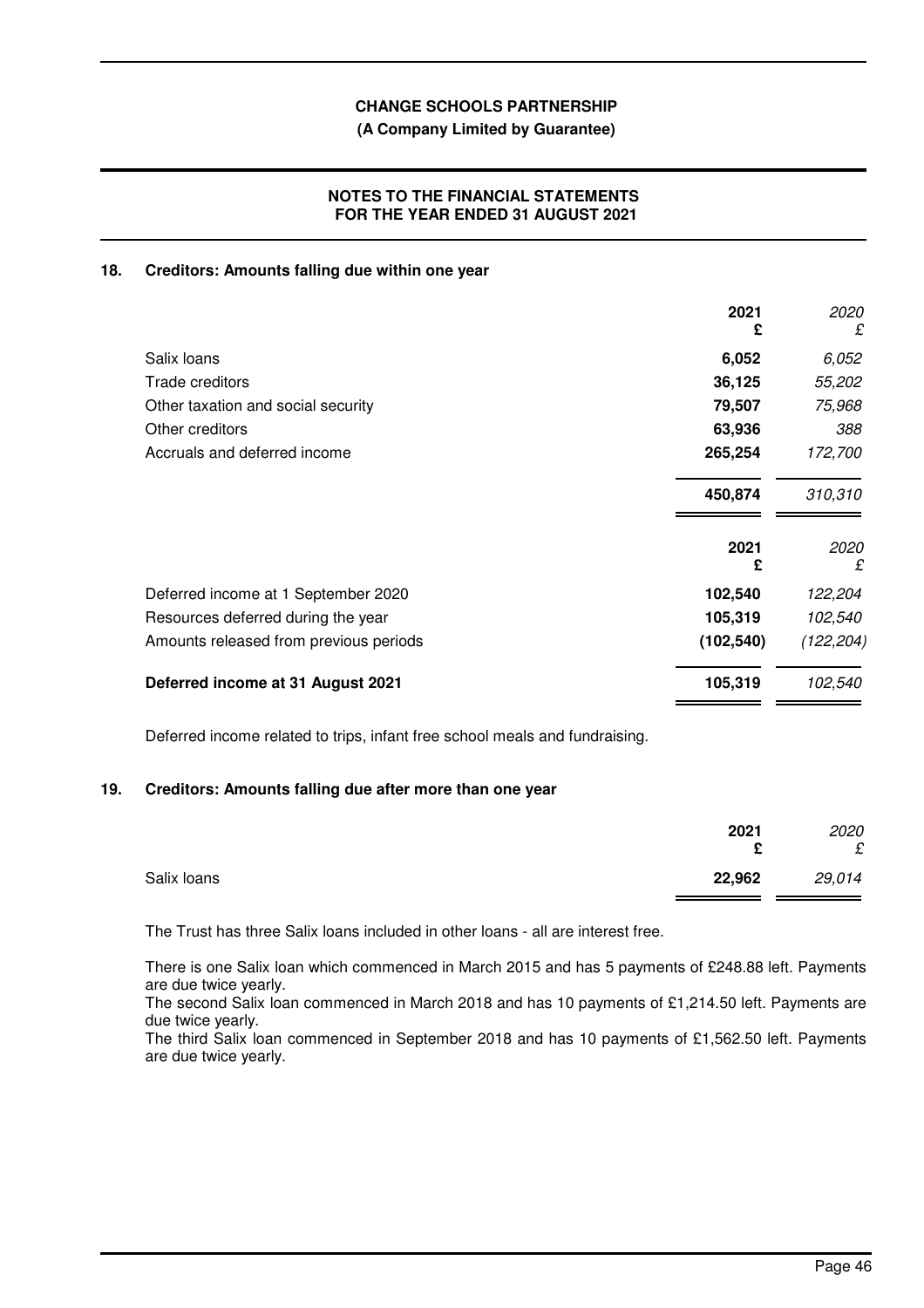# **(A Company Limited by Guarantee)**

# **NOTES TO THE FINANCIAL STATEMENTS FOR THE YEAR ENDED 31 AUGUST 2021**

## **20. Financial instruments**

|                                                                                          | 2021<br>£ | 2020<br>£ |
|------------------------------------------------------------------------------------------|-----------|-----------|
| <b>Financial assets</b>                                                                  |           |           |
| Financial assets that are debt instruments measured at amortised cost                    | 62,310    | 50,248    |
| Financial assets measured at fair value through income and expenditure                   | 1,248,285 | 1,047,696 |
|                                                                                          | 1,310,595 | 1,097,944 |
|                                                                                          | 2021<br>£ | 2020<br>£ |
| <b>Financial liabilities</b>                                                             |           |           |
| Other financial liabilities measured at amortised cost through income and<br>expenditure | 289,010   | 160,816   |

Financial assets measured at fair value through income and expenditure comprise bank and cash balances.

Financial assets that are debt instruments measured at amortised cost comprise trade debtors and other debtors.

Financial liabilities measured at amortised cost comprise trade creditors, accruals and other creditors.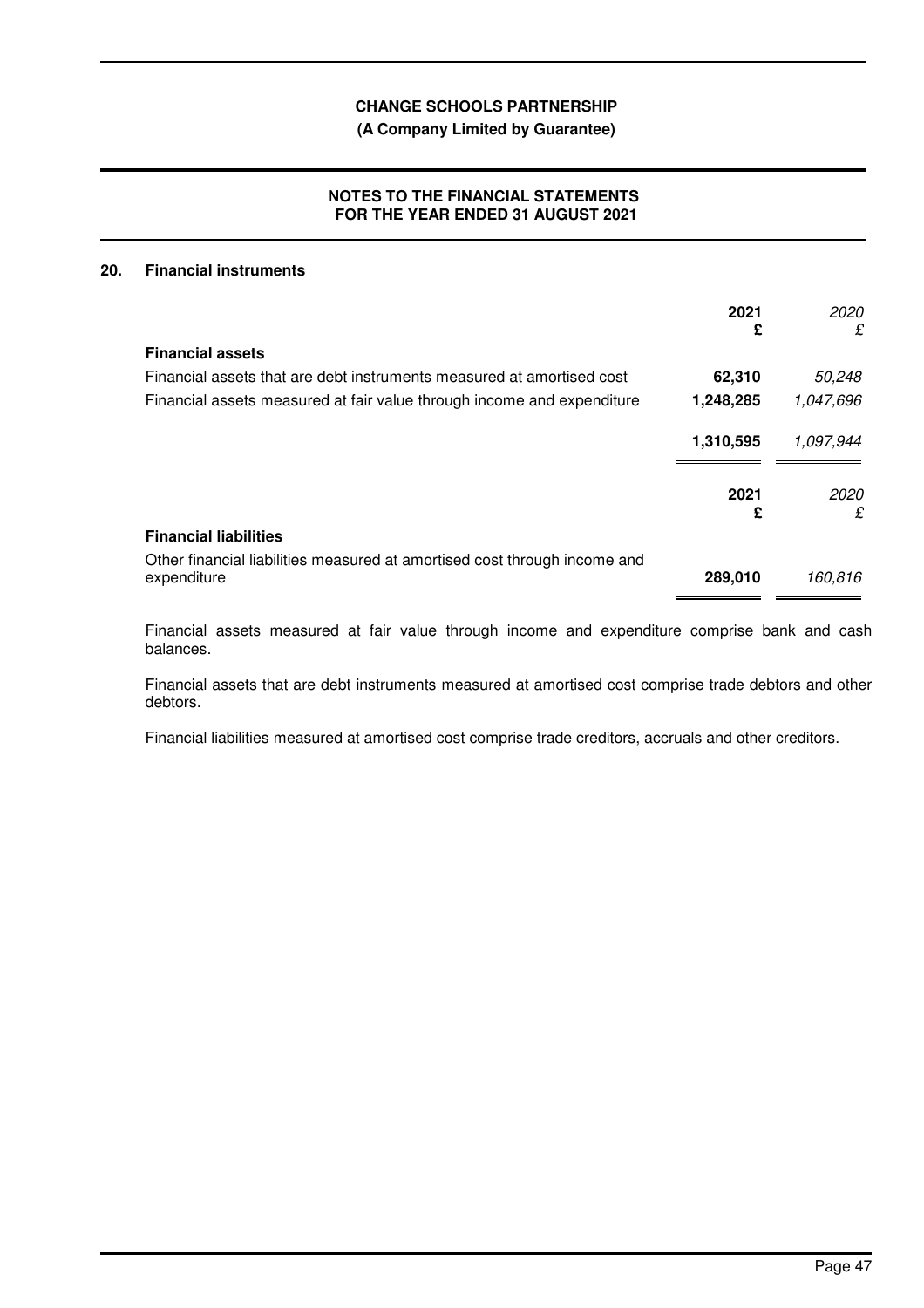**(A Company Limited by Guarantee)**

# **NOTES TO THE FINANCIAL STATEMENTS FOR THE YEAR ENDED 31 AUGUST 2021**

# **21. Statement of funds**

|                                                     | <b>Balance at 1</b><br>September<br>2020<br>£ | Income<br>£ | Expenditure<br>£ | <b>Transfers</b><br>in/out<br>£ | Gains/<br>(Losses)<br>£ | <b>Balance at 31</b><br>August 2021<br>£ |
|-----------------------------------------------------|-----------------------------------------------|-------------|------------------|---------------------------------|-------------------------|------------------------------------------|
| <b>Unrestricted</b><br>funds                        |                                               |             |                  |                                 |                         |                                          |
| General Funds -<br>all funds                        | 542,535                                       | 251,487     | (237, 229)       |                                 |                         | 556,793                                  |
| <b>Restricted</b><br>general funds                  |                                               |             |                  |                                 |                         |                                          |
| General Annual<br>Grant (GAG)                       | 294,864                                       | 5,181,399   | (4,697,792)      | (369, 762)                      |                         | 408,709                                  |
| <b>Pupil Premium</b>                                |                                               | 340,337     | (340, 337)       |                                 |                         |                                          |
| <b>SEN</b> funding<br>Other grants and              |                                               | 246,540     | (246, 540)       |                                 |                         |                                          |
| restricted funds                                    | 43,947                                        | 504,036     | (547, 983)       |                                 |                         |                                          |
| COVID Catch-up                                      |                                               | 105,000     | (84, 963)        |                                 |                         | 20,037                                   |
| PE funding                                          |                                               | 75,930      | (69, 055)        | (6, 875)                        |                         |                                          |
| Pension reserve                                     | (4,904,000)                                   |             | (891,000)        | 379,000                         | (380,000)               | (5,796,000)                              |
|                                                     | (4, 565, 189)                                 | 6,453,242   | (6,877,670)      | 2,363                           | (380,000)               | (5, 367, 254)                            |
| <b>Restricted fixed</b><br>asset funds              |                                               |             |                  |                                 |                         |                                          |
| <b>Restricted Fixed</b><br>Asset funds<br>Condition | 14,923,659                                    | 22,138      | (366, 449)       | 89,696                          |                         | 14,669,044                               |
| Improvement<br>Fund (CIF)                           | 56,560                                        |             |                  | (56, 560)                       |                         |                                          |
| Devolved<br>Formula Capital<br>(DFC)                | 12,727                                        | 30,693      |                  | (35, 499)                       |                         | 7,921                                    |
|                                                     | 14,992,946                                    | 52,831      | (366, 449)       | (2, 363)                        |                         | 14,676,965                               |
| <b>Total Restricted</b><br>funds                    | 10,427,757                                    | 6,506,073   | (7, 244, 119)    |                                 | (380,000)               | 9,309,711                                |
| <b>Total funds</b>                                  | 10,970,292                                    | 6,757,560   | (7,481,348)      |                                 | (380,000)               | 9,866,504                                |
|                                                     |                                               |             |                  |                                 |                         |                                          |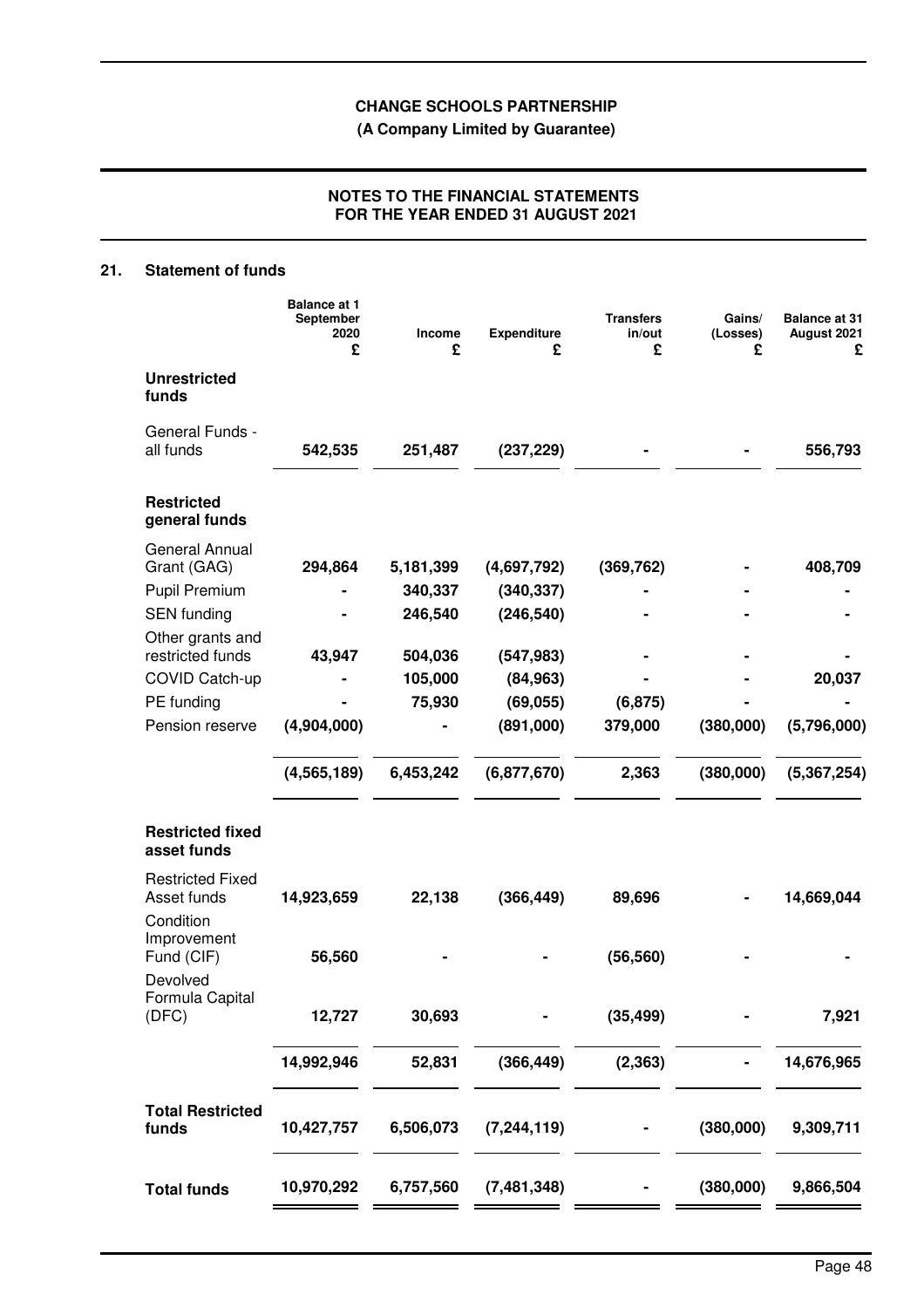#### **(A Company Limited by Guarantee)**

## **NOTES TO THE FINANCIAL STATEMENTS FOR THE YEAR ENDED 31 AUGUST 2021**

#### **21. Statement of funds (continued)**

The specific purposes for which the funds are to be applied are as follows:

The General Annual Grant restricted fund includes all restricted GAG income funding from the ESFA to cover the costs of recurrent expenditure.

Pupil Premium restricted fund represents funding received to be used to raise achievement and improve outcomes for pupils from low income families who are eligible for free school meals.

Special Educational Needs (SEN) represents allocated funding for special education needs pupils.

The pension reserve represents the deficit on the LGPS pension scheme.

The restricted fixed asset fund represents the cost or valuation of fixed assets held by the academy trust and any unspent capital grant funding. Additions acquired during the year will form part of this fund.

Devolved Formula Capital (DFC) is used to maintain and improve the Trust's buildings and facilities.

Condition Improvement Fund (CIF) represents grants received or receivable for building and capital projects and their associated costs.

During the year £2,363 was transfered from restricted fixed asset reserve to restricted funds. This is capital funding supporting revenue expenditure.

Unrestricted funds are those arising from unrestricted activities and can be applied for any purpose.

Under the funding agreement with the Secretary of State, the Trust was not subject to a limit on the amount of GAG it could carry forward at 31 August 2021.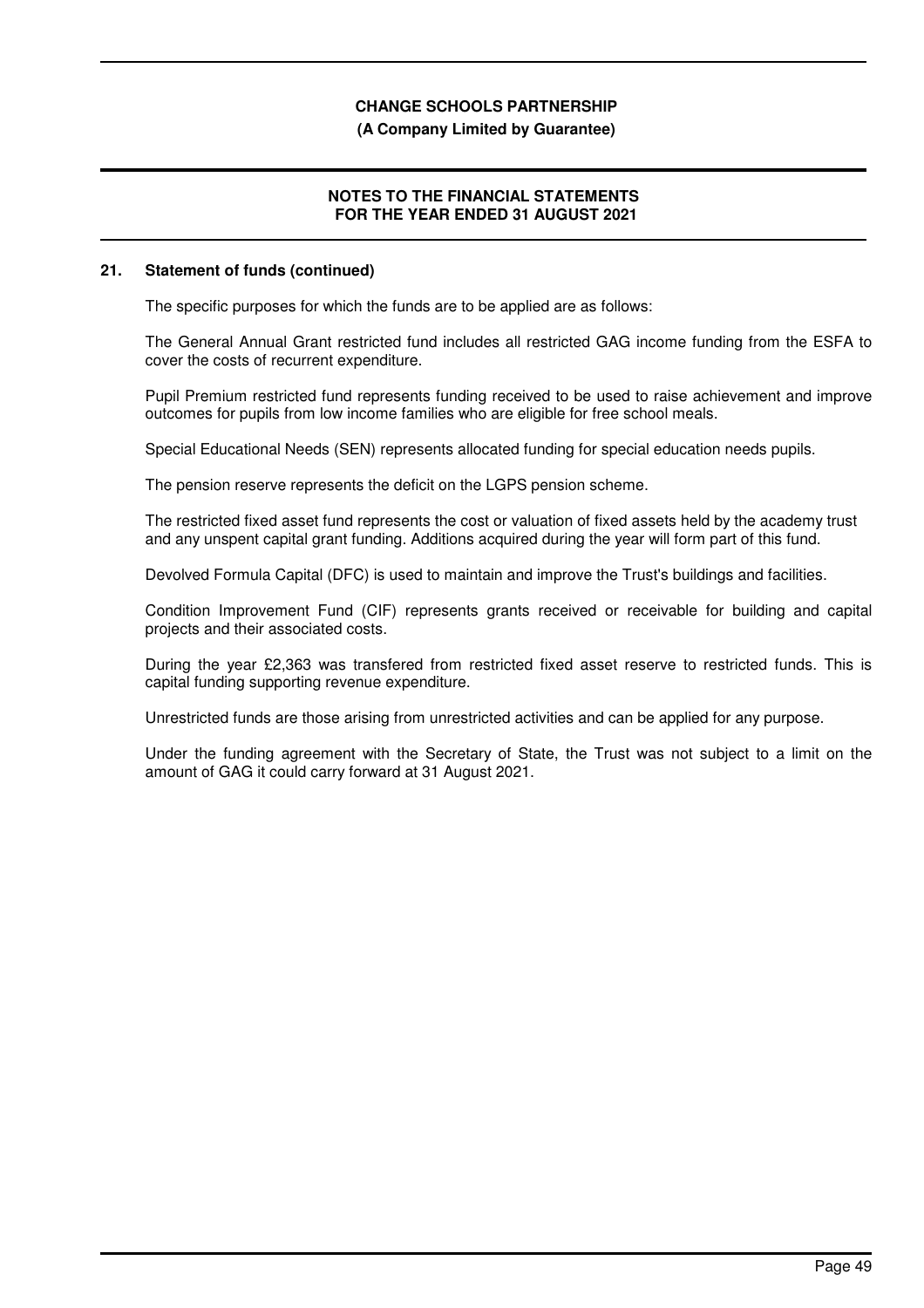**(A Company Limited by Guarantee)**

# **NOTES TO THE FINANCIAL STATEMENTS FOR THE YEAR ENDED 31 AUGUST 2021**

# **21. Statement of funds (continued)**

Comparative information in respect of the preceding year is as follows:

|                                                                | <b>Balance</b> at<br>1 September<br>2019<br>£ | Income<br>£        | Expenditure<br>£         | <b>Transfers</b><br>in/out<br>£ | Gains/<br>(Losses)<br>£ | <b>Balance</b> at<br>31 August<br>2020<br>£ |
|----------------------------------------------------------------|-----------------------------------------------|--------------------|--------------------------|---------------------------------|-------------------------|---------------------------------------------|
| <b>Unrestricted</b><br>funds                                   |                                               |                    |                          |                                 |                         |                                             |
| General Funds -<br>all funds                                   | 447,028                                       | 256,809            | (161, 302)               |                                 |                         | 542,535                                     |
| <b>Restricted</b><br>general funds                             |                                               |                    |                          |                                 |                         |                                             |
| <b>General Annual</b><br>Grant (GAG)                           | 468,862                                       | 4,922,290          | (4,766,288)              | (330,000)                       |                         | 294,864                                     |
| <b>Pupil Premium</b><br><b>SEN</b> funding<br>Other grants and |                                               | 333,689<br>178,313 | (333, 689)<br>(178, 313) |                                 |                         |                                             |
| restricted funds<br>Pension reserve                            | (4, 160, 000)                                 | 547,932            | (491, 820)<br>(718,000)  | (12, 165)<br>330,000            | (356,000)               | 43,947<br>(4,904,000)                       |
|                                                                | (3,691,138)                                   | 5,982,224          | (6,488,110)              | (12, 165)                       | (356,000)               | (4, 565, 189)                               |
| <b>Restricted fixed</b><br>asset funds                         |                                               |                    |                          |                                 |                         |                                             |
| <b>Restricted Fixed</b><br>Asset funds                         | 15,198,001                                    | 4,579              | (348, 150)               | 69,229                          |                         | 14,923,659                                  |
| Condition<br>Improvement<br>Fund (CIF)<br>Devolved             | 39,092                                        | 47,272             |                          | (29, 804)                       |                         | 56,560                                      |
| Formula Capital<br>(DFC)                                       | 9,261                                         | 30,726             |                          | (27, 260)                       |                         | 12,727                                      |
|                                                                | 15,246,354                                    | 82,577             | (348, 150)               | 12,165                          |                         | 14,992,946                                  |
| <b>Total Restricted</b><br>funds                               | 11,555,216                                    | 6,064,801          | (6,836,260)              |                                 | (356,000)               | 10,427,757                                  |
| <b>Total funds</b>                                             | 12,002,244                                    | 6,321,610          | (6,997,562)              |                                 | (356,000)               | 10,970,292                                  |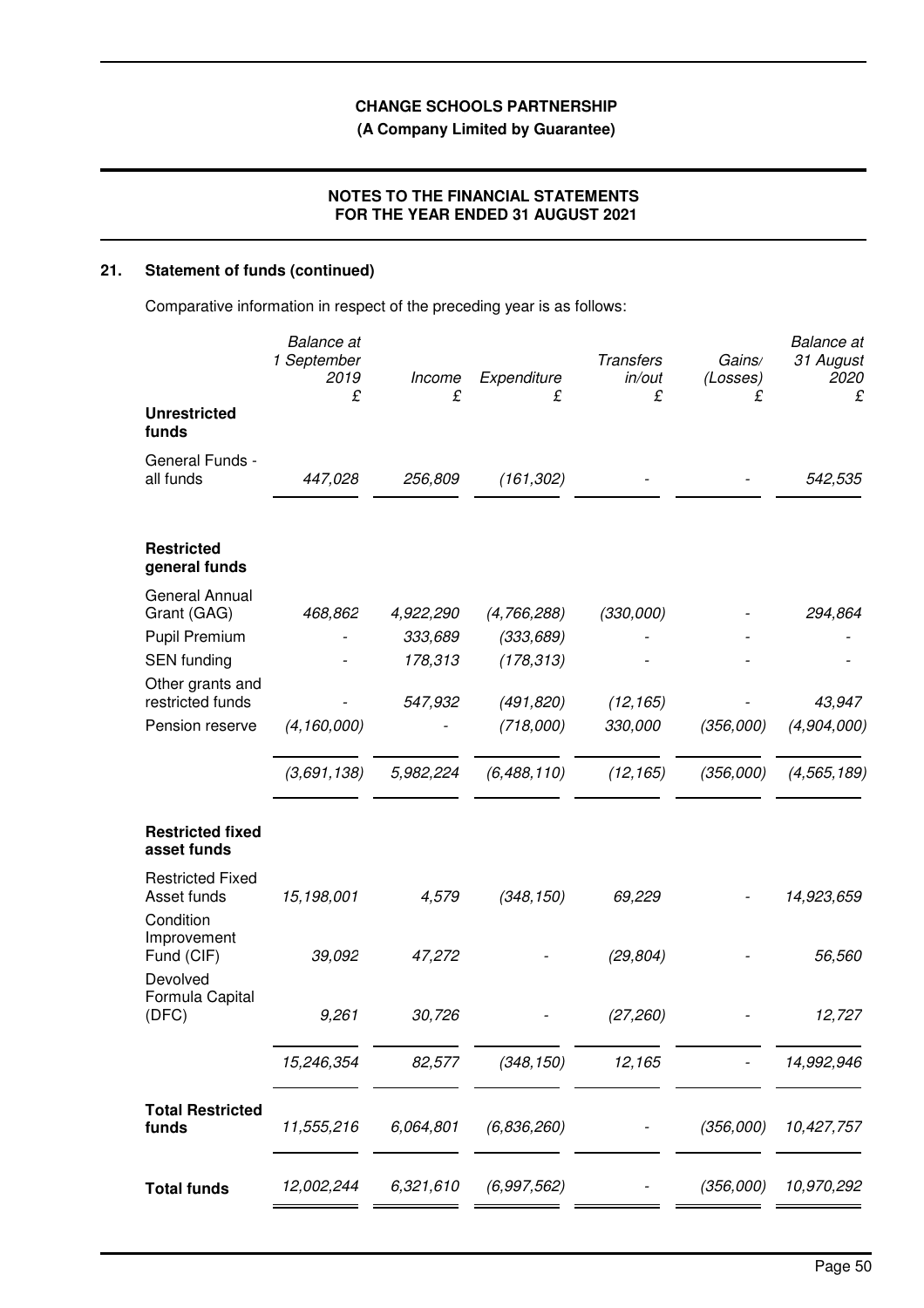## **(A Company Limited by Guarantee)**

## **NOTES TO THE FINANCIAL STATEMENTS FOR THE YEAR ENDED 31 AUGUST 2021**

#### **21. Statement of funds (continued)**

## **Total funds analysis by academy**

Fund balances at 31 August 2021 were allocated as follows:

|                                                                               | 2021<br>£   | 2020<br>£   |
|-------------------------------------------------------------------------------|-------------|-------------|
| Fund balances at 31 August 2021 and 31 August 2020 were allocated as follows: |             |             |
|                                                                               |             |             |
| Central fund                                                                  | 983,177     | 881,346     |
| Restricted fixed asset fund                                                   | 14,676,965  | 14,992,946  |
| Pension reserve                                                               | (5,796,000) | (4,904,000) |
| Total                                                                         | 9,864,142   | 10,970,292  |

The Academy Trust maintains centrally retained reserves, therefore fund balances for each school at 31 August 2021 were zero and a breakdown by school is not included in these accounts. The Academy Trust believes this presentation better reflects what has historically been the case in how it operates. Reserves held individually for the Financial Statements at school level are seen to be available for all schools in the Trust and not belonging to any individual school.

# **Total cost analysis by academy**

Expenditure incurred by each academy during the year was as follows:

|                                       | Teaching<br>and<br>educational<br>support<br>staff costs<br>£ | Other<br>support<br>staff costs<br>£ | <b>Educational</b><br>supplies<br>£ | Other costs<br>excluding<br>depreciation<br>£ | Total<br>2021<br>£ | Total<br><i>2020</i><br>£ |
|---------------------------------------|---------------------------------------------------------------|--------------------------------------|-------------------------------------|-----------------------------------------------|--------------------|---------------------------|
| Cann Hall                             |                                                               |                                      |                                     |                                               |                    |                           |
| <b>Primary School</b>                 | 1,518,048                                                     | 198,672                              | 105,321                             | 175,675                                       | 1,997,716          | 2,003,042                 |
| John Ray Junior<br>School             | 1,537,499                                                     | 168,122                              | 133,483                             | 186,819                                       | 2,025,923          | 1,938,556                 |
| Notley Green<br><b>Primary School</b> | 1,272,184                                                     | 246,396                              | 113,144                             | 284,907                                       | 1,916,631          | 1,696,099                 |
| <b>Shalford Primary</b>               |                                                               |                                      |                                     |                                               |                    |                           |
| School                                | 322,076                                                       | 63,283                               | 24,311                              | 120,388                                       | 530,058            | 455,739                   |
| Central fund                          | 139,631                                                       | 374,081                              | 12,179                              | 118,680                                       | 644,571            | 555,976                   |
| Trust                                 | 4,789,438                                                     | 1,050,554                            | 388,438                             | 886,469                                       | 7,114,899          | 6,649,412                 |
|                                       |                                                               |                                      |                                     |                                               |                    |                           |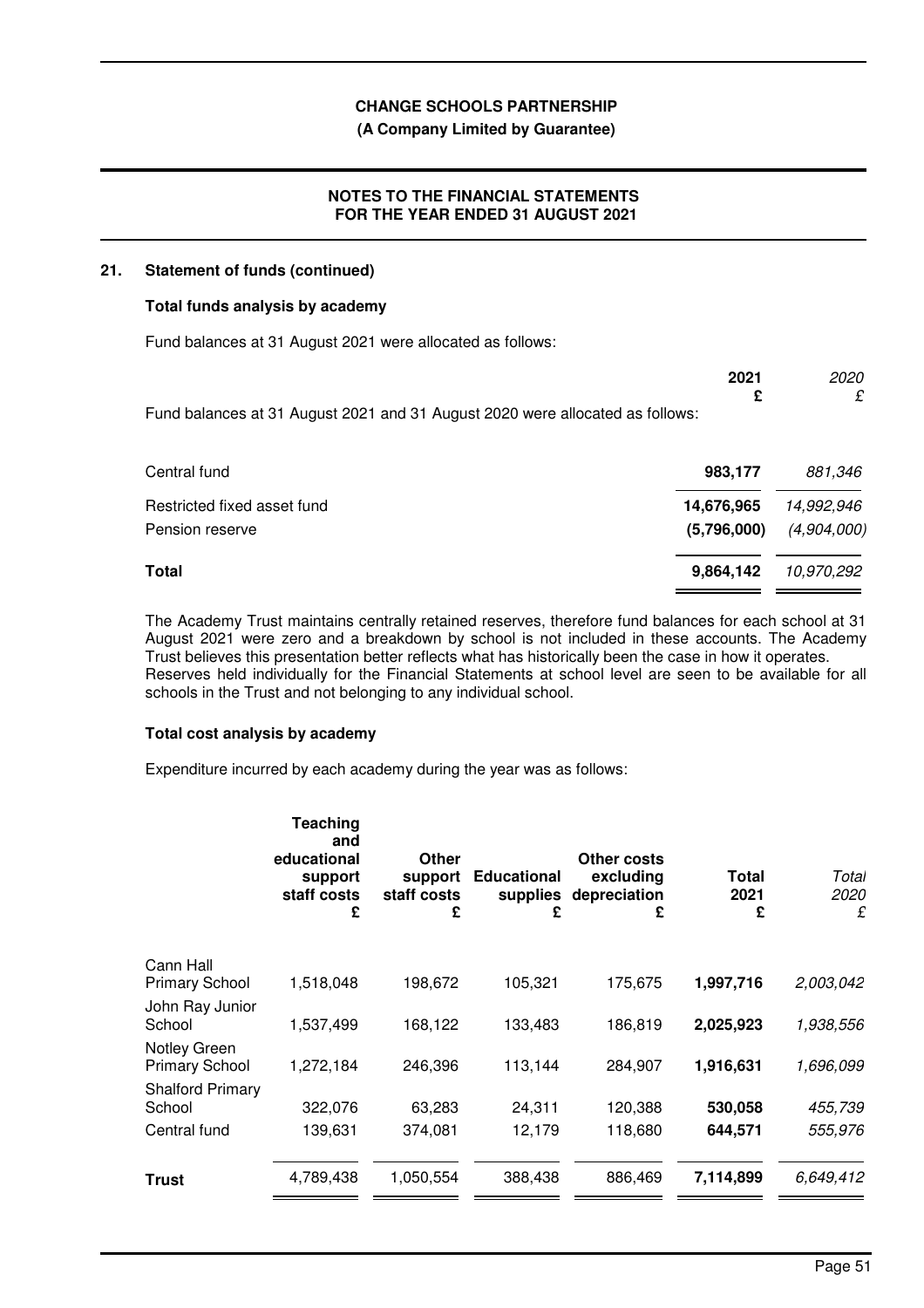# **(A Company Limited by Guarantee)**

## **NOTES TO THE FINANCIAL STATEMENTS FOR THE YEAR ENDED 31 AUGUST 2021**

# **22. Analysis of net assets between funds**

## **Analysis of net assets between funds - current year**

|                                        | <b>Unrestricted</b><br>funds<br>2021<br>£ | <b>Restricted</b><br>funds<br>2021<br>£ | <b>Restricted</b><br>fixed asset<br>funds<br>2021<br>£ | Total<br>funds<br>2021<br>£ |
|----------------------------------------|-------------------------------------------|-----------------------------------------|--------------------------------------------------------|-----------------------------|
| Tangible fixed assets                  |                                           |                                         | 14,669,044                                             | 14,669,044                  |
| Current assets                         | 556,793                                   | 902,582                                 | 7,921                                                  | 1,467,296                   |
| Creditors due within one year          |                                           | (450, 874)                              | $\overline{\phantom{a}}$                               | (450, 874)                  |
| Creditors due in more than one year    |                                           | (22, 962)                               | $\overline{\phantom{a}}$                               | (22, 962)                   |
| Provisions for liabilities and charges |                                           | (5,796,000)                             | -                                                      | (5,796,000)                 |
| <b>Total</b>                           | 556,793                                   | (5,367,254)                             | 14,676,965                                             | 9,866,504                   |
|                                        |                                           |                                         |                                                        |                             |

# **Analysis of net assets between funds - prior year**

|                                        |              |               | Restricted  |             |
|----------------------------------------|--------------|---------------|-------------|-------------|
|                                        | Unrestricted | Restricted    | fixed asset | Total       |
|                                        | funds        | funds         | funds       | funds       |
|                                        | 2020         | 2020          | 2020        | 2020        |
|                                        | £            | £             | £           | £           |
| Tangible fixed assets                  |              |               | 14,923,659  | 14,923,659  |
| Current assets                         | 542,535      | 678,135       | 69,287      | 1,289,957   |
| Creditors due within one year          |              | (310, 310)    |             | (310, 310)  |
| Creditors due in more than one year    |              | (29, 014)     |             | (29, 014)   |
| Provisions for liabilities and charges |              | (4,904,000)   |             | (4,904,000) |
| Total                                  | 542,535      | (4, 565, 189) | 14,992,946  | 10,970,292  |
|                                        |              |               |             |             |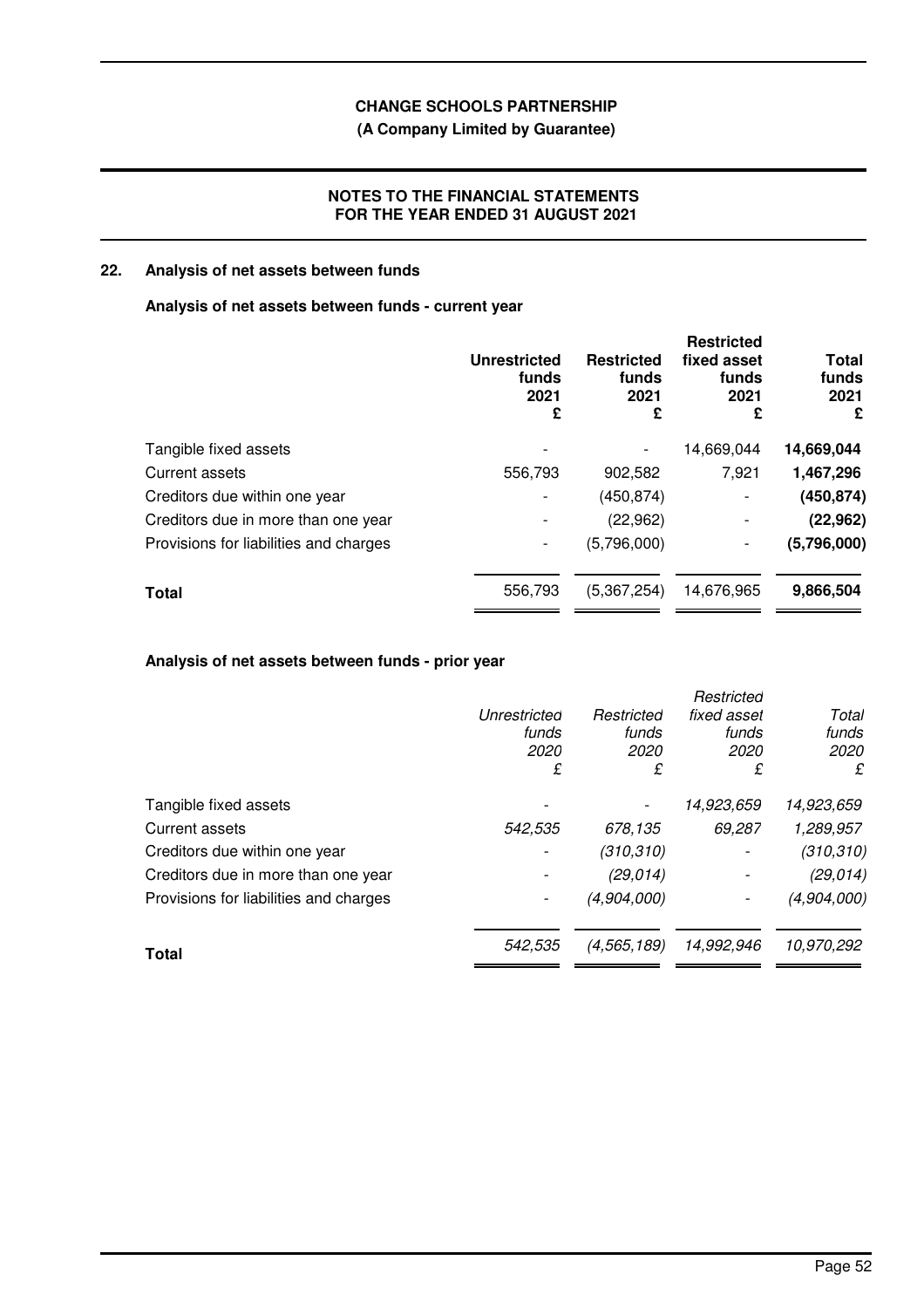**(A Company Limited by Guarantee)**

# **NOTES TO THE FINANCIAL STATEMENTS FOR THE YEAR ENDED 31 AUGUST 2021**

# **23. Reconciliation of net expenditure to net cash flow from operating activities**

|     |                                                                         | 2021<br>£  | 2020<br>£  |
|-----|-------------------------------------------------------------------------|------------|------------|
|     | Net expenditure for the year (as per Statement of Financial Activities) | (723, 788) | (675, 952) |
|     | <b>Adjustments for:</b>                                                 |            |            |
|     | Depreciation                                                            | 366,449    | 348,150    |
|     | Capital grants from DfE and other capital income                        | (52, 831)  | (82, 577)  |
|     | Interest receivable                                                     | (149)      | (713)      |
|     | Defined benefit pension scheme cost less contributions payable          | 435,000    | 312,000    |
|     | Defined benefit pension scheme finance cost                             | 77,000     | 76,000     |
|     | Decrease in stocks                                                      | 268        | 1,969      |
|     | Decrease in debtors                                                     | 22,982     | 97,828     |
|     | Increase/(decrease) in creditors                                        | 134,512    | (265, 152) |
|     | Net cash provided by/(used in) operating activities                     | 259,443    | (188, 447) |
| 24. | Cash flows from investing activities                                    |            |            |
|     |                                                                         | 2021<br>£  | 2020<br>£  |
|     | Dividends, interest and rents from investments                          | 149        | 713        |
|     | Purchase of tangible fixed assets                                       | (111, 834) | (73, 807)  |
|     | Capital grants from DfE Group and other capital funding                 | 52,831     | 82,577     |
|     | Net cash (used in)/provided by investing activities                     | (58, 854)  | 9,483      |
| 25. | Analysis of cash and cash equivalents                                   |            |            |
|     |                                                                         | 2021<br>£  | 2020<br>£  |
|     | Cash in hand and at bank                                                | 1,248,285  | 1,047,696  |
|     | Total cash and cash equivalents                                         | 1,248,285  | 1,047,696  |
|     |                                                                         |            |            |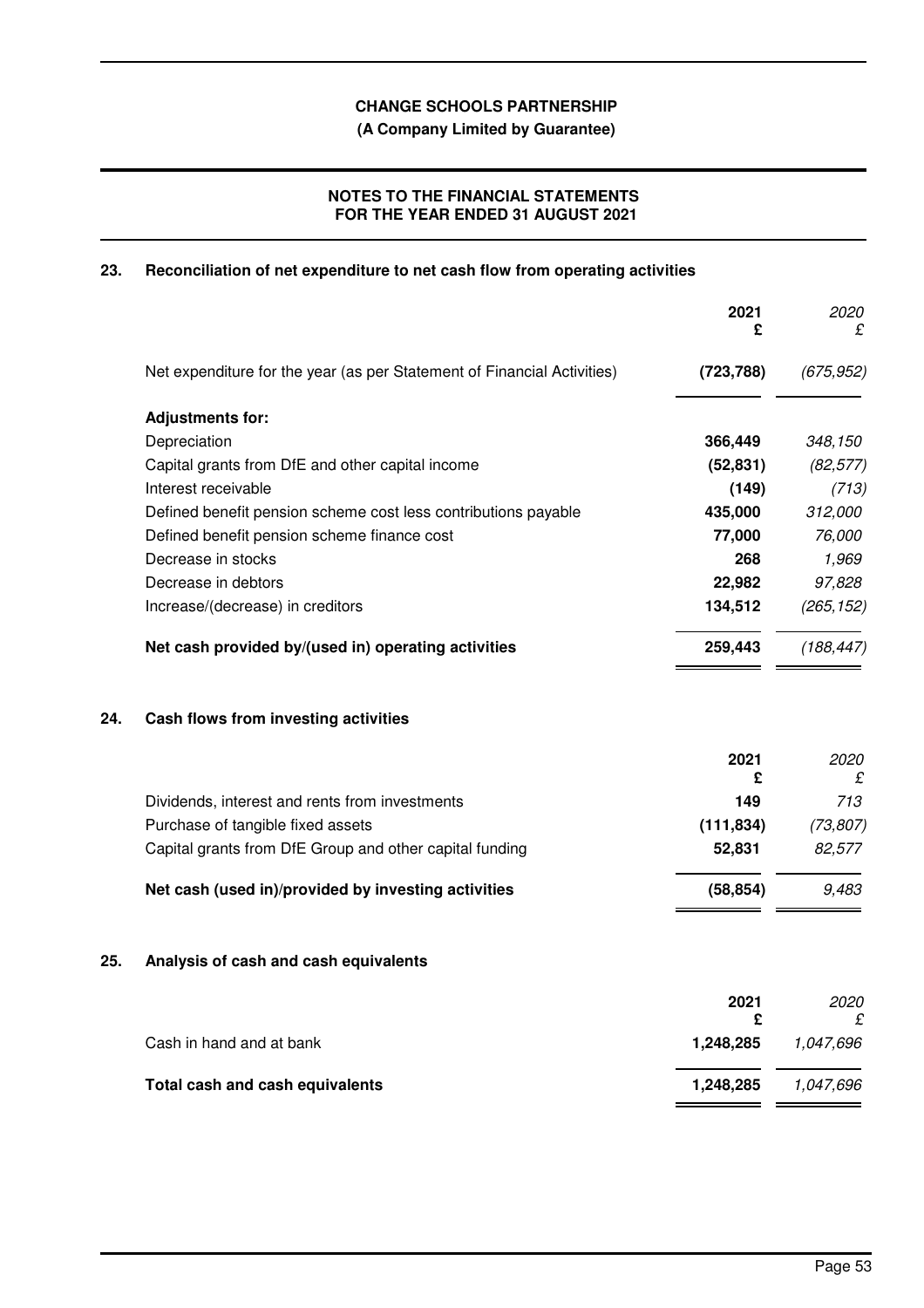### **(A Company Limited by Guarantee)**

## **NOTES TO THE FINANCIAL STATEMENTS FOR THE YEAR ENDED 31 AUGUST 2021**

#### **26. Analysis of changes in net debt**

|                          | At 1<br><b>September</b><br>2020<br>£ | £              | At 31<br>Cash flows August 2021<br>£ |
|--------------------------|---------------------------------------|----------------|--------------------------------------|
| Cash at bank and in hand | 1,047,696                             | 200,589        | 1,248,285                            |
| Debt due within 1 year   | (6,052)                               | $\blacksquare$ | (6,052)                              |
| Debt due after 1 year    | (29, 014)                             | 6,052          | (22, 962)                            |
|                          | 1,012,630                             | 206,641        | 1,219,271                            |
| Conital commitments      |                                       |                |                                      |

## **27. Capital commitments**

|                                                               | 2021           | <i>2020</i> |
|---------------------------------------------------------------|----------------|-------------|
| Contracted for but not provided in these financial statements |                |             |
| Acquisition of tangible fixed assets                          | $\blacksquare$ | 44.498      |

At the previous year end the trust had committed to the purchase of IT equipment.

#### **28. Pension commitments**

The Trust's employees belong to two principal pension schemes: the Teachers' Pension Scheme England and Wales (TPS) for academic and related staff; and the Local Government Pension Scheme (LGPS) for non-teaching staff, which is managed by Essex County Council. Both are multi-employer defined benefit schemes.

The latest actuarial valuation of the TPS related to the period ended 31 March 2016 and of the LGPS 31 March 2019.

Contributions amounting to £63,049 were payable to the schemes at 31 August 2021 (2020 - £ -) and are included within creditors.

## **Teachers' Pension Scheme**

The Teachers' Pension Scheme (TPS) is a statutory, contributory, defined benefit scheme, governed by the Teachers' Pension Scheme Regulations 2014. Membership is automatic for full-time teachers in academies. All teachers have the option to opt-out of the TPS following enrolment.

The TPS is an unfunded scheme to which both the member and employer makes contributions, as a percentage of salary - these contributions are credited to the Exchequer. Retirement and other pension benefits are paid by public funds provided by Parliament.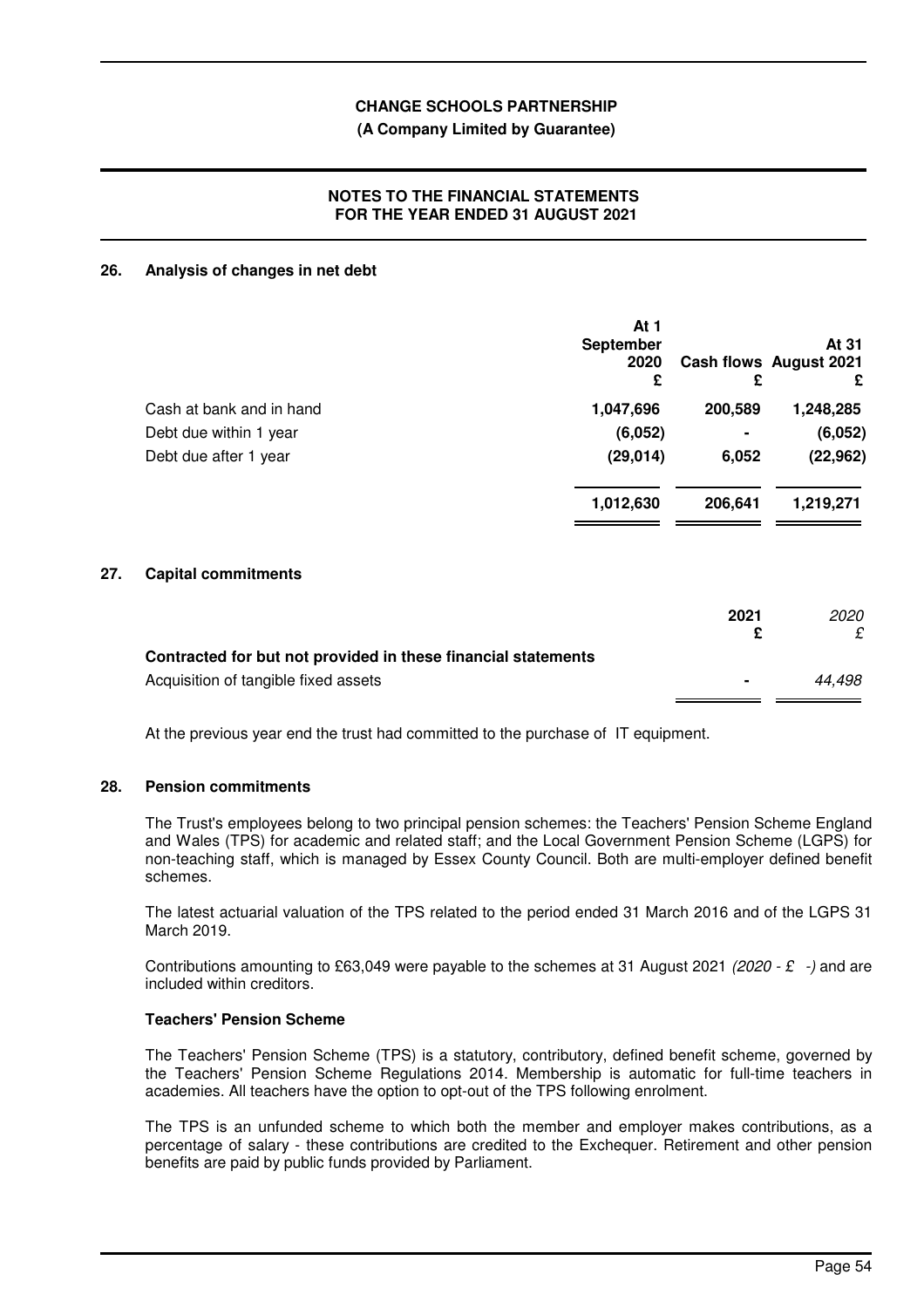### **(A Company Limited by Guarantee)**

## **NOTES TO THE FINANCIAL STATEMENTS FOR THE YEAR ENDED 31 AUGUST 2021**

#### **28. Pension commitments (continued)**

#### **Valuation of the Teachers' Pension Scheme**

The Government Actuary, using normal actuarial principles, conducts a formal actuarial review of the TPS in accordance with the Public Service Pensions (Valuations and Employer Cost Cap) Directions 2014 published by HM Treasury every 4 years. The aim of the review is to specify the level of future contributions. Actuarial scheme valuations are dependent on assumptions about the value of future costs, design of benefits and many other factors. The latest actuarial valuation of the TPS was carried out as at 31 March 2016. The valuation report was published by the Department for Education on 5 March 2019. The key elements of the valuation and subsequent consultation are:

- employer contribution rates set at 23.68% of pensionable pay (including a 0.08% administration levy)
- total scheme liabilities (pensions currently in payment and the estimated cost of future benefits) for service to the effective date of £218,100 million and notional assets (estimated future contributions together with the notional investments held at the valuation date) of £196,100 million, giving a notional past service deficit of £22,000 million
- the SCAPE rate, set by HMT, is used to determine the notional investment return. The current SCAPE rate is 2.4% above the rate of CPI, assumed real rate of return is 2.4% in excess of prices and 2% in excess of earnings. The rate of real earnings growth is assumed to be 2.2%. The assumed nominal rate of return including earnings growth is 4.45%.

The next valuation result is due to be implemented from 1 April 2023.

The employer's pension costs paid to TPS in the year amounted to £563,425 (2020 - £549,399).

A copy of the valuation report and supporting documentation is on the Teachers' Pensions website (https://www.teacherspensions.co.uk/news/employers/2019/04/teachers-pensions-valuation-report.aspx).

Under the definitions set out in FRS 102, the TPS is an unfunded multi-employer pension scheme. The Trust has accounted for its contributions to the scheme as if it were a defined contribution scheme. The Trust has set out above the information available on the scheme.

## **Local Government Pension Scheme**

The LGPS is a funded defined benefit pension scheme, with the assets held in separate trusteeadministered funds. The total contribution made for the year ended 31 August 2021 was £472,000 (2020 - £415,000), of which employer's contributions totalled £379,000 (2020 - £330,000) and employees' contributions totalled £ 93,000 (2020 - £85,000). The agreed contribution rates for future years are 23.2-25.0 per cent for employers and 5.5-12.5 per cent for employees.

Parliament has agreed, at the request of the Secretary of State for Education, to a guarantee that, in the event of academy closure, outstanding Local Government Pension Scheme liabilities would be met by the Department for Education. The guarantee came into force on 18 July 2013.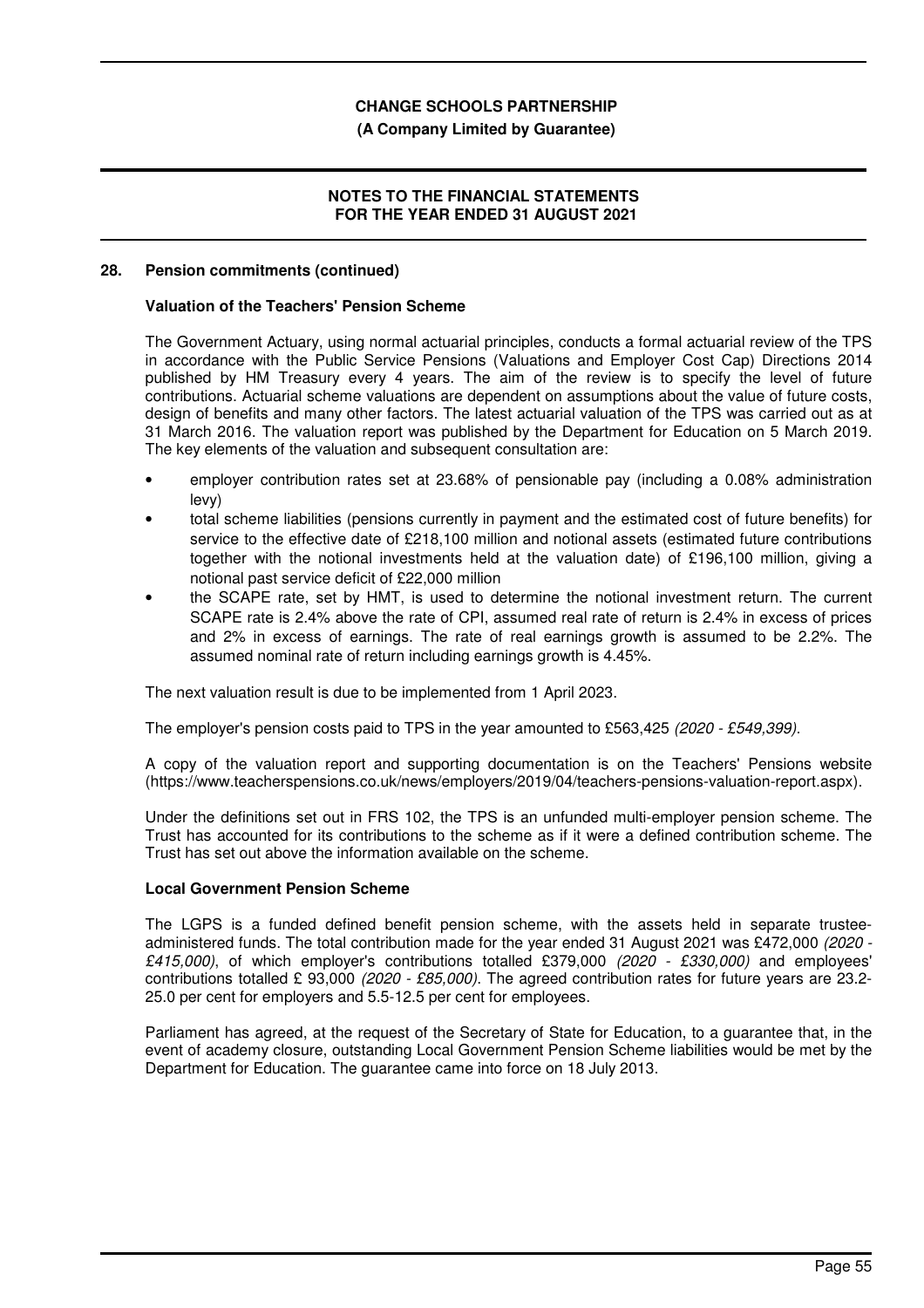# **(A Company Limited by Guarantee)**

# **NOTES TO THE FINANCIAL STATEMENTS FOR THE YEAR ENDED 31 AUGUST 2021**

## **28. Pension commitments (continued)**

### **Principal actuarial assumptions**

Essex Pension Fund

|                                                    | 2021 | 2020 |
|----------------------------------------------------|------|------|
|                                                    | %    | %    |
| Rate of increase in salaries                       | 3.89 | 3.25 |
| Rate of increase for pensions in payment/inflation | 2.89 | 2.25 |
| Discount rate for scheme liabilities               | 1.65 | 1.61 |
| Inflation assumption (CPI)                         | 2.89 | 2.25 |
| Commutation of pensions to lump sums               | 50   | 50   |

The current mortality assumptions include sufficient allowance for future improvements in mortality rates. The assumed life expectations on retirement age 65 are:

|                      | 2021<br>Years | 2020<br>Years |
|----------------------|---------------|---------------|
| Retiring today       |               |               |
| Males                | 21.6          | 21.8          |
| Females              | 23.6          | 23.8          |
| Retiring in 20 years |               |               |
| Males                | 22.9          | 23.2          |
| Females              | 25.1          | 25.2          |

## **Sensitivity analysis**

Essex Pension Fund

|                                        | 2021<br>£000 | <i>2020</i><br>£000 |
|----------------------------------------|--------------|---------------------|
| Discount rate $+0.1\%$                 | (274)        | (217)               |
| Discount rate -0.1%                    | 283          | 214                 |
| Mortality assumption - 1 year increase | (396)        | (288)               |
| Mortality assumption - 1 year decrease | 412          | 298                 |
| CPI rate $+0.1\%$                      | 16           | 13                  |
| CPI rate $-0.1\%$                      | (15)         | (13)                |

## **Share of scheme assets**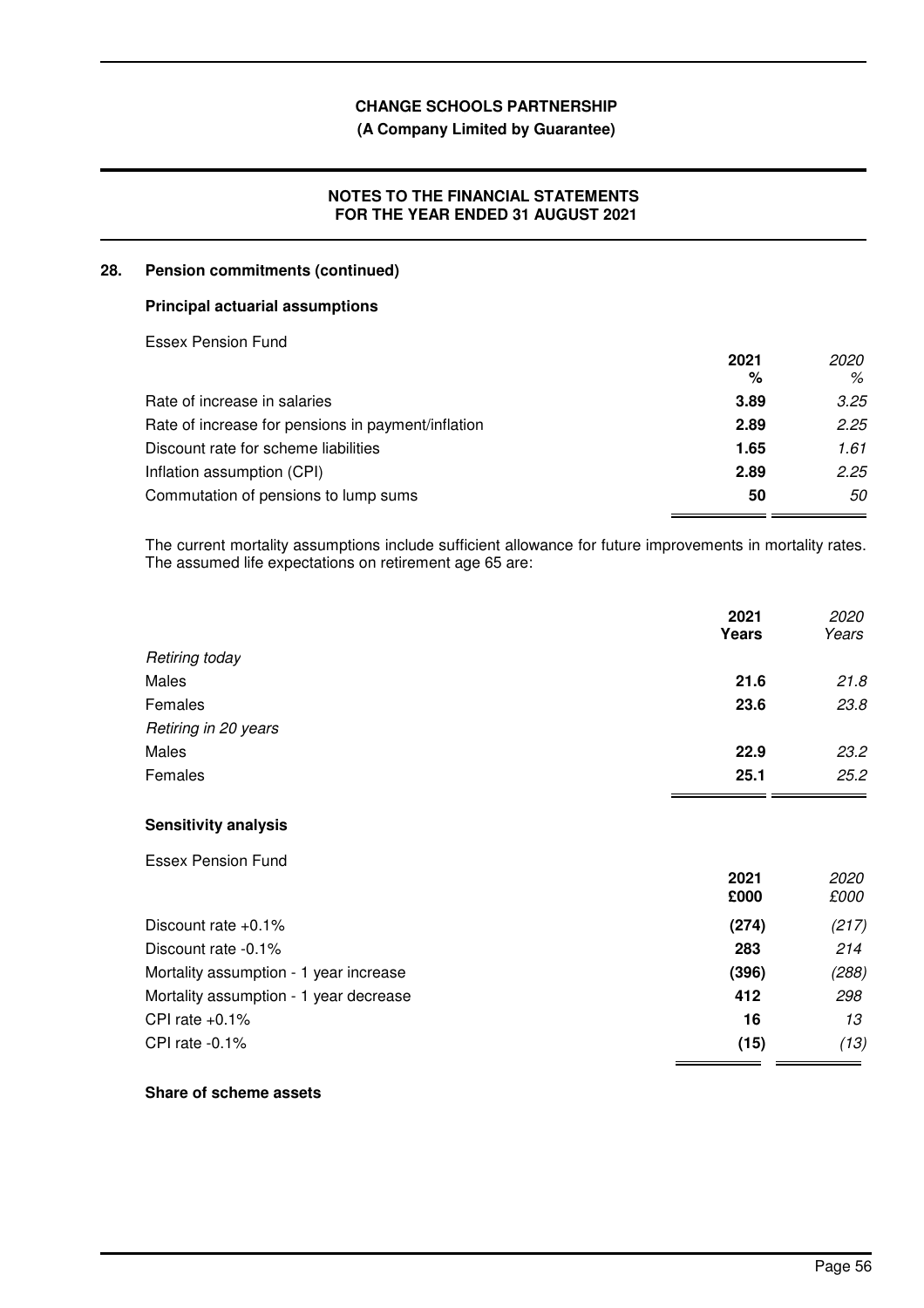# **(A Company Limited by Guarantee)**

# **NOTES TO THE FINANCIAL STATEMENTS FOR THE YEAR ENDED 31 AUGUST 2021**

### **28. Pension commitments (continued)**

The Trust's share of the assets in the scheme was:

|                              | 2021<br>£ | 2020<br>£ |
|------------------------------|-----------|-----------|
| Equities                     | 3,023,000 | 2,124,000 |
| Gilts                        | 119,000   | 147,000   |
| Corporate bonds              | 220,000   | 191,000   |
| Property                     | 329,000   | 267,000   |
| Cash and other liquid assets | 132,000   | 92,000    |
| Alternative assets           | 525,000   | 398,000   |
| Other managed funds          | 376,000   | 208,000   |
| Total market value of assets | 4,724,000 | 3,427,000 |

The actual return on scheme assets was £841,000 (2020 - £85,000).

The amounts recognised in the Statement of Financial Activities are as follows:

|                                                                  | 2021      | <i>2020</i><br>£ |
|------------------------------------------------------------------|-----------|------------------|
| Current service cost                                             | (811,000) | (639,000)        |
| Interest income                                                  | 59,000    | <i>58,000</i>    |
| Interest cost                                                    | (136,000) | (134,000)        |
| Administrative expenses                                          | (3,000)   | (3,000)          |
| Total amount recognised in the Statement of Financial Activities | (891,000) | (718,000)        |

Changes in the present value of the defined benefit obligations were as follows:

|                         | 2021<br>£  | 2020<br>£ |
|-------------------------|------------|-----------|
| At 1 September          | 8,331,000  | 7,120,000 |
| Current service cost    | 811,000    | 639,000   |
| Interest cost           | 136,000    | 134,000   |
| Employee contributions  | 93,000     | 85,000    |
| <b>Actuarial losses</b> | 1,162,000  | 476,000   |
| Benefits paid           | (13,000)   | (123,000) |
| At 31 August            | 10,520,000 | 8,331,000 |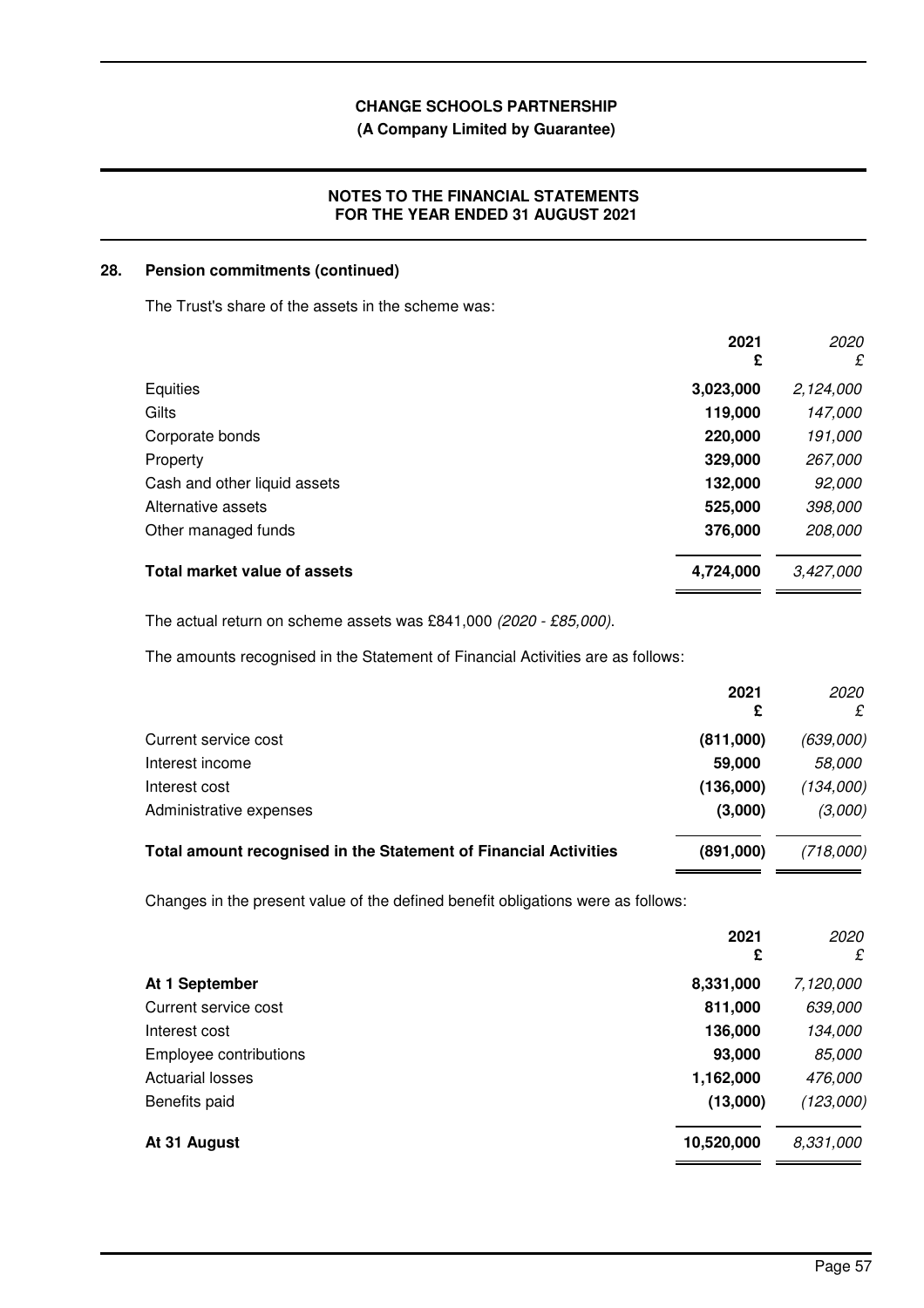## **(A Company Limited by Guarantee)**

## **NOTES TO THE FINANCIAL STATEMENTS FOR THE YEAR ENDED 31 AUGUST 2021**

#### **28. Pension commitments (continued)**

Changes in the fair value of the Trust's share of scheme assets were as follows:

|                               | 2021<br>£ | 2020<br>£ |
|-------------------------------|-----------|-----------|
| At 1 September                | 3,427,000 | 2,960,000 |
| Interest income               | 59,000    | 58,000    |
| Actuarial gains               | 782,000   | 120,000   |
| <b>Employer contributions</b> | 379,000   | 330,000   |
| Employee contributions        | 93,000    | 85,000    |
| Benefits paid                 | (13,000)  | (123,000) |
| Administration expenses       | (3,000)   | (3,000)   |
| At 31 August                  | 4,724,000 | 3,427,000 |

#### **29. Operating lease commitments**

At 31 August 2021 the Trust had commitments to make future minimum lease payments under noncancellable operating leases as follows:

|                                              | 2021<br>£ | 2020<br>£ |
|----------------------------------------------|-----------|-----------|
| Not later than 1 year                        | 79.458    | 39,491    |
| Later than 1 year and not later than 5 years | 65,202    | 49,137    |
|                                              | 144,660   | 88,628    |

#### **30. Members' liability**

Each member of the charitable company undertakes to contribute to the assets of the company in the event of it being wound up while he/she is a member, or within one year after he/she ceases to be a member, such amount as may be required, not exceeding £10 for the debts and liabilities contracted before he/she ceases to be a member.